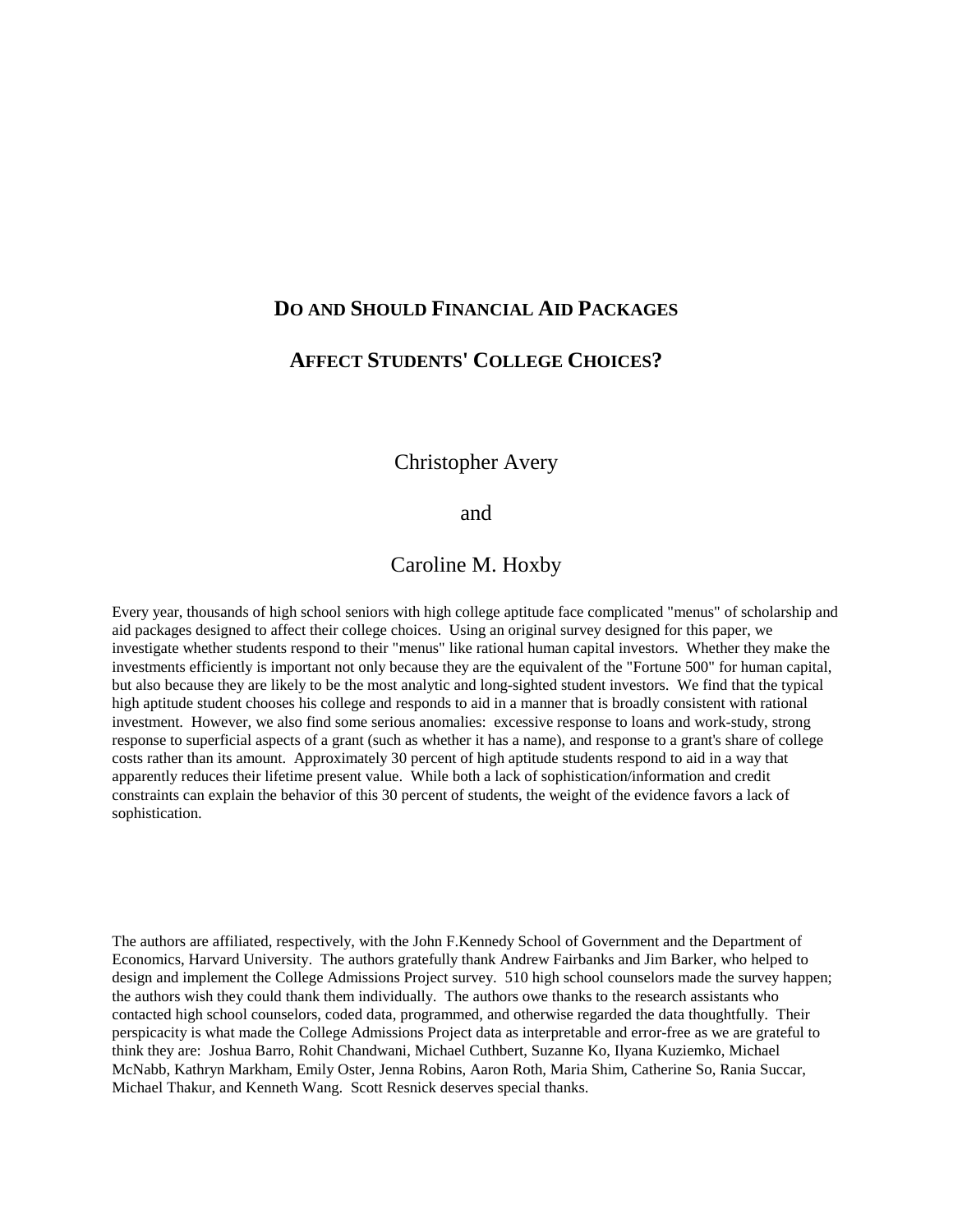#### **I. How Scholarships and Aid Affect the College Choices of High Aptitude Students**

Every year, thousands of high school seniors who have high college aptitude are faced with complicated arrays of scholarships and aid packages that are intended to influence their college choices. Some of the scholarships and aid are meant purely to relieve liquidity constraints that might prevent needy students from attending the college they most prefer. Other scholarships and aid packages are designed to alter students' preference ranking of colleges–for instance, by attracting them to a college that might be unappealing in the absence of a scholarship. A student with high aptitude has complex financial supports for his college education: outside scholarships that are purely merit-based; outside scholarships that are merit- and need-based; state scholarships that are merit-based (and/or need-based) but usable only at in-state *public* colleges; state scholarships that are merit-based (and/or needbased) and usable at any in-state college; college scholarships that are purely merit-based; college scholarships that are merit- and need-based; college grants (as opposed to named scholarships) that are merit- and need-based; subsidized and unsubsidized loans from their college, outside charitable organizations, and the government; and work-study programs that subsidize on-campus work.

This fascinating array of scholarships, grants, loans, and work-study programs exists because many parties want to alter meritorious students' college choices. The parties' objectives are diverse–from a purely altruistic desire to relax constraints facing the needy to a college's self-interested desire to enroll high aptitude students who raise its profile or improve education for other students on campus.

The students who face these complex choices are an important, though small group. Many commentators would say that they are important because they will later account for a disproportionate share of the nation's leaders, scientists, and intellectuals. Their human capital and abilities are often thought to generate social spillovers. However, the behavior of high aptitude student is also important for purely scientific inquiry into human capital investment. They are capable of the largest human capital investments in the nation; by the time these students complete their education, some of them will be "walking capital stocks" of considerable size (income-generating power). In this era in which the *human* capital stock of developed economies like America's is thought to be crucial to growth, it is important to know whether the biggest investors in human capital make their investments efficiently. It is not only the size of their investments that makes them interesting: observing them allows us to witness the forces that affect human capital investments at their most highly charged because the stakes are high. Also, high aptitude students are likely to be the investors who most closely obey the model of rational human capital investor: they are capable of complex analysis, they are the least risky for creditors, and they tend to be patient people who take future benefits seriously.

Despite the interest inherent in the question of how meritorious students respond to scholarships and aid, very little evidence exists to answer the question. We believe that this is primarily because analysis is impossible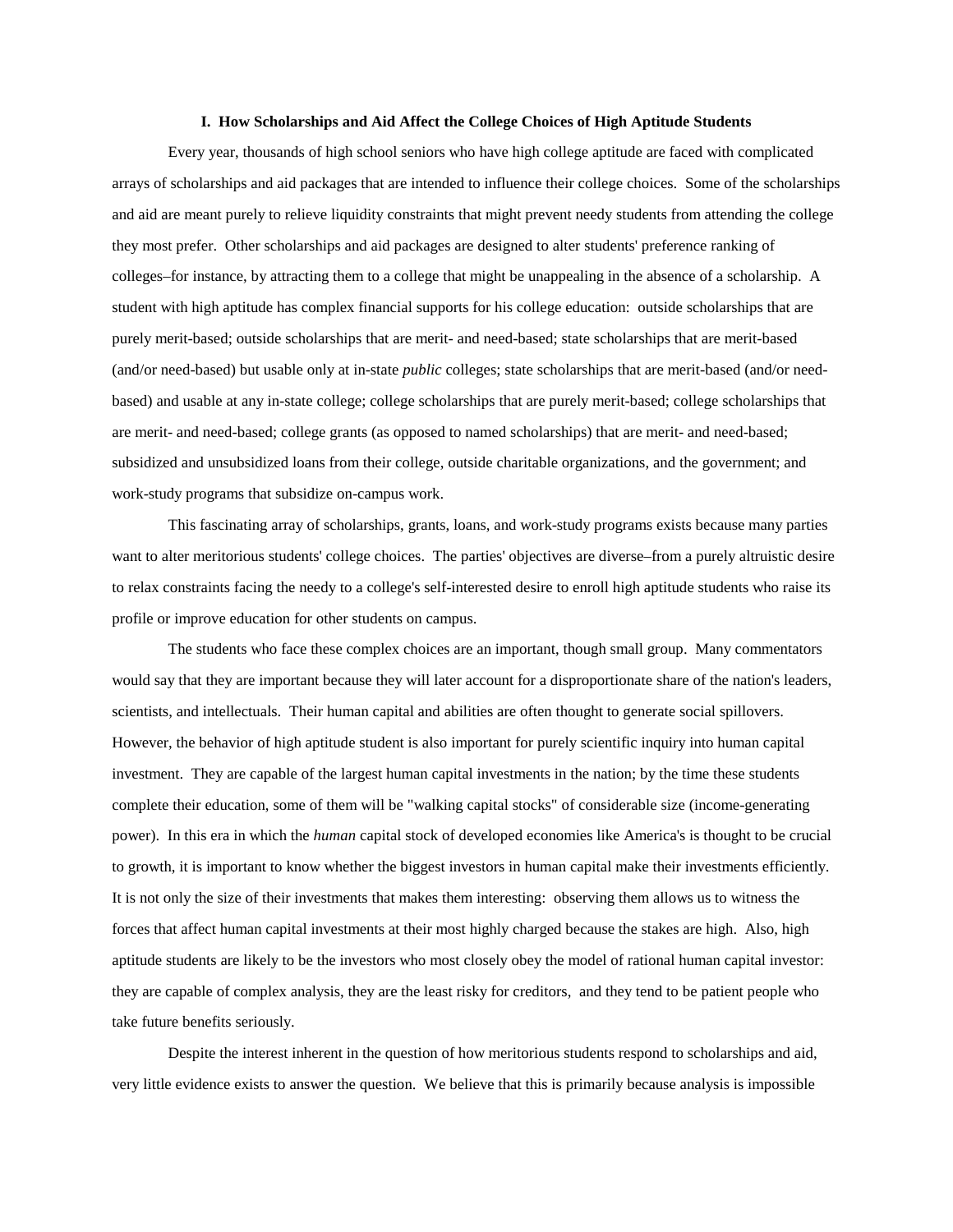with traditional sources of student survey data, which do not contain sufficiently large numbers of this relatively rare type of student. That is, one cannot hope to use survey data to understand such students' behavior unless the survey greatly oversamples them. For this paper, we created a survey directed specifically to high aptitude students, with the result that we use the largest existing data set on this type of student.

Although almost no systematic evidence exists on how high aptitude students respond to scholarships and aid, many selective colleges do perform internal analyses using data on the students they themselves admit. While we believe that these analyses provide helpful evidence, they do have some flaws: they necessarily focus on a narrow set of students (the students they accept); they are often tacit about their empirical methods (some of which would not bear scrutiny); and the studies are hard to compare systemically because they are rarely published (their distribution is often purely internal). Also, while colleges have complete information about their own aid offers and matriculation, they often lack full information about where students who turn down their offers do matriculate and what aid they receive there. A notable exception, which is published, is Ehrenberg and Sherman's (1984) study of students who were accepted by Cornell University in the spring of 1981.

Though there is scarcity of systematic evidence on the college choice behavior of meritorious students who can attract complex offers of financial support, there is no similar scarcity about the effects of financial aid on the typical student or the poor student. We shall not attempt a survey here, but instead direct readers to the chapters by Avery and Kane (forthcoming), Dynarski (forthcoming), and Long (forthcoming) in this volume.

# **II.** How *Should* Students Respond to Scholarships and Aid? A Swift Review of the Standard Model of Human Capital Investment

Throughout this paper, we are working from a model of human capital investment. It sets the standard we use in our attempt to determine whether students react too much or too little to scholarships and aid. Because it underlies our question, a quick review seems in order.

It may be useful to state the implication of the model in intuitive terms. In return for getting more aid, a student must generally accept a reduction in the human capital investment made in him at college or a reduction in the consumption he enjoys at college. Put more bluntly, a student must generally enjoy a less resource-rich college environment or a less rich peer environment in return for larger grants and other subsidies.

A simple version of the human capital investment problem will show why students generally face these trade-offs. Consider the problem facing a student who has very high college aptitude. In the United States, it is reasonable to assume that he knows that he is going to attend *some* four-year college and must only decide which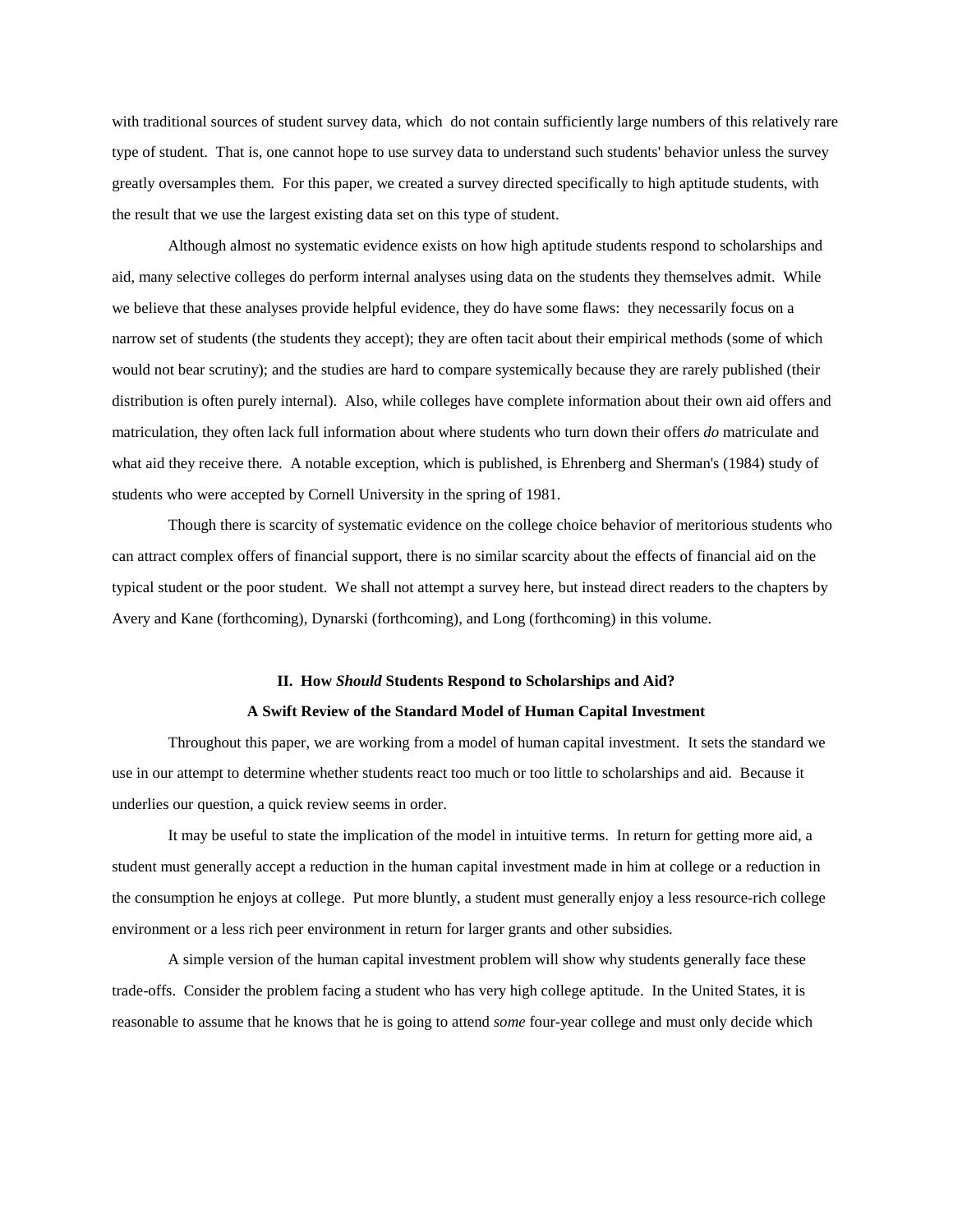college to attend among those that have admitted him.<sup>1</sup> If he acts as a rational investor, not bound by credit constraints (an issue we will consider below), then he need make only two calculations for each college in his choice set. Supposing that the student has figured out the cheapest way to attend each college, given the aid offered him, his first calculation is the present discounted cost of attending each college *j*:

(1)  
\n
$$
\sum_{t=1}^{t=4} \frac{(TutionFees_{jt} + RoomBoard_{jt})}{(1 + \delta)^{t-1}} -
$$
\n
$$
\sum_{t=1}^{t=4} \frac{AppliedblackGrants_{ijt} + ApplicableLoans_{ijt}^{*} + WorkStudySubsidies_{ijt}^{*})}{(1 + \delta)^{t-1}} + \sum_{t=1}^{t=T} \frac{LoanRepayments_{ijt}^{*}}{(1 + \delta)^{t-1}}.
$$

His second calculation is the presented discounted value of the consumption he enjoys at college *j* plus the presented discounted value of the stream of income generated by the human capital invested in him at college *j*:

(2)  
\n
$$
\sum_{t=1}^{t=4} \frac{FoodConsumption_{ijt} + Houston_{ijt} (1+\delta)^{t-1}}{(1+\delta)^{t-1}}
$$
\n
$$
\sum_{t=5}^{t=T_i} \frac{r_{it} (Resources_{jt} + PersonIlovers_{jt})}{(1+\delta)^{t-1}}.
$$

In both equations (1) and (2), *i* indexes individual students, *j* indexes colleges,  $\delta$  is the discount rate on future years, and *t* indexes years ( $t=1$  is the freshman year,  $t=5$  is the first post-baccalaureate year, and  $T<sub>i</sub>$  is the end of life).

In equation (1), the first term is the present discounted value of total potential costs of college: tuition, fees, room, and board. Notice that these costs apply only to the four years of college. The second term is the present discounted value of the potential costs that he does *not* (immediately) pay: the grants that apply to college  $j$  (college *j*'s institutional grants and outside scholarships usable at college *j*), the loans that apply to college *j* (college *j*'s institutional loans, subsidized loans from the federal government and outside charitable groups, and unsubsidized

<sup>&</sup>lt;sup>1</sup> When he is applying to colleges, the student must form expectations of his probability of admission to each college and the scholarships or aid each college would likely offer him. That is, in order to avoid the inconvenience and cost of applying to all colleges, a student attempts to foresee the choices he will have and the actions he will take in the stage upon which we focus: the stage at which the student chooses among colleges that have accepted him. While we do not model the application stage because it is not necessary for our analysis, the extension of our model to the earlier stage requires only simple adaptations: application must have a cost (at least an effort or psychic cost, if not a financial one); students must use expected probabilities of admission; and students must use expected grants, loans, et cetera.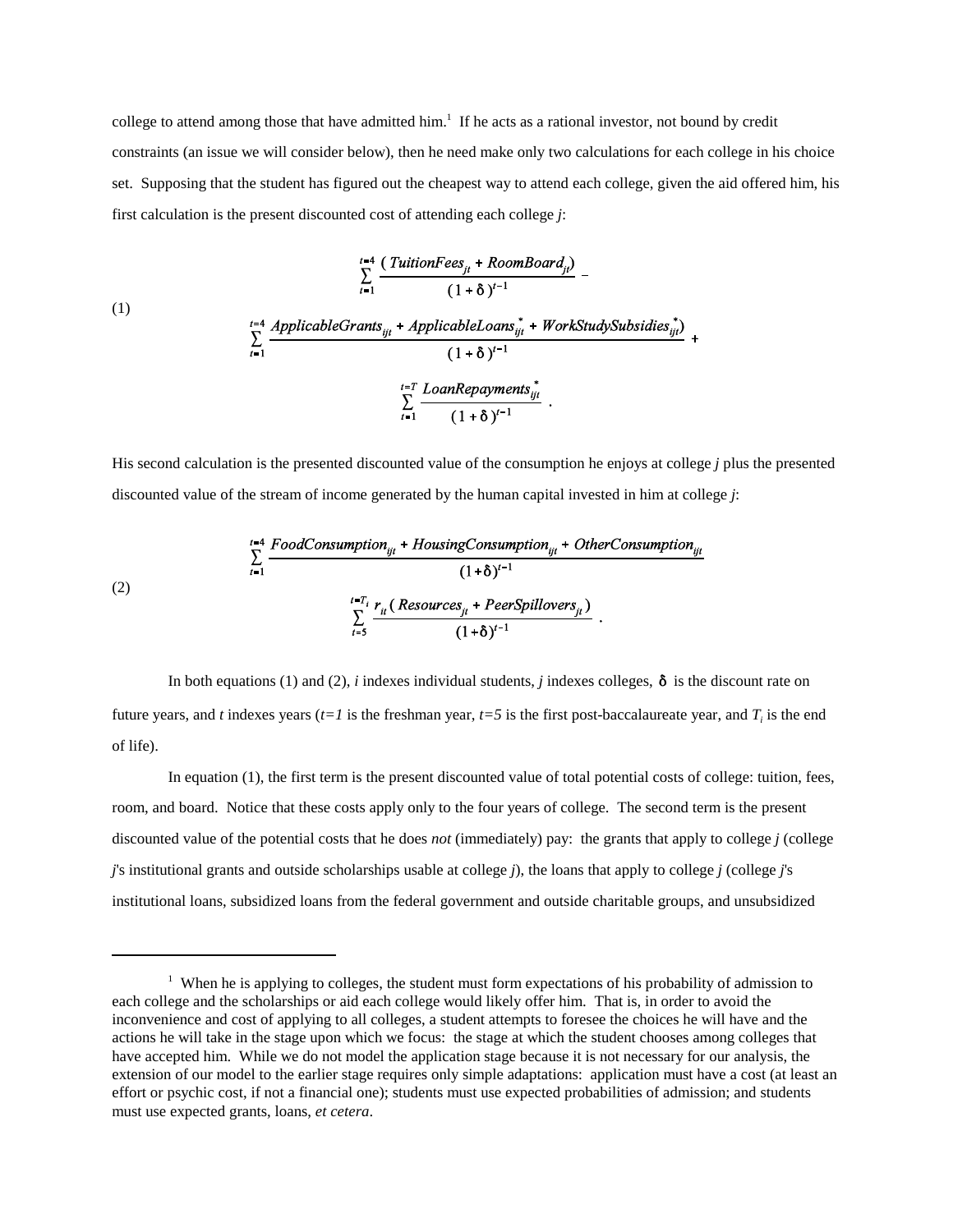bank loans), and the subsidy value of the work-study program given the number of hours and job he works. The third term records the present discounted value of the payments the student makes (up to the end of his life if necessary!) in order to repay the college loans recorded in the second term. The variables that have asterisks require the student to choose them optimally. $2$ 

In equation  $(2)$ , the first term is the present discounted value of the consumption that the students enjoys at the college: food, housing, and other consumption like recreational facilities, concerts, and so on. Of course, this consumption does not include consumption for which the student pays out of his own pocket, although it may include college-financed discounts at on-campus restaurants, concerts, et cetera. The second term is the present discounted value of the returns he enjoys on the human capital invested in him at college *j*. This human capital is assumed to come from two sources: resources invested in his learning (faculty time, college advisors' time, library resources, laboratories, et cetera) and knowledge spillovers from his peers. Peer spillovers are only a *possible* source of human capital; though they are generally believed to exist, their form and even their existence is somewhat doubtful. Good peers may merely facilitate a student's absorbing the non-peer resources invested in him; in this case the functional form, though not the spirit, of equation (2) is wrong. Notice that we allow the student's return on the stock of human capital he acquires in college to be specific to him (presumably because of ability) and specific to each year (presumably because human capital acquired at college interacts with human capital acquired through experience). The student's return on his stock of human capital need not be exclusively financial. Any return–psychic, social, et *cetera*–that the student values may be included in  $r_{ij}$ . Of course, we will have difficulty quantifying non-financial returns.

The alert reader may notice that we have said nothing about the opportunity cost of college, which is the sum of the income and value of leisure the student sacrifices when he attends college. These opportunity costs are approximately the same for any college chosen by the meritorious student, so we do not need to consider them when we explain his college choice.

In order to the choose which college to attend, the student has only to subtract equation (1) from equation

<sup>&</sup>lt;sup>2</sup> The optimal use of loans on offer should take into account each loan's interest rate, its repayment schedule, and its provisions (if any) in case of disability or other exogenous reason why the student might fail to have sufficient income to repay. In practice, the optimal use of loans tends to be simple: students exhaust more subsidized loans, then exhaust somewhat subsidized loans, leaving their marginal loan an unsubsidized one. The choice of optimal work-study hours is a good deal more complicated. A student should take into account the perhour subsidy implicit in the work-study program and the loss of human capital caused by using hours for work that might be used for study. Note the subsidy he needs is the *true* value of the subsidy, compared to the market wage for an equivalent job. In order to consider an equivalent job, he will generally need to think about the equalizing wage differentials associated with sort of job provided under the work-study program–is it menial, educational, or in a particularly convenient location? We can observe very little of the information that we would need to assess the true subsidy value of work-study or to determine whether the student is choosing his work-study hours optimally. Therefore, we will have little to say about optimal work study after this.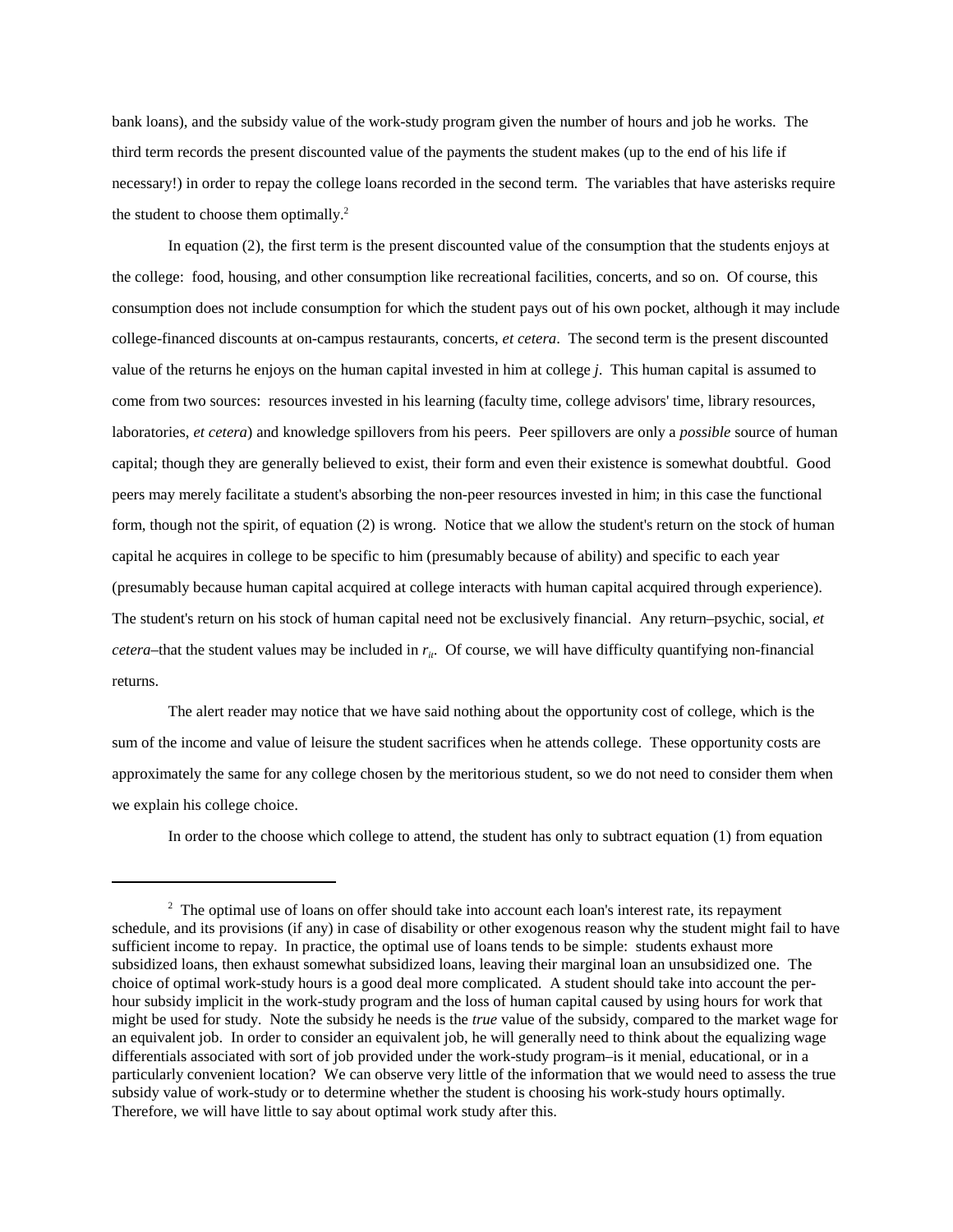(2) and consider the difference he obtains for each college. He should attend the college with the largest difference–that is, the college at which the present discounted benefits of college most exceed the present discounted costs.

It should now be clear that it could not be an equilibrium for students *not* to face trade-offs between aid and the resources available at a college (including peers). For instance, suppose a given student could be admitted to colleges A, B, and C, and that college C was preferable or at least as good as the others on the grounds of selectivity, the resources available for students, tuition (that is, lower tuition), campus life, location, and so on. Suppose also that college C systemically offered more aid (that is, systemically offered aid packages containing subsidies with a greater total value). Then, no trade-off would exist; the student would do better all around by matriculating at college C.

This no-trade off situation could not be an equilibrium. If all students saw the clear advantages of college C and received more aid, college C would be so over-subscribed that it would automatically become more selective, so that the typical student admitted to colleges A and B would no longer be admitted to college C. Of course, it is possible that an individual student will face no trade-off between two colleges in his choice set. Such no-trade-off situations must, however, be idiosyncratic to individual students and cannot hold generally.

We would say that a student is acting like a rational human capital investor if he always chooses the college that maximizes the difference between equation  $(2)$  and equation  $(1)$  for him. That is, he should never be tempted by more aid to attend a college that offers such reduced consumption and human capital investment that he is worse off, over his lifetime. Similarly, he should not refuse to attend colleges that offer aid packages that are so generous that they more than offset the reduction in consumption and human capital investment he experiences in college. Also, he should act in accordance with the presented discounted value of various forms of aid, recognizing that loans must be repaid and that only part of a work-study package is a subsidy. In this paper, when we test students against a standard of rational human capital investment, we are attempting to determine whether they act in accordance with the "should"s of the last few sentences.

There are three broad reasons why students might fail to respond to aid like the rational human capital investor. First, a student may be rational but credit constrained. In particular, his parents may be too well-off to attract need-based aid *and* unwilling to pay for the optimal college themselves *and* unwilling to co-sign loans so that he can pay for the optimal college himself. Second, a student may be rational but systemically misinformed–for instance, he may be naive about colleges' different levels of resources and therefore choose a college at which he will accumulate much less human capital than he thought he would. Third, a student may simply be irrational–that is, he may not maximize his own lifetime utility when he chooses a college.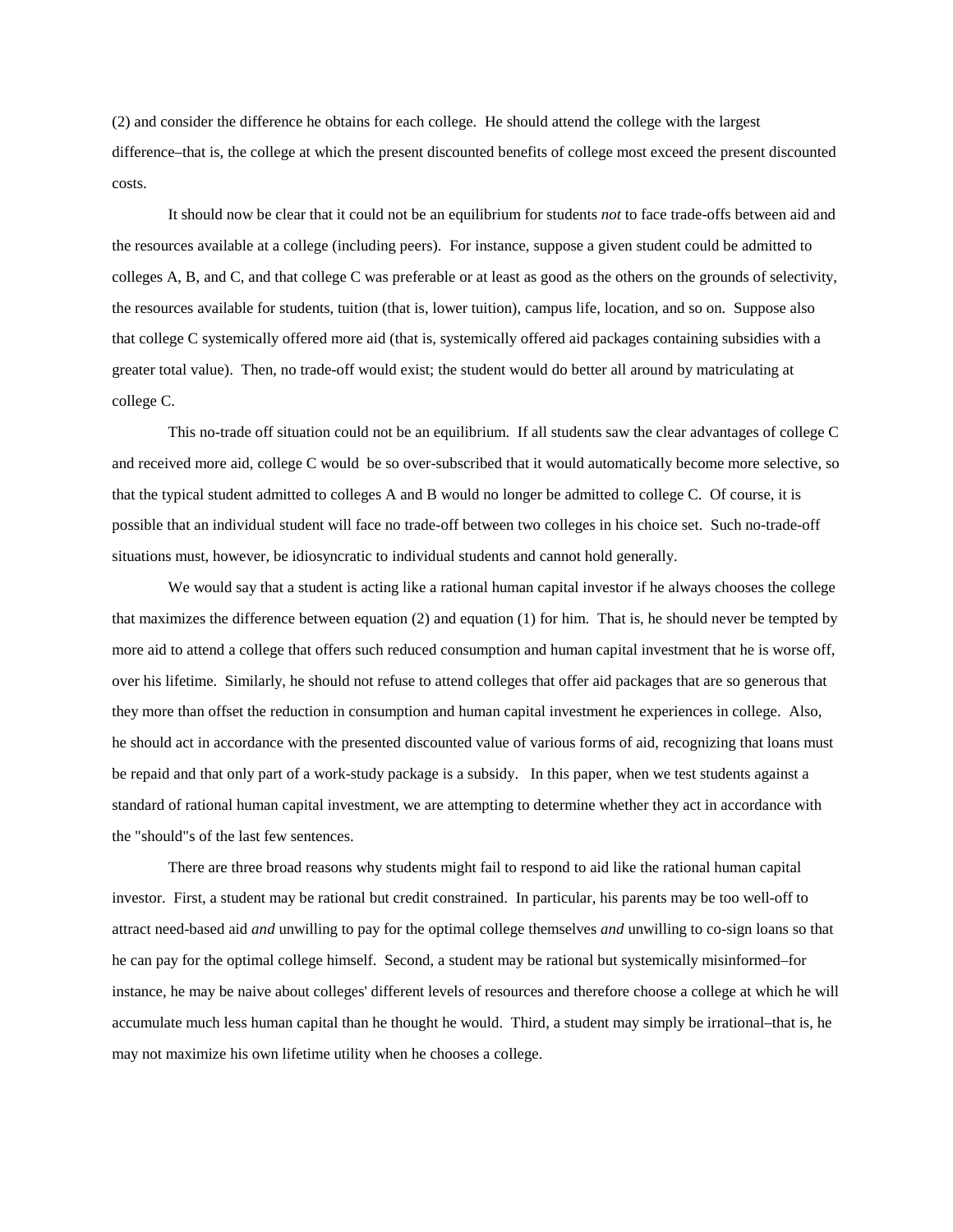#### **III.** The College Admissions Project Survey Data

Our data comes from the College Admissions Project, in which we surveyed high school seniors applying to college during the 1999-2000 academic year.<sup>3</sup> The survey was designed to gather data on an unusual group of students: students with very high college aptitude who are likely to gain admission to and attract merit scholarships from selective colleges. While such students are represented in surveys that attempt to be nationally representative, such as the National Educational Longitudinal Survey, they are a very small share of the population of American students. As a result, the number of such students is always so small that their behavior cannot be analyzed, even if the nationally representative survey itself contains a large number of students. Yet, questions of the type that motivate this paper apply acutely to students of high college aptitude, who can–if they wish–consider a wide variety of colleges, merit scholarships, and aid packages. By focusing on students with very strong academic credentials, we can hope to learn how the students who can attract interesting packages of aid and scholarships respond to them.

#### A. The Survey Design

In order to find students who were appropriate candidates for the survey, we worked with counselors from 510 high schools around the United States. The high schools that were selected had a record of sending several students to selective colleges each year, and they were identified using published sources (such as Peterson's guides to secondary schools), the college admissions experience of Andrew Fairbanks, and evidence from Avery's previous work. Each counselor selected ten students at random from the top of his senior class as measured by grade point average. Counselors at public schools selected students at random from the top 10% of the senior class, while counselors at private schools (which tend to be smaller and have higher means of measures of college aptitude) selected students at random from the top 20% of the senior class.<sup>4</sup> The counselors distributed the surveys to students, collected the completed surveys, and returned them to us for coding.<sup>5</sup> Students were tracked using a randomly assigned number; we never learned the names of the students who participated.

Survey participants completed two questionnaires over the course of the academic year. The first questionnaire was administered in January 2000. It asked for information on the student's background and college applications; the majority of these questions were taken directly from the Common Application, which is accepted by

<sup>&</sup>lt;sup>3</sup> See Avery and Hoxby [2000] for additional detail.

<sup>&</sup>lt;sup>4</sup> The counselors were given detailed instructions for random sampling from the top 20, 30, 40, or 50 students in the senior class depending on the size of the school. For example, a counselor from a public school with 157 students was asked to select 10 students at random from the top 20 students in the senior class, with the suggestion that the counselor select students ranked  $#1, 3, 5, 7, 9, 11, 13, 15, 17,$  and 19.

 $5$  The exception was the parent survey, which parents mailed directly to us in an addressed, postage-paid envelope so that they would not have to give possibly sensitive financial information to the high school counselor. Because counselors have access to the information on the students' surveys (and must, in order to support their applications competently), we were not as concerned about students' giving information to their counselors.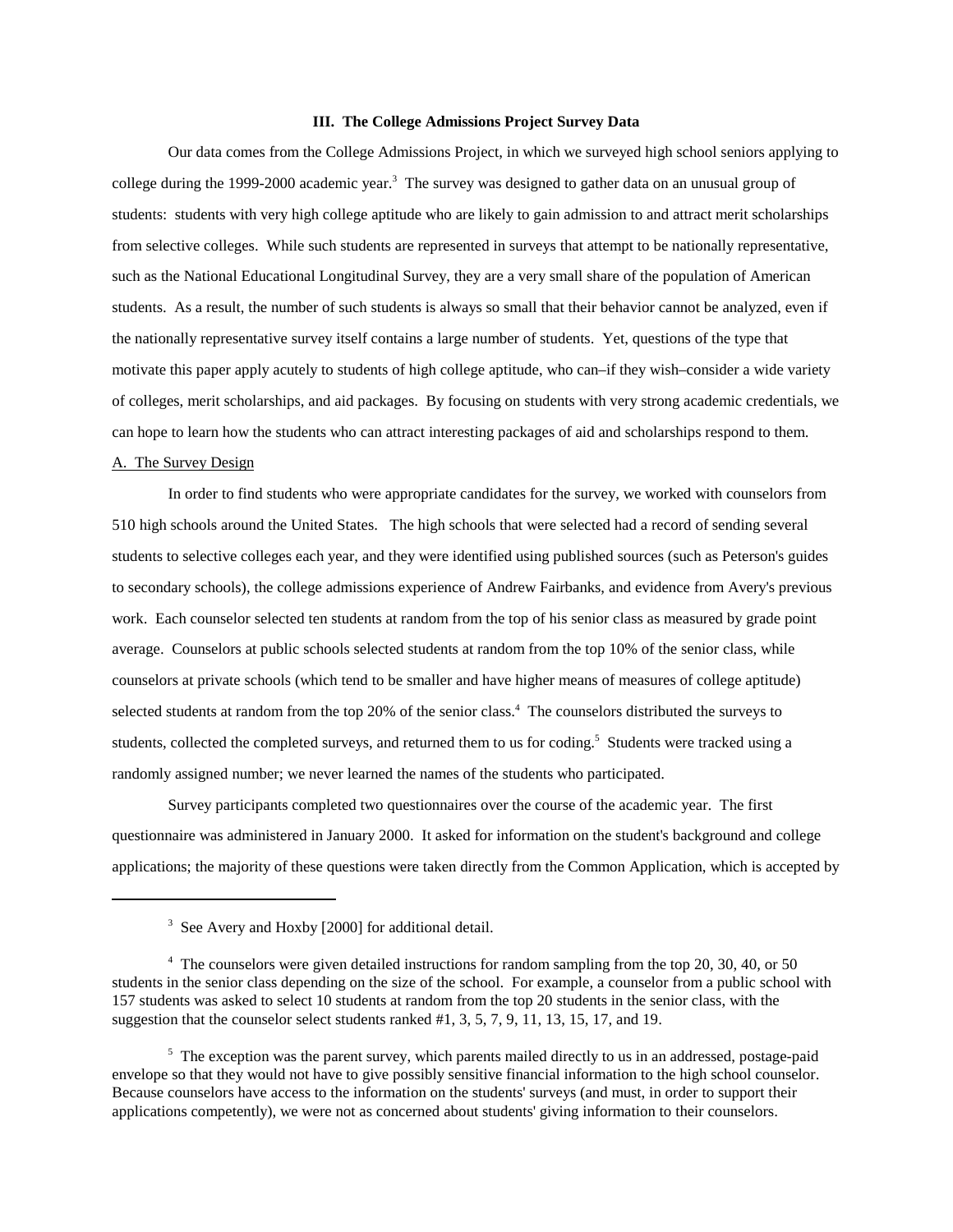many colleges in place of application forms specific to those colleges. Each student listed up to ten colleges where he had applied, his test scores, and race. In addition, each student listed the colleges and graduate schools (if any) attended by each parent and the colleges (if any) attended by older siblings along with their expected graduation dates.

The second questionnaire was administered in May 2000 and asked for information about the student's admission outcomes, financial aid offers, scholarship offers, and matriculation decision. Each student listed their financial aid packages with the amounts offered in three categories: Grants, Loans, and Work Study. Each student also listed institutional scholarships (scholarships offered by a specific college for exclusive use there) and outside scholarships (and their restrictions, if any).<sup>6</sup> The response on merit-based scholarships, both institutional and outside, was particularly accurate and clear, presumably because students were proud of them as accomplishments. Finally, each student was asked an open-ended question: "Did finances play a role in your decision?"

A third questionnaire was distributed to a parent of each survey participant. The parent was asked to indicate whether either tuition or financial aid considerations (or both) would affect their child's choice of college. In addition, each parent was asked to check one of fifteen boxes to indicate their income range in 1999. (See Table 1 for the income categories.)

We matched the College Admissions Project data to administrative data on tuition, room, board, comprehensive cost, enrollment, and expenditure. In all cases, the ultimate source for the administrative data was the college itself and the data were for the 2000-01 school year, which corresponds to the survey participants' freshmen year.<sup>7</sup> Only for one variable did we encounter difficulty gathering complete administrative data: per-pupil expenditure disaggregated into instructional spending and educational spending. It is our hope that we will eventually obtain complete data for these variables by sufficient inquiry at the colleges themselves. However, we currently have expenditure data for only 72 percent of the matches between students and the colleges to which they have been admitted.<sup>8</sup>

The College Admissions Project survey produced a response rate of approximately 65%, including

<sup>&</sup>lt;sup>6</sup> Students were offered the option of photocopying their financial aid offers, blacking out their names, and submitting the copy in place of answering the question. A small number of students did so.

 $7$  We collected the administrative data from the following sources in order: The College Board's annual survey, the United States Department of Education's Integrated Postsecondary Education Data System (IPEDS), the United States Department of Education's College Opportunities Online system (COOL), the 2001 edition of Peterson's Guide to Colleges, and colleges themselves. That is, we attempted to fill in each observation using the first source first; missing observations were filled in using one of the remaining sources, in order.

<sup>&</sup>lt;sup>8</sup> We are able to remedy this data problem only with painstaking inquiry at individual colleges, but we do expect to have expenditure data on more than 95 percent of colleges eventually. We hope that readers will understand that the publication version of this paper will include more expenditure data, but that this version cannot.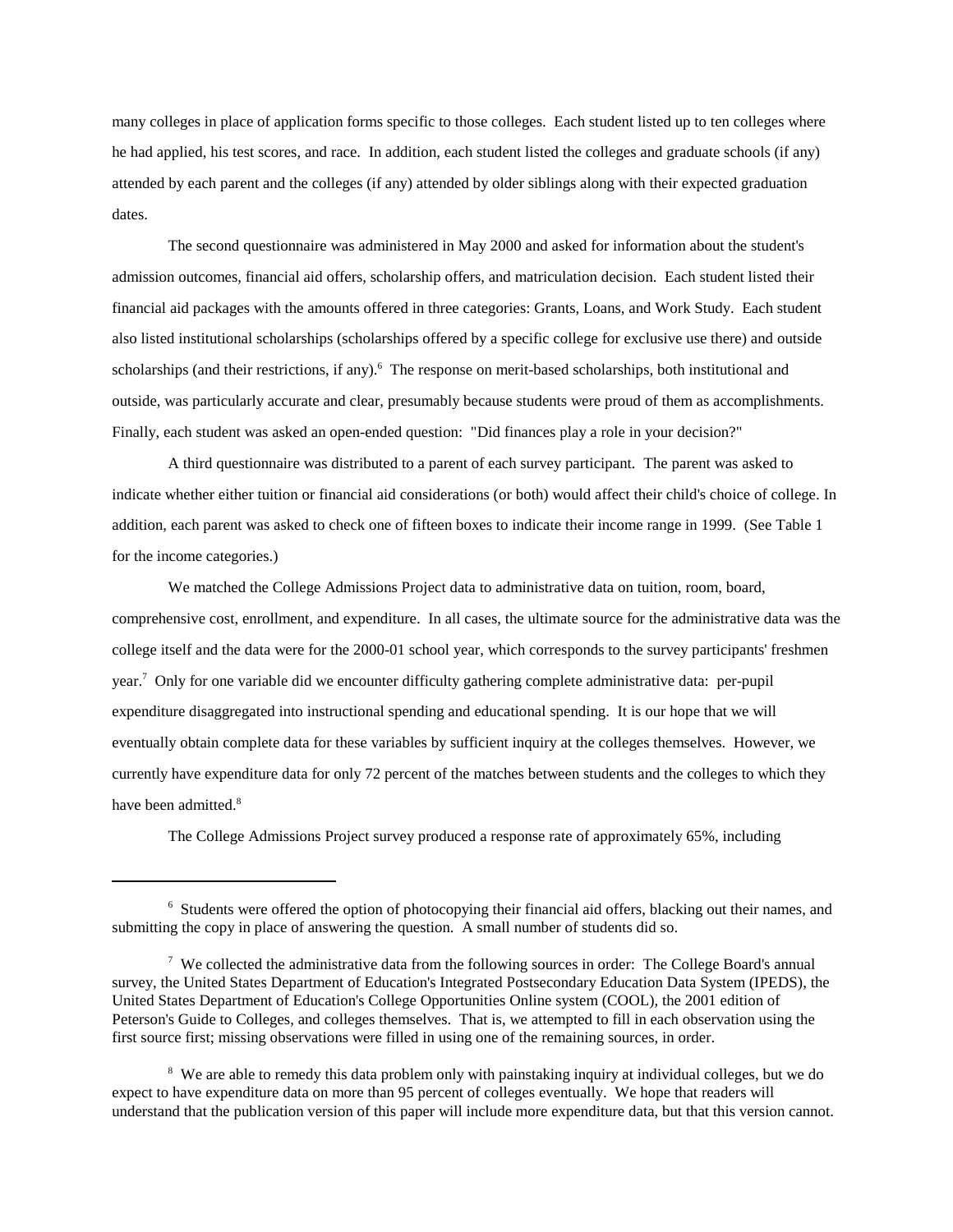information for 3,294 students from 396 high schools.<sup>9</sup> The final sample contains students from 43 states plus the District of Columbia.<sup>10</sup> Although the sample was constructed to include students from every region of the country, it is intentionally representative of applicants to highly selective colleges and therefore non-representative of American high school students as a whole. Regions and states that produce a disproportionate share of the students who apply to selective colleges are given a weight in the sample that is approximately proportionate to their weight at very selective colleges, not their weight in the population of American high school students. Of course, all of the students in the sample have very strong academic records. It is not surprising that the sample contains students whose parents have higher incomes and more education than typical American parents.

### B. The Typical Student in the College Admissions Project

The summary statistics shown in Tables 1 and 2 (and in Appendix Tables 1 and 2) demonstrate that the sample is quite special. The average (combined verbal and math) SAT score among participants was 1357, which put the average student in the sample at the 90th percentile of all SAT takers. About 5 percent of the students won a National Merit Scholarship; 20 percent of them won an outside scholarship that was *fully* portable; and 46 percent of them won a scholarship from at least one college. 45 percent of the students attended private school, and their parents' income in 1999 had an average of approximately \$119,929. However, 76 percent of the sample had incomes below the cut-off where a family is considered for aid by selective private colleges (the cut-off is approximately \$160,000, but the actual cut-off depends on family circumstances). 59 percent of the students applied for needbased financial aid, and 41 percent of the families reported that finances influenced their college choice.<sup>11</sup> Of course, a college may offer a student a scholarship or grant to persuade him to matriculate, regardless of whether he has applied for aid.

83 percent of the student's parents were currently married, and 23 percent of the students had at least one sibling currently enrolled in college. The racial composition of the survey participants was 73 percent white non-Hispanic, 16 percent Asian, 3.5 percent black, and 3.8 percent Hispanic. We found that the black and Hispanic subgroups were too small for substantial, separate analysis. We also found that the white and Asian sub-groups behaved similarly, all else equal. Thus, we will not discuss students' races further in this paper.

Looking at Appendix Table 1, which shows descriptive statistics on the colleges where the students *applied*,

<sup>&</sup>lt;sup>9</sup> The most common reasons for failure to return the survey were changes of high school administration, an illness contracted by the counselor, and other administrative problems that were unrelated to the college admissions outcomes of students who had been selected to participate.

<sup>&</sup>lt;sup>10</sup> The states missing from the sample are Alaska, Delaware, Iowa, Mississippi, North Dakota, South Dakota, and West Virginia.

 $11$  That is, either the parent, the student, or both claimed that finances influenced the college choice decision.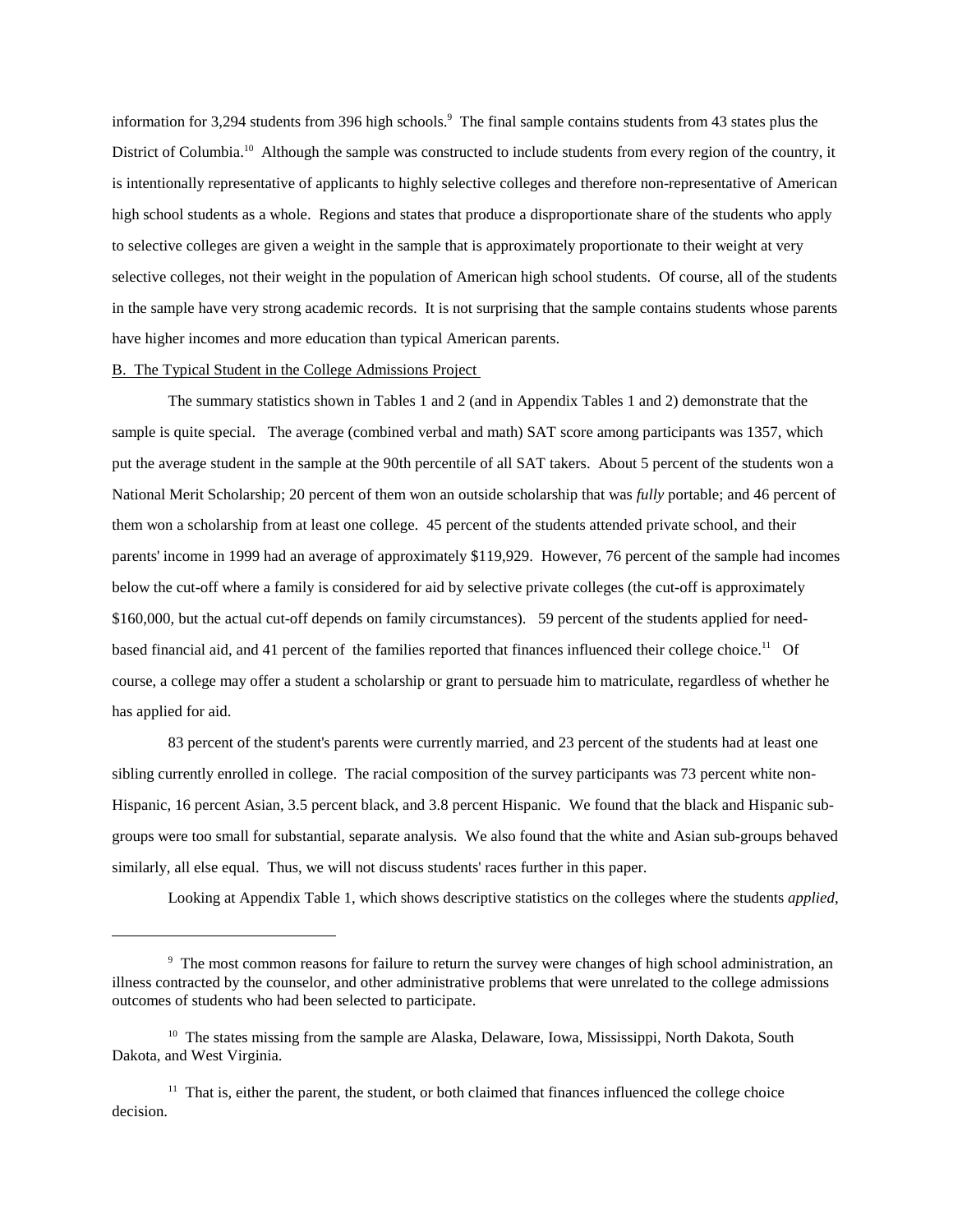we can see that the survey participants applied to a range of colleges that included "safety schools" (the mean college to which a student applied had a median SAT score 8.5 percentiles below the student's own). However, the participants also made ambitious applications: 47.5 percent of them applied to at least one Ivy League college.

Table 2 shows descriptive statistics for colleges to which the students were *admitted*. This is the set of observations on which we concentrate in our analysis of college choice–for the simple reason that students can choose only among those colleges to which they were admitted. Comparing Table 2 to Appendix Table 1, we can see that the students made logical application decisions. The mean college to which they *applied* had a median SAT score at the 83<sup>rd</sup> percentile; the mean college to which they were *admitted* had median SAT score at the  $81<sup>st</sup>$ percentile. This small difference suggests that the students aimed a little high in their applications, a procedure that is optimal. 66 percent of the colleges to which they were admitted were private, and their mean tuition was \$17,671. Note that we summarize the colleges' in-state tuition, out-of-state tuition, and the tuition that actually applies to the students in the sample (in-state or out-of-state as appropriate).

Finally, Appendix Table 3 shows descriptive statistics on the colleges at which the students matriculated. They are more selective, on average, than the colleges to which the students were admitted: their median SAT score is at the 83.4<sup>th</sup> percentile, as opposed to the  $81<sup>st</sup>$  percentile median SAT score of the colleges to which students were admitted. This makes sense because it implies that students included "safety schools" in their choice sets, but that they did not actually matriculate at their "safety schools" when they did not need to. One measure of the unusual college aptitude of the survey participants is the list of colleges at which the largest numbers of participants enrolled. Seventeen institutions enrolled at least 50 students from the sample: Harvard, Yale, University of Pennsylvania, Stanford, Brown, Cornell, University of Virginia, Columbia, University of California–Berkeley, Northwestern, Princeton, Duke, University of Illinois, New York University, University of Michigan, Dartmouth, and Georgetown. C. Some Variables with Interesting Measurement Issues

Our measurement of most variables was perfectly straightforward, but a few exceptions are worth mentioning. We converted American College Test (ACT) scores to SAT scores using the cross-walk provided by The College Board. We converted all college admissions scores into national percentile scores using the national distribution of SAT scores for the freshman class of  $2000-01$ .<sup>12</sup> We used longitude and latitude to compute the distance between a student's high school and each college to which he applied. We used parents' reports of their own incomes whenever available.

<sup>&</sup>lt;sup>12</sup> This is an important, though often neglected, conversion. A given change in an SAT scale score (of, say, 100 points) corresponds to a differing number of percentiles depending where the scale score is in the distribution. For instance, the difference between a combined 1500 and 1600 is only a few percentiles, but the difference between a combined 1400 and 1500 is three to four times as many percentiles. Using the unconverted scale scores tends to wreak havoc with regression procedures in which the scale score enters linearly.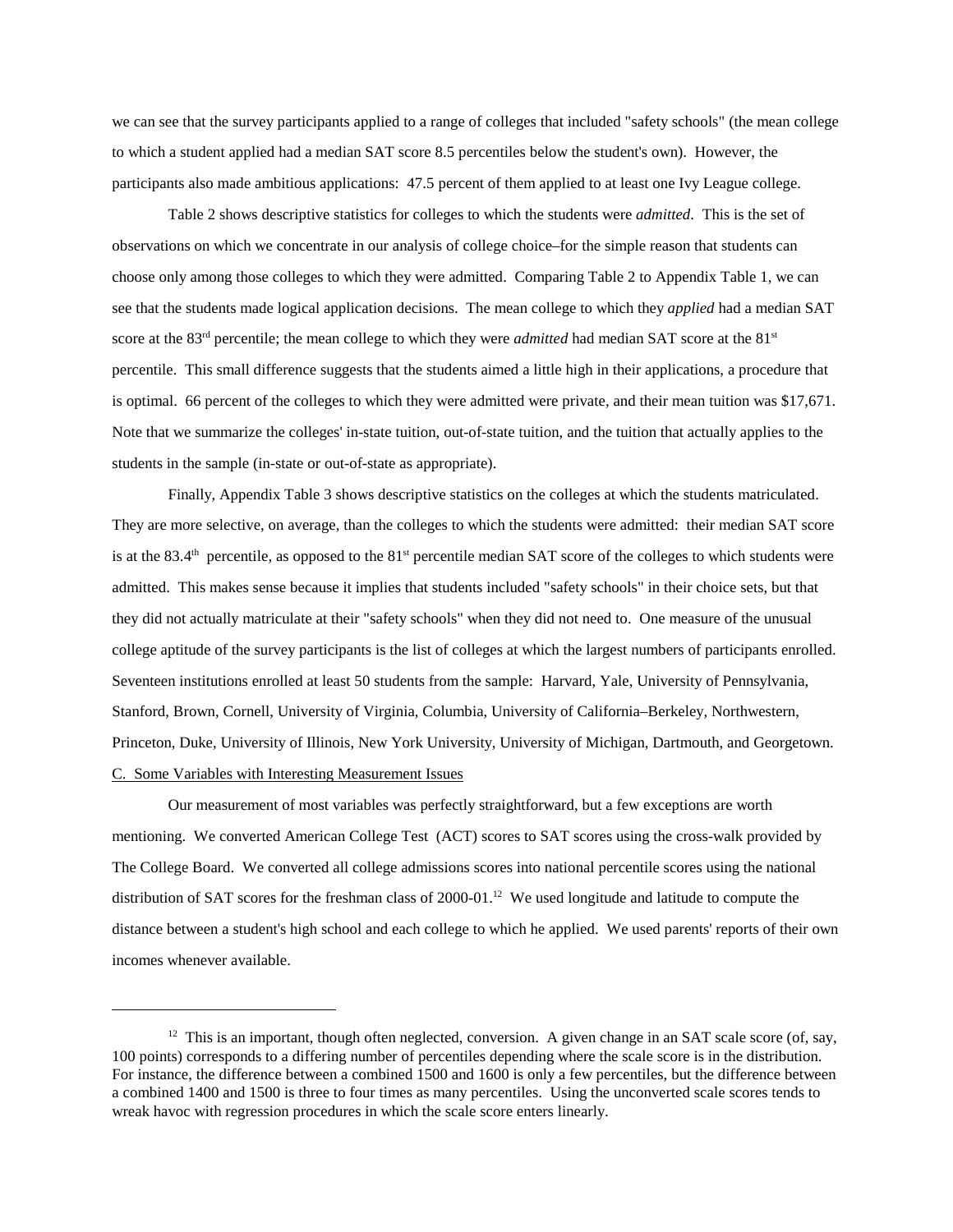When a parent report of income was unavailable, we substituted an estimate of parents' income based on the Expected Family Contribution reported by the student. (The Expected Family Contribution is the standardized federal estimate of the amount that parents should be able to contribute towards the student's college education.) Parents' income and current expenditures for the college education of older siblings explain about 88 percent of the variation in the Expected Family Contribution. Therefore, our estimates of parents' income based on the Expected Family Contribution and siblings' college expenses (which we can estimate because we know about sibling enrollment) are highly accurate for our purposes. Readers will see that we only need to group parents into four coarse income groups. For those families that had both reported parents' income and an Expected Family Contribution, our estimate of parents' income based on Expected Family Contribution placed families into the correct group 97 percent of the time.

A remaining 3.4 percent of families had neither a reported parents' income nor a reported Expected Family Contribution. For these families, we estimated parents' income by assigning parents the mean incomes for people with the same detailed occupation in the March 2000 Current Population Survey (which asks about a person's income in 1999, from his occupation). For families for which we could check this method, we found that it assigned them to the correct coarse income group 91 percent of the time.<sup>13</sup>

Finally, because the aid and scholarship variables are important, we hand-checked every observation to ensure that no scholarship was counted twice (as a grant and again as a scholarship), recorded incorrectly as the fouryear total rather than the annual amount, or recorded with insufficient restrictions. In many cases, we were able to double-check or clarify students' responses because they were offered named scholarships with known parameters (for instance, "Morehouse Scholars" at the University of North Carolina).

## **IV.EmpiricalStrategy**

Our empirical strategy is straightforward. We are interested in discovering the factors that influence a student's choice among the colleges to which he is admitted. This is an estimation problem for which *conditional logit* (also known as McFadden's Choice Model) is ideally suited.

Intuitively, conditional logit groups together the colleges to which each student was admitted. This becomes a student's menu or college choice set. A binary outcome variable shows which college was actually

<sup>&</sup>lt;sup>13</sup> For the occupation-based estimate of parents' income, nearly all of the mistakes would have been caused by our assigning families to the medium-high income category when they truly belonged in the high income category. (We are referring to the coarse income categories defined later in the paper.) Thus, we suspect that our medium-high income group probably contains about 12 families that should be assigned to the high income group. The underassignment to the high income group is caused by professional occupations', such as being an attorney, having income distributions with a right-hand skew. Thus, parents make it into the high income category because they are, say, unusually highly paid lawyers, not because the mean income for a lawyer would put them there.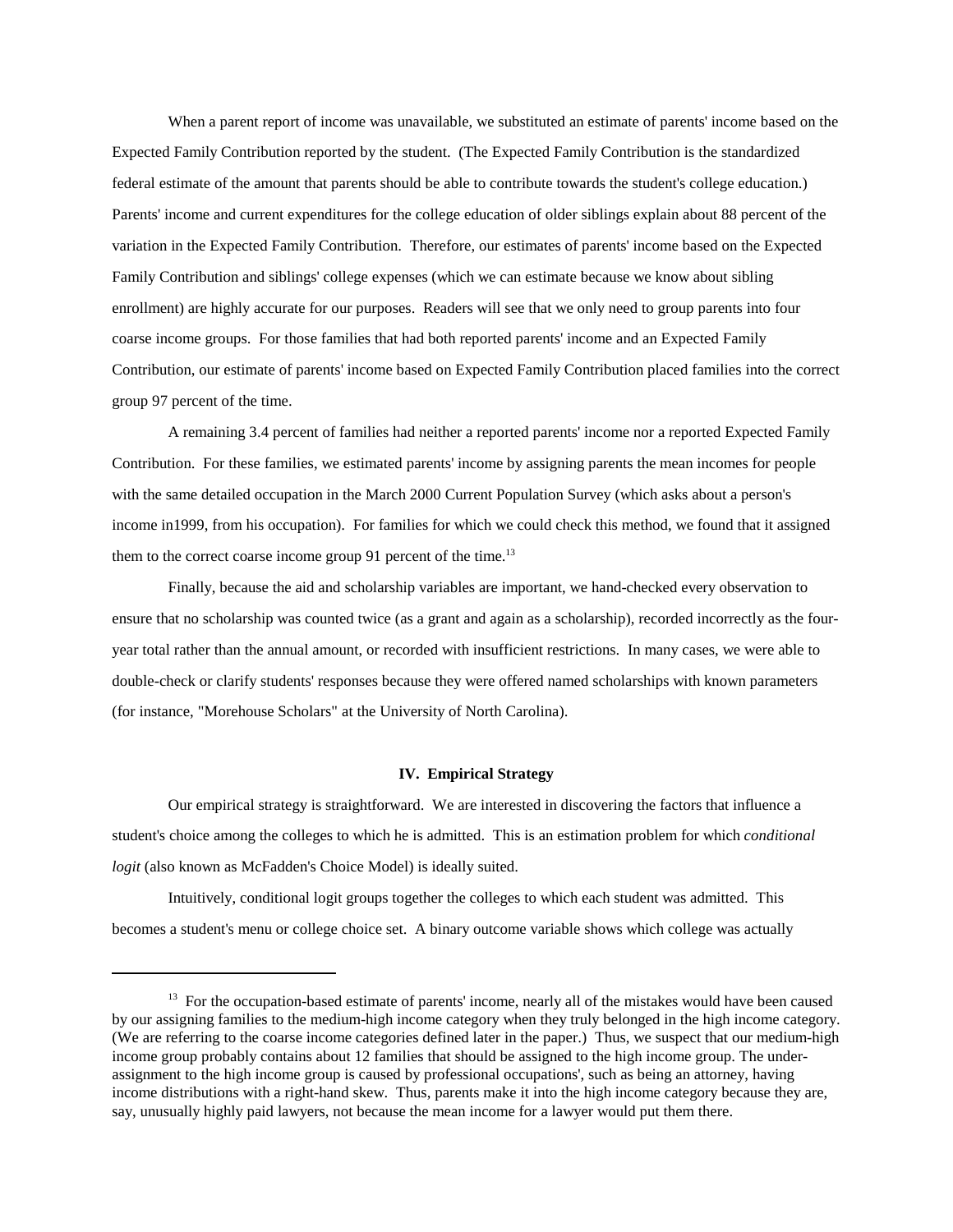picked–in our case, it is a dummy variable equal to 1 for the college at the student matriculated and 0 for all of the other colleges in his choice set. Each college in the choice set has a number of attributes, some of which are the same for all students (such as whether the college is public or private) and some of which depend on the identity of the student (such as grants to the student from the college). Conditional logit estimation relates the binary outcome variable to the college attributes by maximizing the following log likelihood function:

(3) 
$$
\ln L = \sum_{i=1}^{n} \sum_{j=1}^{J_i} \text{matrix}_{ij} \ln \text{Prob}(collect \text{log} \text{echo} \text{ice}_i = j),
$$

where

(4) 
$$
Prob(college choice_i = j) = \frac{e^{j\omega_i}}{\sum_{i=1}^{j} e^{j\omega_i}}
$$

Examining equation (3), one sees that the conditional logit estimates are those that maximize the *similarity* of the estimated likelihoods and the actual matriculation decisions.

In equations (3) and (4), *i* indexes the student; *j* indexes the college; the indicator variable *matric*<sub>ij</sub> is equal to one if student *i* chooses to matriculate at college *j*, and zero otherwise; and *collegechoice*, is simply the student's college choice. The vector  $x_{ij}$  includes the attributes of choice *j* for student *i*–note that the subscripts indicate that the attributes may be match specific.  $\beta$  is the vector of effects that we are interested in estimating. One maximizes the *log* of the likelihood simply to make estimation easier.

The choice problem we are investigating is ideal for conditional logit estimation but unsuitable for multinomial logit or probit estimation. Although multinomial logit and probit are related to conditional logit and sometimes confused with it, they cannot be used to examine choice in a situation where choices have match-specific attributes, such as a scholarship that applies to one student accepted by a college but not to all students accepted by that college.

There are a number of empirical issues that deserve comment.

#### A. The Variation that Drives the Estimates

It is important to be explicit about the variation that drives our estimates. There is variation in the attributes of colleges in students' choice sets mainly because colleges vary for reasons for their own that are effectively exogenous to the individual student. For instance, colleges differ in location, in whether they are publicly or privately controlled, in endowment, in the niche they fill in the market for college education, and so on. All of this and much more variation in their attributes is effectively exogenous or parametric to the individual student, who must accept the range of choices that exist.

There is one possible worry about the endogeneity of the attributes of college choices, but it seems minor based on *a priori* grounds as well as empirical evidence. It is as follows. We might worry that a college's aid offer to a student is not exogenous because it reflects effort on the student's part that is observed by that college only and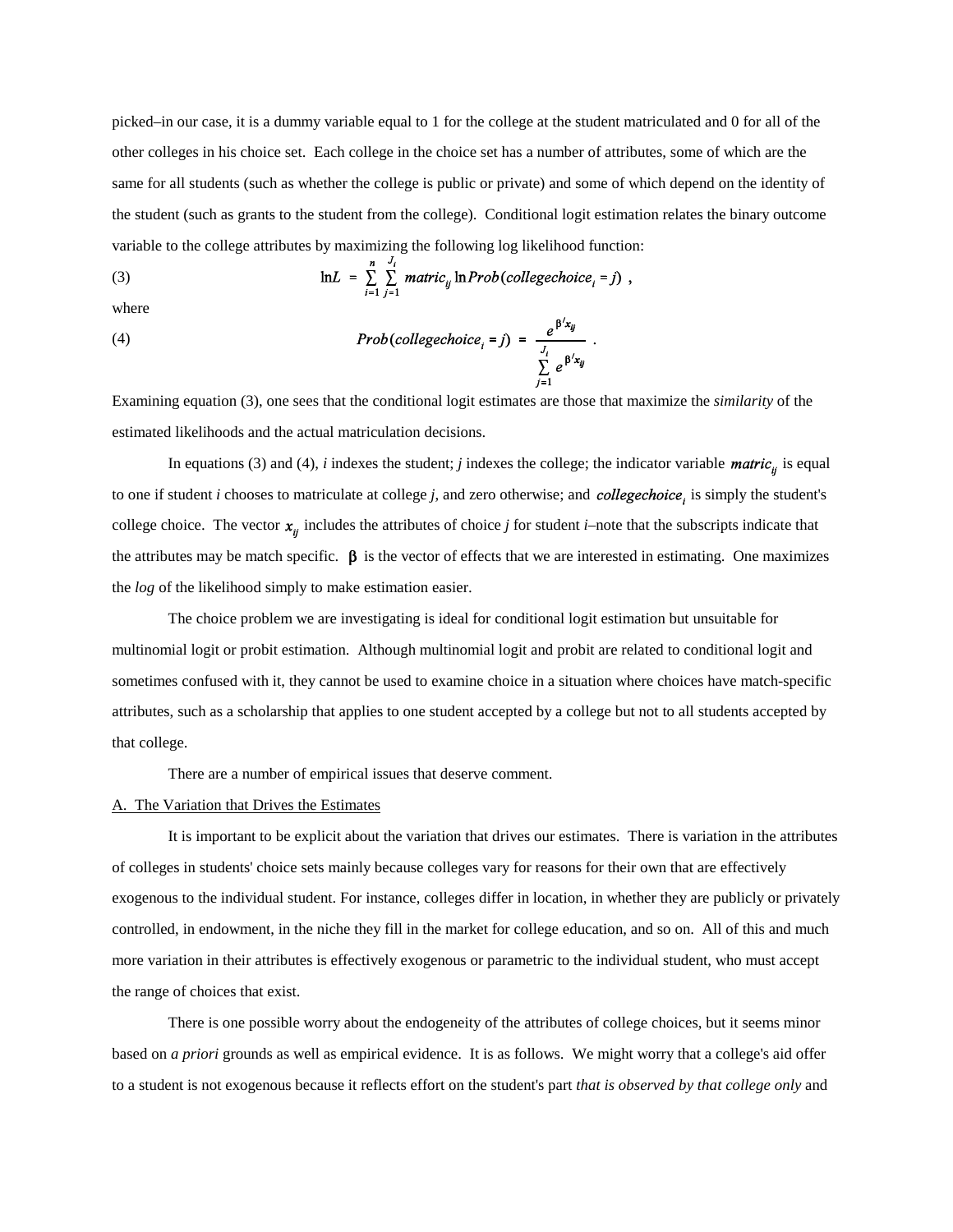that is a function of how much his desire to attend that college. For instance, a student might get aid offers from several colleges and find that his most preferred college is offering slightly less aid than his second most preferred college. He might send special letters or other fresh evidence of merit to his most preferred college (and only his most preferred college) in order to induce them to give him a slightly better aid package. Thus, the aid we ultimately record for his most preferred college might be a function of a match-specific liking that we do not observe. There are three reasons to think that this form of endogeneity is minor. First, colleges decide on a student's aid package in a calculating way, taking his merit, his need, and the college's own objectives into account. Although a student who makes extra effort may improve his aid package somewhat, he is unlikely to get it changed radically because he has already revealed most of his achievements in the applications he sent to all colleges. In other words, most of a student's merit is already fixed and revealed by the time the student can begin an effort campaign directed at a single college. Second, in our survey data, there is little indication that students were able to make special efforts that convinced colleges to give them substantially different aid offers. The College Admission Project survey asked students whether they had been able to get any aid offer revised. Revisions occurred in only 9 percent of possible college choices, and most of the revisions were minor in character, based on the verbatim responses of students who described the revision they obtained. Only 2 out of the 3,240 students described a revision that would cost a college more than \$1,000.

#### B. The Role of a Student's Own Attributes

People are sometimes surprised to find that there are no individual student attributes (such as the student's SAT score) included in the vector  $x_{ij}$  for conditional logit estimation. However, a little thought shows why this is so. The student's own characteristics are same regardless of the choice he makes, so they cannot be a reason for choosing one college over another. It is only college attributes or *match-specific* attributes (think of interactions between a student's characteristics and a college's attributes) that can influence his choice. For instance, a student might care about whether his SAT score is much higher or lower than the average SAT score at a college. Thus, measures of the difference between a student's SAT score and a college's average SAT score are included in the vector  $x_n$ . Also, college attributes that differ across colleges but are constant across students within a college (such as whether the college is publicly or privately controlled) may be included in the vector  $x_{ii}$  since they obviously can be reasons for choosing one college over another.

Individual student attributes may affect college choice even though they are constant across all of a student's choices. This is because they may affect the *way* that he responds to a particular college or match-specific attribute. For instance, a student from a low income family may be more responsive to loans offered by a college than is a student from a high income family (which presumably has many more alternatives to the college's loan, including regular bank or home equity loans). Thus, although we cannot include student attributes as  $x_{ij}$  variables that affect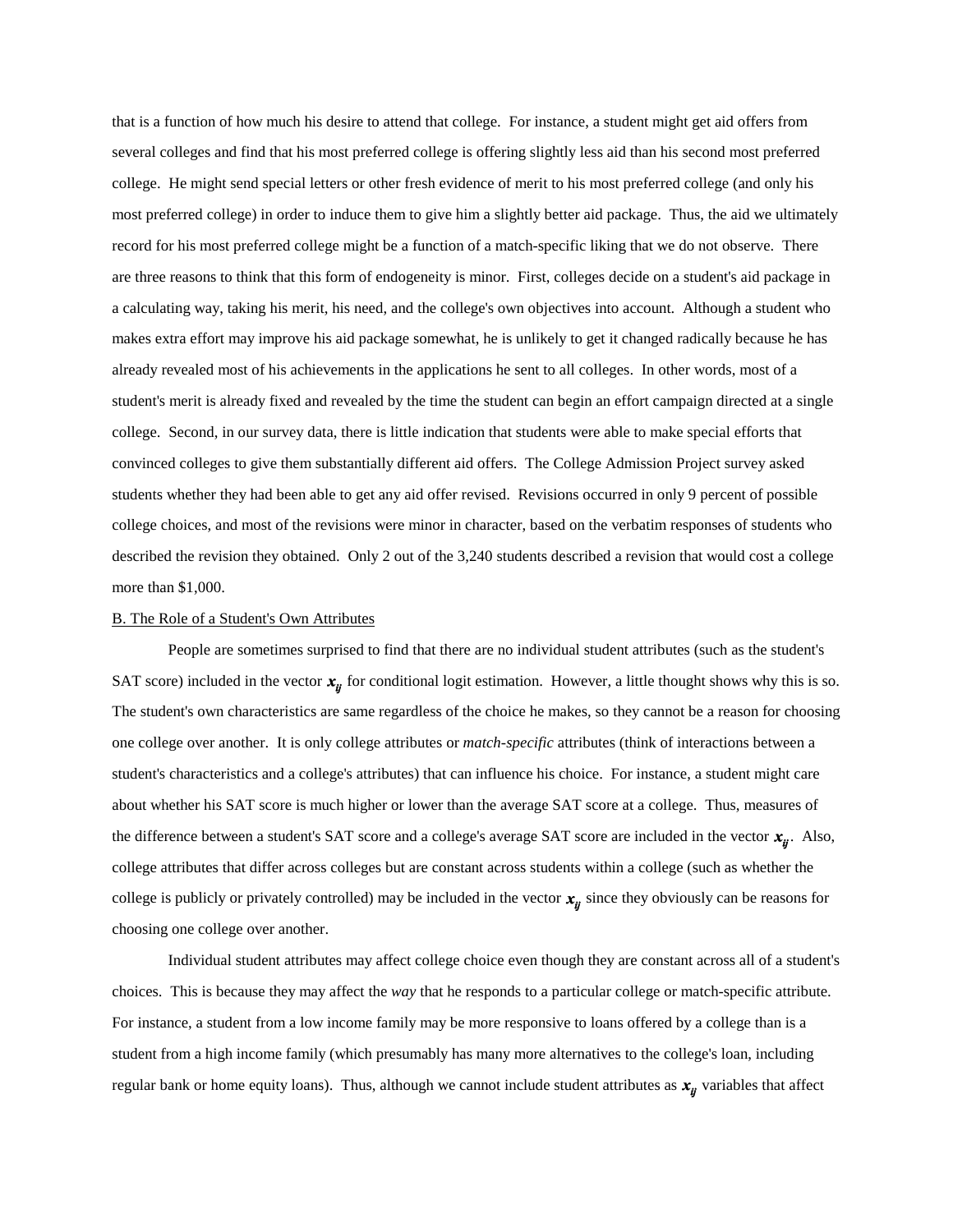college choice, we do estimate our choice model separately for students with different attributes. For instance, we show tests for different responsiveness of students with different family income, of students whose parents attended more and less selective colleges, and of students from private and public secondary schools. In fact, we tested for different responsiveness along many other dimensions; if we do not show a dimension it is simply because there was no sign of differential responsiveness.

## C. The Consequences of Observing Only a Subset of a Student's Possible College Choices

We do not observe all of the colleges to which a student *could* have been admitted and all of the financial aid packages they would have offered him. We focus on the subset of colleges to which he was admitted, among those to which he applied. One might think that some of bias would arise from this limitation, but no bias does. Indeed, the estimates are far *more* likely to be consistent than they would be if we were to include all colleges in students' choice sets (not just those to which they were admitted). Formally, this is because the independence of irrelevant alternatives restriction (a well-known implication of the conditional logit specification) is more likely to be satisfied. Within the conditional logit literature, our application is almost ideal: the data and facts match the assumptions in the econometric model to an almost unique degree. In the Econometric Appendix, we offer more detail on the econometric issues.<sup>14</sup> Here, we offer a purely intuitive version.

Suppose that we *did* observe all of the colleges to which student could have been admitted and all of the financial aid packages he could have received at each college, with a probability attached to each financial aid package.<sup>15</sup> Then, we would quickly find that, given the student's preferences, some colleges were dominated by others (or dominated except under extremely unlikely scenarios). The dominated colleges would be irrelevant to the student's choice. This is precisely what a student is revealing when he does not apply to a college: the college is dominated. Note that a college could be dominated simply because it was very similar to (but very slightly less preferred than) other colleges in the student's choice set. For instance, many students apply to a "safety school" to which they know they will be admitted with near certainty. However, no student applies to numerous, very similar "safety schools." Some of the "safety schools" would be dominated and therefore irrelevant to his choice. When a student chooses to apply to a school, he is essentially stating that the college could be a relevant alternative. By forming his choice set this way (called "endogenous choice set formation" in the econometric literature), he is helping to guarantee that the restrictions for conditional logit are actually satisfied (specifically, the independence of irrelevant alternatives is satisfied). For obtaining consistent estimates, it is *ideal* to work with a person's endogenous

<sup>&</sup>lt;sup>14</sup> Specifically, we address three issues: the independence of irrelevant alternatives, endogenous choice sets, and lack of balance in choice sets that arises naturally when choice sets are endogenous.

<sup>&</sup>lt;sup>15</sup> For instance, the student might have only a 10 percent probability of receiving a special scholarship of \$10,000 at college *j*, but an 80 percent probability of receiving a small grant of \$1,000 there.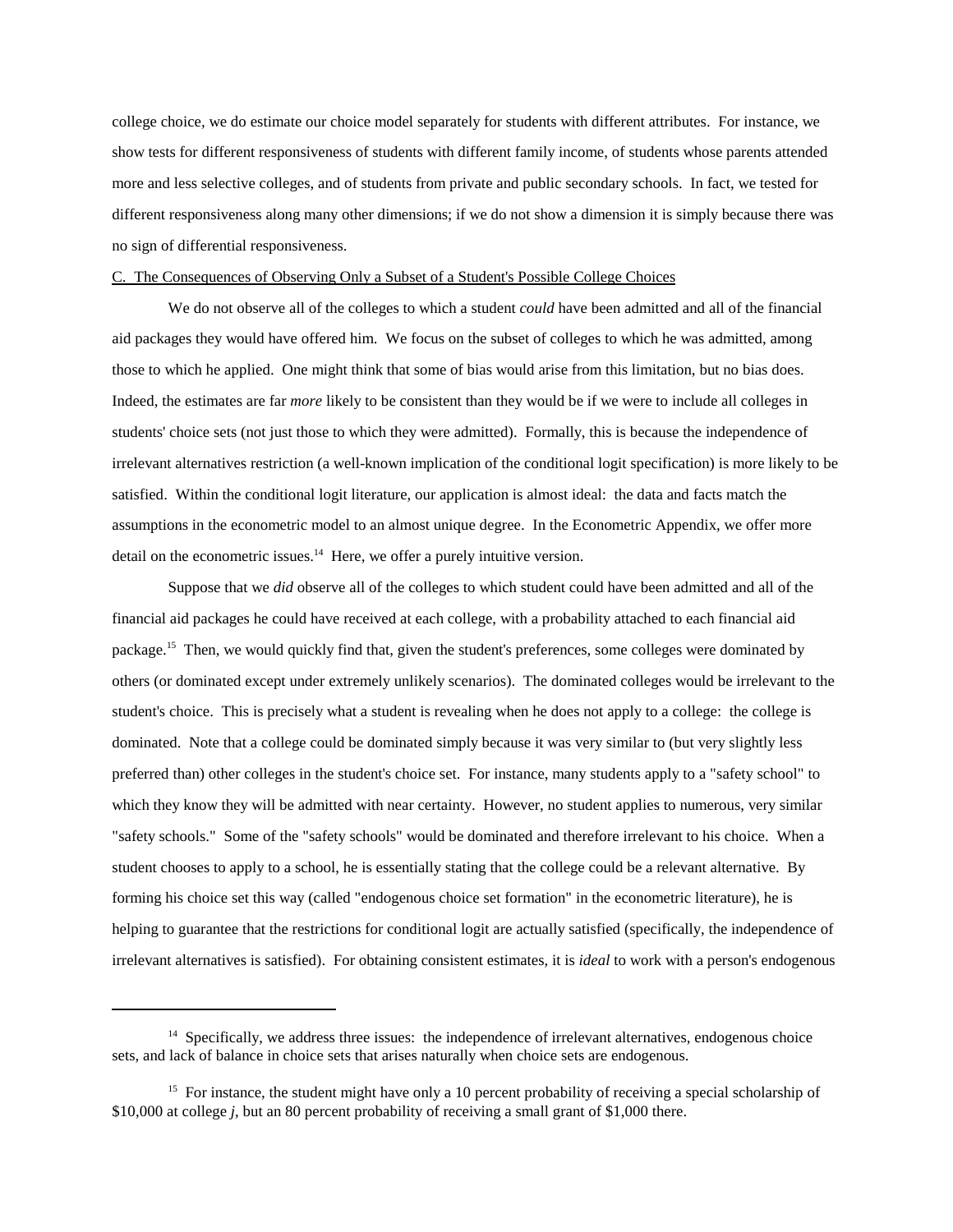choice set. We are fortunate to be in this position.

To summarize, we do not know why some colleges are dominated and thus irrelevant, but students' application behavior eliminates irrelevant colleges for us. This is not only acceptable, but ideal for consistent estimation. This is because the conditional logit model imposes independence of irrelevant alternatives, and the best way to satisfy this restriction is to exclude irrelevant alternatives from the choice set.

#### D. Early Decision Applicants

While we generally benefit by looking at choice sets composed exclusively of colleges to which a student was admitted, we are deprived of information when a student applies through an early decision program and is accepted. In such cases, we the econometricians arrive too late on the scene. Essentially, the student has decided to make his college choice *prior* to the formal application process, in return for the admission benefits of an early decision application and the option of applying elsewhere should he be rejected in the early round. Because some early applicants apply to and are accepted by only one college (being accepted in December by their most preferred college, they have no reason to file regular applications due in January), we sometimes do not know which college alternatives the student considered to be relevant when he chose the college at which he ultimately matriculated. In other words, we lose the opportunity to study the student's choice decision, just as if we had accidentally lost the data on him. Indeed, readers may find it helpful to think of the one-acceptance, early application students as students with lost data. Note, however, that a good many early decision students *do* indicate the relevant alternatives by applying to them through the regular application process before they learn about their early decision outcome. Such students' college choices are observable to us, and we use them. Out of  $3,240$  students,  $338$  (or  $10.4\%$ ) are early applicants for whom we do not observe other regular college applications. This group includes a few early *action* (not early decision) applicants who are not constrained to matriculate at the college that accepts them in December.

Our basic set of estimates does not use the behavior of these 338 early applicants who apply to only one college. (The estimation procedure automatically sets them aside because there is no variation in the outcome *matric<sub>ii</sub>*; we do not have to purposely exclude them.) However, excluding the 338 students is undesirable because excluding them is not like excluding students at random–they might be an unusually risk-averse or sophisticated group of students.

We attempt to remedy the problem by showing a second set of results based not the actual colleges in a student's choice set but in an extended choice set that also includes other colleges *predicted* to have been in his more fundamental choice set. Using predicted choice sets is the procedure recommended in the econometric literature on conditional logit estimation with endogenous choice sets. We have unusually good conditions for forming predicted choice sets because we do observe choice sets containing multiple colleges for the vast majority of our survey respondents. Moreover, we always observe choice sets for similarly qualified students *from the same school*. This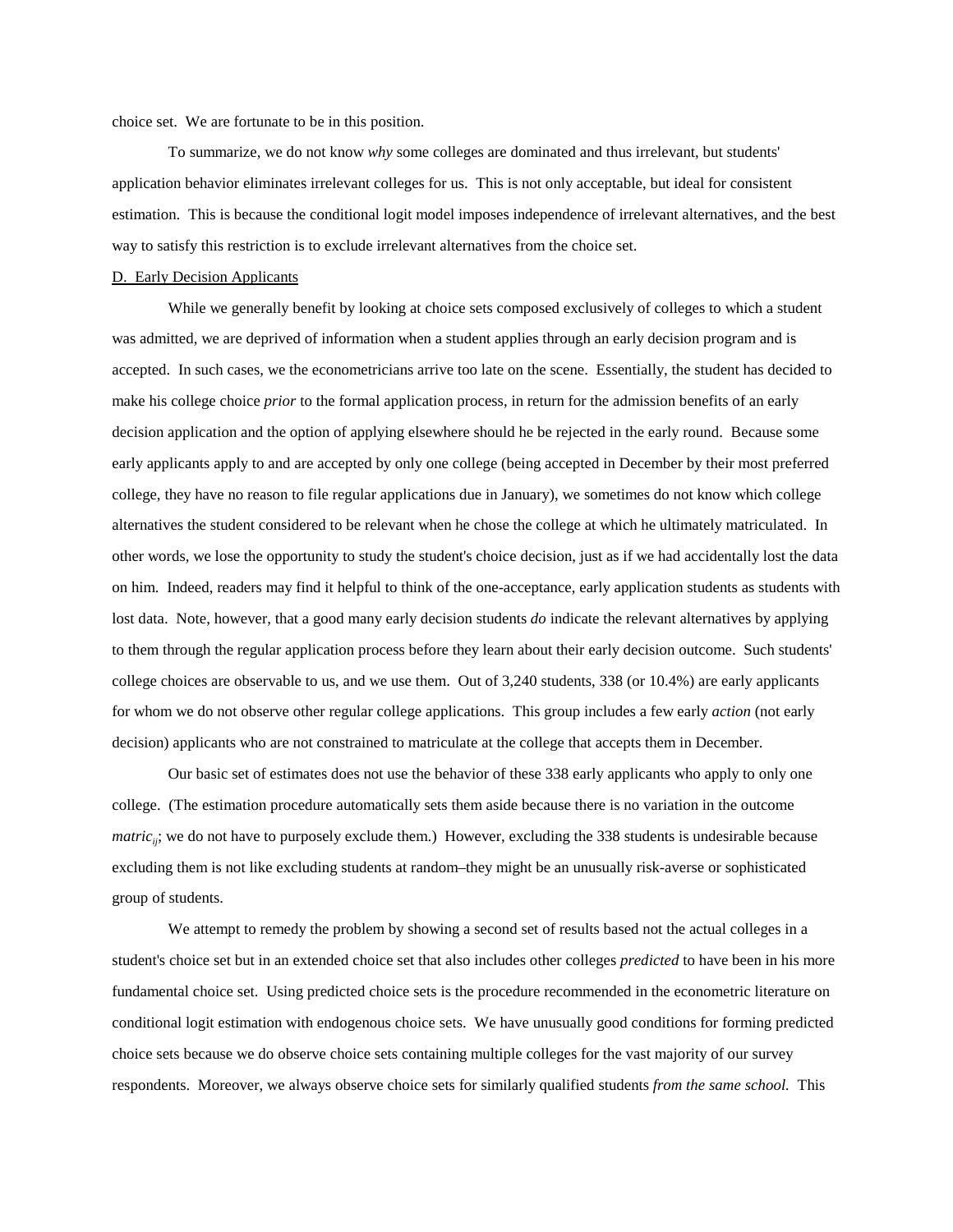fact is a fortuitous consequence of our sample design, but it is very useful because a primary problem in predicting endogenous choice sets is getting *local* information right. For instance, a student who applies to Princeton, Stanford, and Johns Hopkins from Birmingham, Alabama is likely to include locally salient alternatives from the southeastern United States in his choice set, while a student who applies to the same three colleges from Eugene, Oregon is likely to include locally salient alternatives from the northwestern United States. Predicting which local colleges are considered *relevant* by high achieving students in a school might be difficult, but we are able to observe the local alternatives that tend to be picked.

Specifically, we use the following procedure to form the predicted choice sets. We preliminarily assign to each student a choice set equal to his own observed choice set, plus all other colleges to which at least one of his schoolmates applied. Call these extra colleges the "add-on colleges" for convenience. We then need to eliminate, from the student's add-on colleges, colleges that are unlikely to admit him. We do this by eliminating all add-on colleges where the student's own SAT score would put him below college's median SAT score. (We experimented with other percentile thresholds down to the 25th percentile, but we found that the results did not change much.) We now need to create reasonable aid packages for a student's add-on colleges. Because aid tends to have a local character (a highly meritorious student from Detroit will systemically receive a different aid package at the University of Michigan than a highly meritorious student from Kansas City), we create an aid packages for each student at each add-on college by using the aid package of another students in his school who was admitted to that colleges. Because grants depend mainly on merit, each add-on college's grant is filled by the grant actually received by the other student who  $(1)$  came from the student's own high school,  $(2)$  was accepted by the college, and  $(3)$  had the SAT score most similar to the student's own. Because loans and work-study depend mainly on parental income, each add-on college's loans and work-study are filled by the loans and work-study actually received by the other student who $(1)$  came from the student's own high school,  $(2)$  was accepted by the college, and  $(3)$  had parental income most similar to the student's own.

We show the results based on these predicted choice sets, but only after presenting our basic results. So long as the two sets of results are similar, we can be reasonably confident that our evidence does not hinge on the exclusion of early applicants accepted by only one college. We are interested in whether the results are similar, not identical (or nearly identical). We do not expect the results to be identical because the estimates from the predicted choice sets are likely to be slightly inconsistent for two reasons: they are based on explanatory variables that are measured with error for the add-on colleges (attenuation bias), and they are more likely to violate the independence of irrelevant alternatives assumption.

### E. The Specification of  $\beta' x_n$

We have not attempted to restrict the set of variables that affect college choice in any way. We have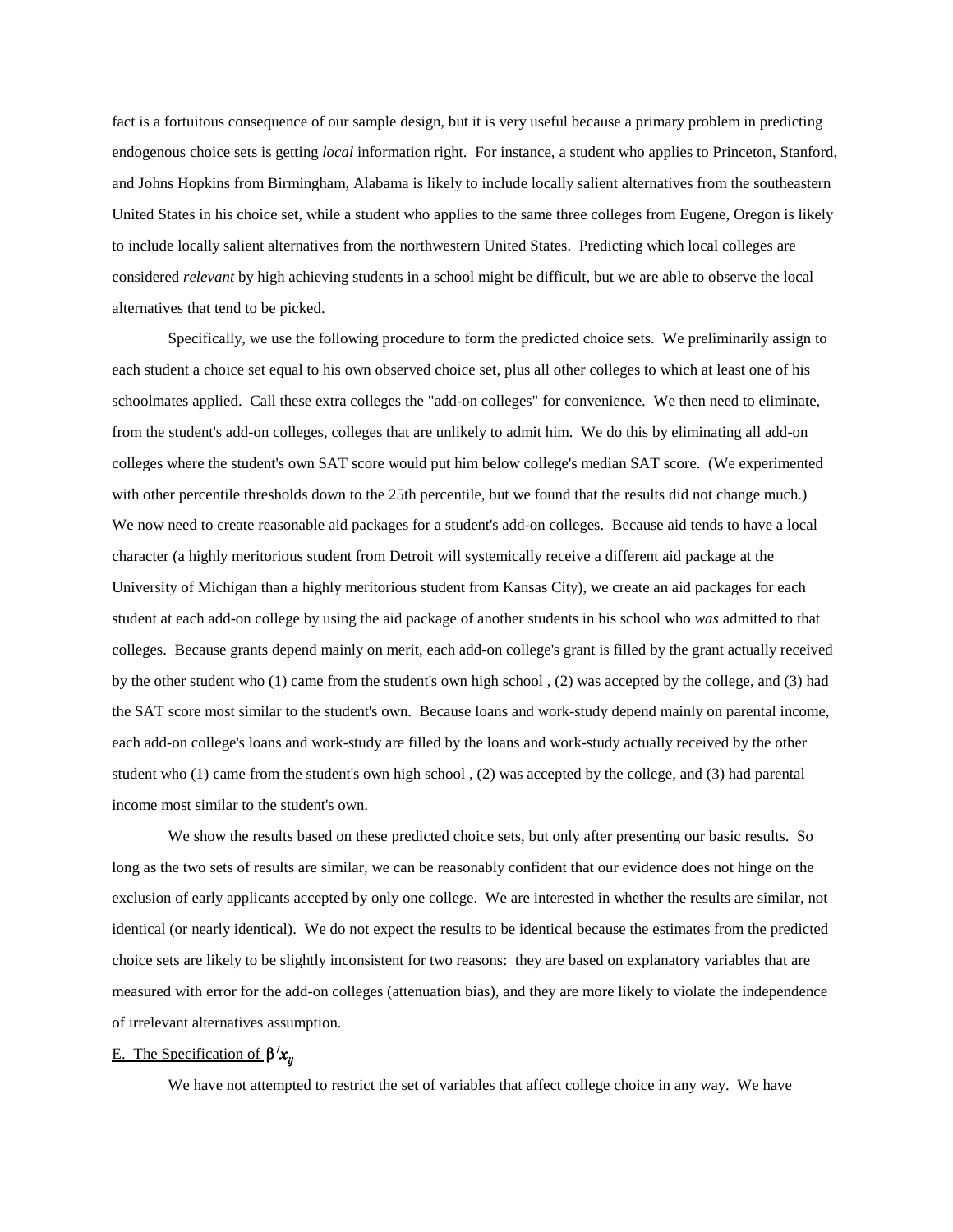included all variables available to us that seemed at all likely to affect students' choices. We are willing to include any other variables that might be suggested to us, subject only to data availability.

We have imposed only two restrictions that seem worth mentioning. First, we measure all the financial variables in thousands of annual dollars, not in the natural log of dollars or other transformation. This is because we wish explicitly to test whether students react similarly to the same dollar amount when it arises in two different, but fundamentally similar, forms. For instance, a rational student following the classic human capital investment model would be expected to react similarly to a reduction of \$1,000 in the annual tuition of a college and an increase of \$1,000 in the annual grant given him by the college.<sup>16</sup> Also, we wish explicitly to test whether students react differently to the same dollar amount when it arises in two forms that cost the college very different amounts. For instance, the aforementioned rational student should not react similarly to  $$1,000$  in grants and  $$1,000$  in loans. The cost to the college of a loan may be anywhere from zero to about 15 percent of its face value, but it is rarely if ever close to 100 percent of its face value (as the grant is).

Second, we largely restrict the  $x_{ij}$  variables to having a linear effect. We have made this restriction purely because the greater simplicity facilitates interpretation. We have allowed some variables, such as distance and a student's SAT "match" with a college, to have nonlinear effects. We would be willing to consider allowing others to have nonlinear effects also, especially if a particular non-linear specification is suggested to us.

#### F. The Interpretation of the Estimates We Show

We display the conditional logit results using odds ratios and Z statistics. An odds ratio gives us the ratio of the posterior odds of a college choice to the prior odds of a college choice when only the variable in question is *allowed to change*. For instance, we could compute the odds that college *j* is chosen; then raise its tuition by \$1,000, holding all other variables equal, and recompute the odds. The former odds would effectively be the prior odds, and the latter odds would effectively be the posterior odds. In short, the odds ratio is  $\alpha$  in the following expression:

#### posterior odds =  $\alpha \cdot$  prior odds.

It is convenient to compute the odds ratio from our estimated vector  $\beta$  because the odds ratio is just  $e^{\beta}$ .

The way to interpret the odds ratio for a certain variable in  $x_{ij}$  is the proportional change in the odds of student  $i$  attending college  $j$  for a unit increase in the variable, holding all other variables constant. A simple example would be the indicator for whether a college is public. If the odds ratio is 1.1, then a one unit change in the variable (corresponding to a switch from private to public) would make the student's odds of attending the college 1.1 times whatever the odds were if the college had been private. Note that the change is proportional to the prior

 $16$  In this case, the reactions need not be identical because a reduction in tuition may affect more and different *other* students than grants do. Thus, the student's beliefs about the college's revenues may depend on whether it is reducing tuition by \$1,000 or increasing grants by \$1,000. Of course, these two actions do have the same direct effect on a student's college cost.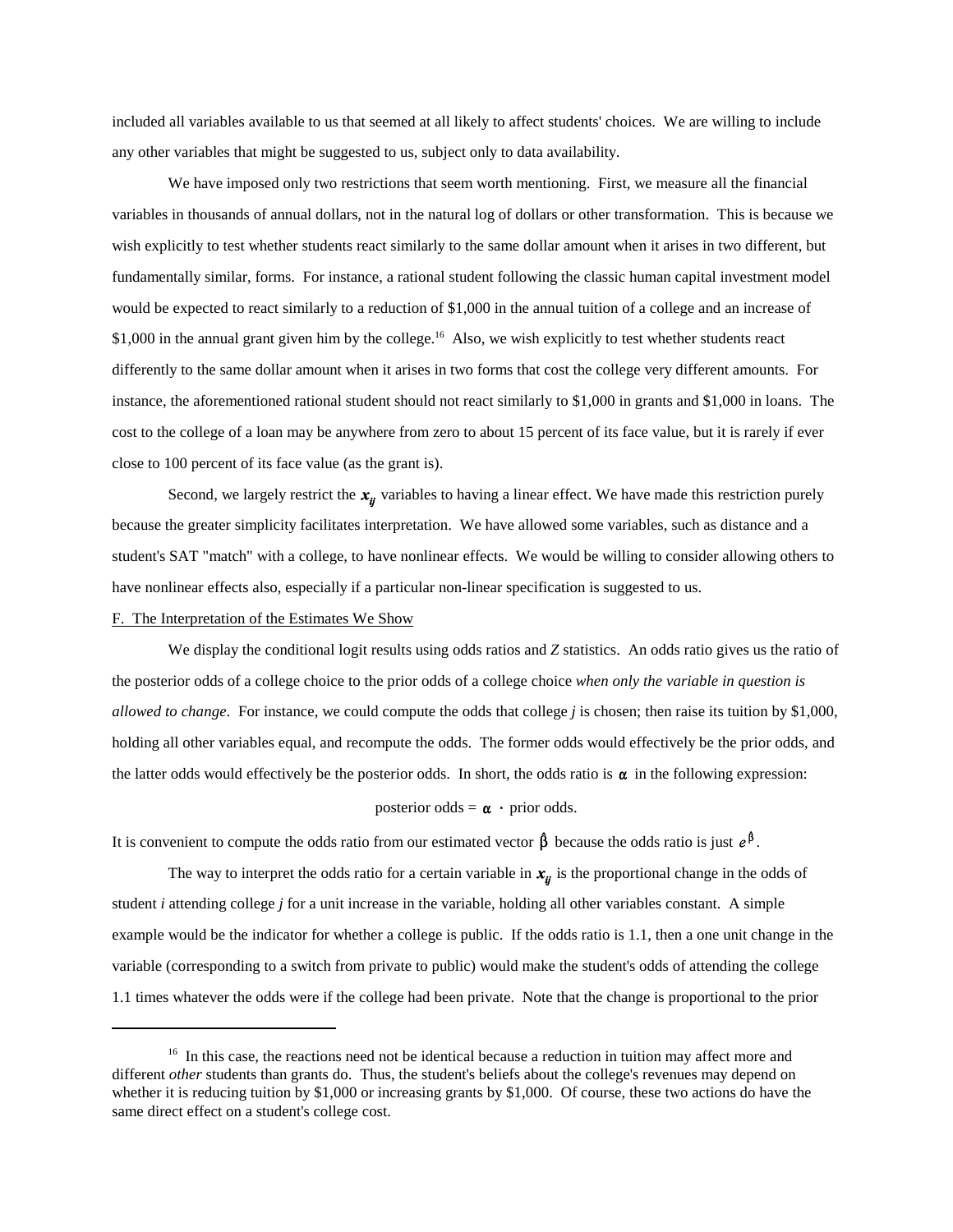odds: if the student's prior odds of attending the college were 30 percent, the posterior odds would be 33 percent (30 times 1.1). If the student's prior odds of attending the college were 80 percent, the posterior odds would be 88 percent  $(80 \text{ times } 1.1)$ .

Naturally, an odds ratio greater than one means that an increase in the variable *raises* a student's probability ofmatriculating,allelseequal;anoddsratiolessthanonemeansthatanincreaseinthevariable*reduces*astudent's probability of matriculating, all else equal.

The *Z* statistics are easy to interpret. They are akin to the more familiar t statistics and have the same thresholds for statistical significance. Thus, an odds ratio with a Z statistic greater than 1.96 is statistically significantly different from 1 (the null hypothesis of no effect) with 95 percent confidence, and so on.

#### **V. How Aid Affects College Choice**

#### (Our Basic Results on the Determinants of College Choice)

In this section, we discuss our basic results on the determinants of college choice, which are presented in Table 3. Recall that the outcome is matriculation, a binary variable equal to 1 for exactly one of the colleges to which a student was admitted.

If we examine Table 3's overall pattern of signs and statistical significance, students' college choice appears to be very reasonable. Students are more likely to attend a college if, all else equal, it offers them larger grants, offers them larger loans, offers them a larger amount of work study, is the most selective college to which they were admitted, is their father's *alma mater*, or is the same college that their sibling attended or attends. Students are less likely to attend a college if, all else equal, its tuition is higher, its room and board is higher, its mean SAT score is more below theirs, or it is the least selective college to which they were admitted. Several variables do not have a statistically significant effect on students in our survey: the amount by which the college's average SAT exceeds the student's, an indicator for the college being their mother's *alma mater*, the distance between the college and the student's high school, whether the college is public, and whether the college is in-state.

At the broad "sign and statistical significance" level, the results seem to us to be very close to our expectations. Are they so close to our expectations, however, when we examine the odds ratios in detail?

The left-hand column of Table 3 shows us that an additional thousand dollars in grants raises a student's probability of matriculating by 11.0 percent of his prior probability; an extra thousand dollars in tuition lowers a student's probability of matriculating by 2 percent of his prior probability, and an extra thousand dollars in room and board lowers a student's probability of matriculating by 9.1 percent of his prior probability. While these results hint at students' being more sensitive to aid than to reduced tuition, we cannot reject the hypothesis that students respond equally to the same dollar amount in the form of increased grants, reduced tuition, or reduced room and board.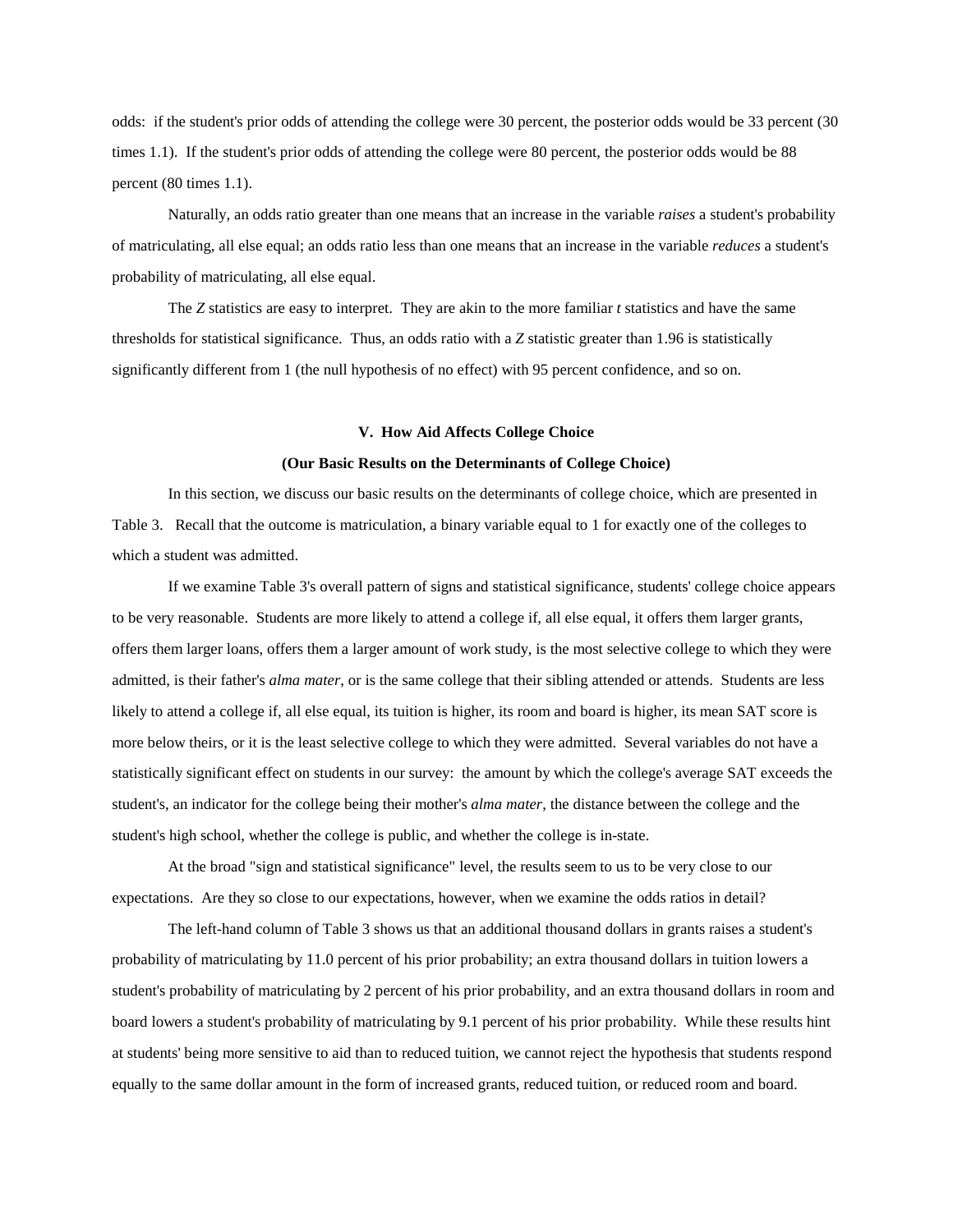What is more surprising is the response to loans and work study. An additional thousand dollars in loans raises a student's probability of matriculating by 9.8 percent of his prior probability, and an additional thousand dollars in work study raises a student's probability of matriculating by 41.1 percent of his prior probability. (Note that the work-study response is imprecise and is therefore not statistically significantly different from the response to grants.) These results suggest that students do not view loans and work study as much inferior to grants, despite the fact that they cost a college much less than a grant does. Loans and work study have substantial costs for students, even though the burden of loans is delayed and the cost of work study is in the form of foregone leisure.

For every percentile that a student's SAT score *exceeds* the mean SAT score of a college, his probability of matriculating falls by 4.9 percent of his prior probability. Although the odds ratio on the percentile that a student's SAT score *fall short of* the mean SAT score of a college is not statistically different from one, its point estimate is greater than one, suggesting that students are not deterred by a college's having higher average SAT scores than their own. That is, the SAT match variables are not symmetric, but indicate that students only dislike a mismatch if their own SAT scores are "too high" for the college. Along similar lines, a student's probability of matriculating rises by 76.2 percent of the prior probability if the college is the most selective among the colleges to which he was admitted, and it falls by 29.9 percent of the prior probability if the college is the least selective among the colleges to which he was admitted. Overall, these results strongly suggest that students place substantial weight on a college's selectivity as a measure of its value. This is not necessarily because students value selectivity *per se* rather than a college's resources; it may simply be that selectivity is highly correlated with resources and that selectivity is easier to observe (and probably better measured) than resources.

Finally, a father or sibling who attended the college greatly increases a student's own probability of attending it: having a father or sibling attend raises the probability of matriculating by, respectively, 71.5 percent and 94.9 of the prior probability. This strong family alumnus effect may be due to the student's familiarity with or allegiance to the college, but it might equally be match-specific attributes that are similar for the student and other members of his family (shared tastes, similar career plans, and so on).

The right-hand column in Table 3 adds an additional variable, per-pupil instructional spending, that should affect student's college choice given that tuition and aid have already been shown to affect his choice. Per pupil instructional spending is our best measure of the actual dollar value of the resources invested in the student's human capital. This is particularly true for the students in this sample because the public flagship universities to which they apply have per-pupil spending that consistently exceeds in-state tuition and the private colleges to which they apply have tuition that is subsidized by endowment funds. The degree to which tuition is subsidized varies greatly, at both public and private colleges. Thus, per-pupil instructional spending should be an important factor that picks up resources not directly measured by any other variable in the regression.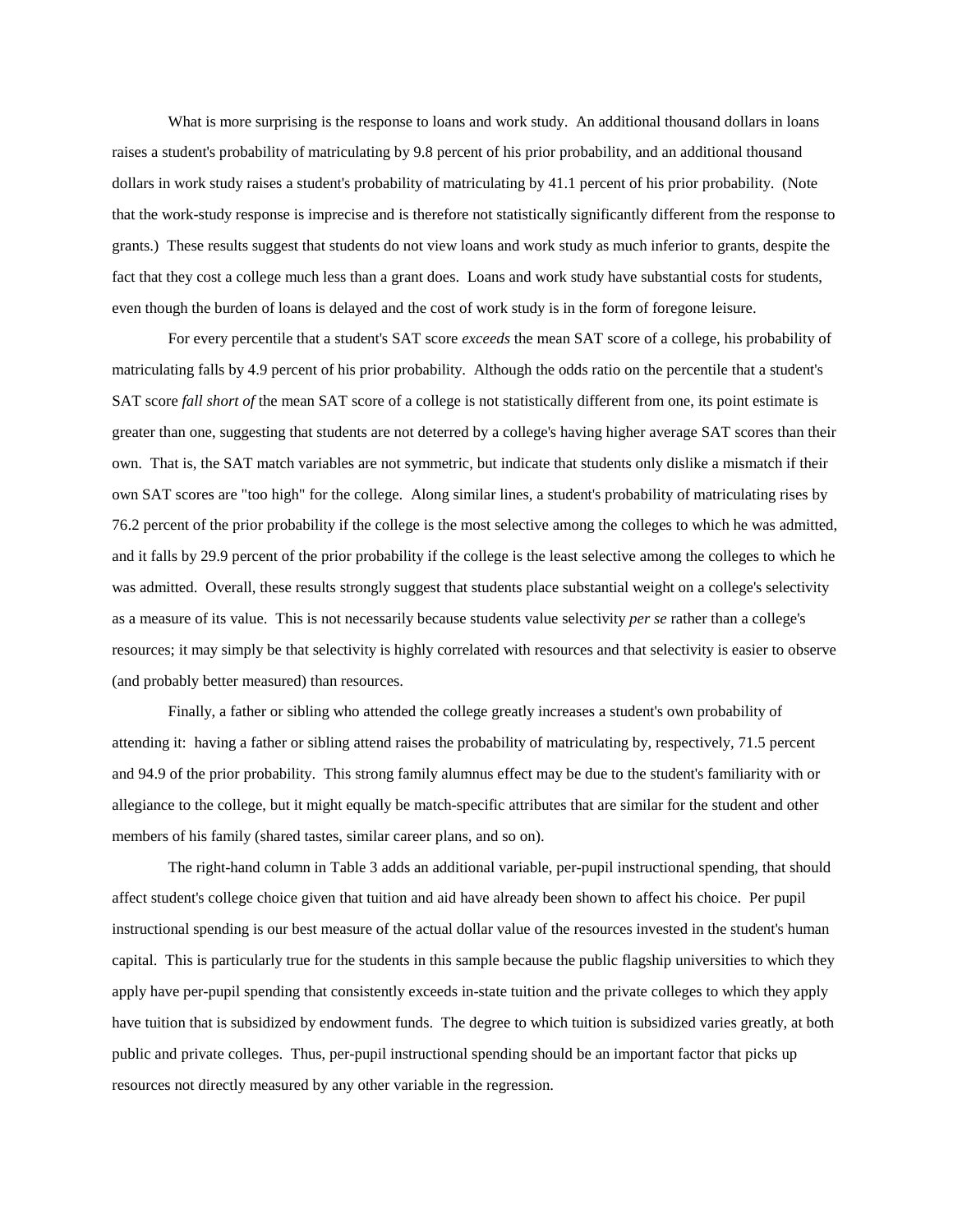We can see that per-pupil instructional spending appears to have little or no effect on college choice. The estimate is far from being statistically significantly different from 1, and the point estimate of the odds ratio is 0.999, very close to 1. What are the possible explanations for instructional spending's lack of influence? It is unlikely that students do not actually care about the instructional resources they experience, given the time they spend working with these resources and the pressure they put on college administrations when the resources do not match their expectations. It is also unlikely that instructional spending is disbursed so inefficiently at high spending colleges and so efficiently at low spending colleges that they really offer similar resources. Instructional spending varies *greatly* among colleges: from \$2,000 to \$51,000, with a standard deviation of \$10,561 (see Table 2). It is implausible that high spending colleges are so inefficient that their resources are equivalent to those of colleges that spend less than one twenty-fifth of what they spend.

What are the likely explanations for instructional spending's lack of influence? There are two, and each one probably explains part (they are *not* mutually exclusive). First, instructional spending is imprecisely measured because it is not measured separately for undergraduates. (A university's instructional spending is put onto a perpupil basis by dividing it by full-time equivalent students, undergraduate and graduate.) Imprecise measurement of instructional spending would produce attenuation bias –that is, the odds ratio being biased toward 1. The odds ratio shown is certainly consistent with attenuation bias.

Second, we know that college selectivity is highly correlated with measured instructional spending, and college selectivity may be *more* highly correlated with a college's real resources than is the measure of per-pupil instructional spending. This might occur if students were drawn by the true measure of available resources. Under this scenario, the odd ratios associated with the four selectivity variables represent the *combined* draw of higher aptitude students and greater resources.

Note that the right-hand column of Table 3 uses only 5513 (or 60.5 percent) of the 9113 observations used in the the left-hand column. This is the unfortunate consequence of the poor availability of the instructional spending variable (which we hope to remedy in future versions of this paper). However, the smaller number of observations in the right-hand column is probably not the cause of instructional spending's being statistically insignificant. Most other variables in the regression retain their odds ratios and their statistical significance in the smaller sample. Indeed, a regression identical to that in the left-hand column was estimated using just the smaller sample, and the results are very similar to those for the larger sample. For conciseness, these extra estimates are not shown.

#### **VI.AreEarlyDecisionStudentsDifferent?**

In Table 4, we compare our basic results to results that include early applicants accepted by only one college. Specifically, the left-hand column of Table 4 repeats our basic results from the left-hand column of Table 3,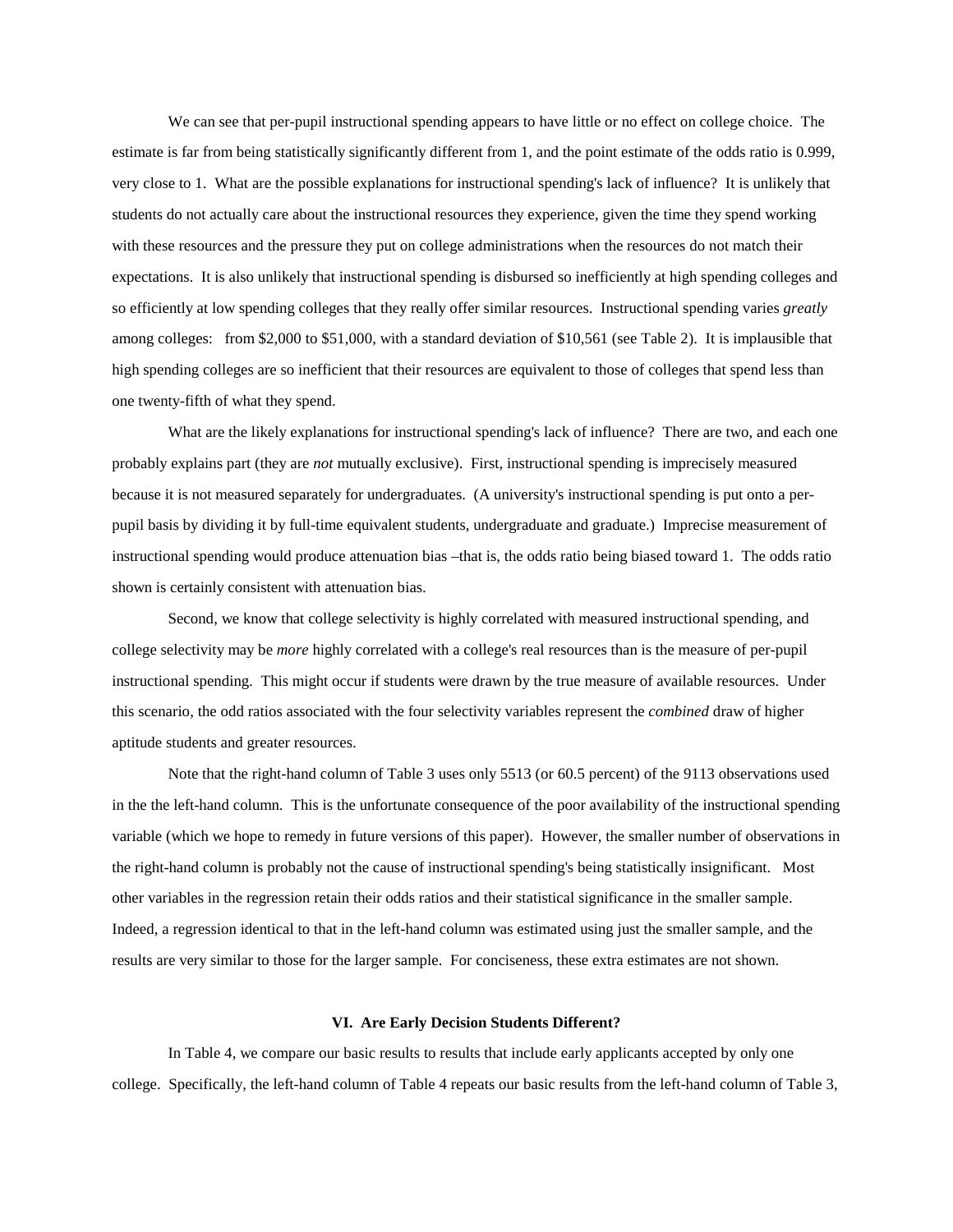and the right-hand column includes the early applicants accepted by only one college, substituting their predicted choice sets for their actual choice sets. We described the procedure for generating predicted choice sets in Section IV.

The table shows that the results change *very* little when the early decision students are included, with their predicted choice sets. The only coefficient that changes non-negligibly is the coefficient on the college's being the least selective college in the choice set. In the basic results, this coefficient indicates that the least selective college is not attractive; in the results that include predicted choice sets, this coefficient indicates that the least selective college *is* attractive. This change in the coefficient is certainly due to our mistakenly predicting that a student could be admitted to colleges where he would be rejected. When we make such mistakes in our predictions, a student will occasionally appear to attend the least selective college in his choice set–in fact, the other colleges in his predicted choice set are probably not really available choices. Put another way, we violate the independence of irrelevant alternatives restriction when we add mistakenly colleges that are not actually in a student's choice set; we should expect some inconsistent estimates.

Because including the early applicants who have only one college in their choice set makes so little difference to our results, we do not show results for predicted choice sets from here onwards.<sup>17</sup>

#### **VII.DoStudentsfromDifferentFamiliesMakeCollegeChoicesDifferently?**

In this section, we investigate whether students from different family backgrounds make college choices differently. That is, do they respond differently to the same college and match-specific attributes? By design, the students in the College Admissions Project sample are similar in aptitude, but their background are much less similar along the dimensions of family income, parents' college experience, and so on. In Tables 5 through 8, we show the results of reestimating our basic conditional logit specification (the left-hand column of Table 3) for different subsets of students. We do not include per-pupil instructional spending in these regressions because we found that it was never statistically significant, and including it substantially reduces the sample.

#### A. Students with Different Family Income

One obvious hypothesis is that students with different family incomes will respond differently to aid, tuition, room and board, and other attributes of colleges. Because high income families can more easily finance college out of savings or obtain cheap loans, we suspect that students from such families will be less sensitive to the

<sup>&</sup>lt;sup>17</sup> Readers may be interested to know that if we use predicted choice sets for *all* students (not just early applicants), we obtain clear evidence of the mildly inconsistent estimates that we expected. Specifically, the coefficients on the aid variables show evidence of slight attenuation bias, which we expect because they are only estimates for many observations. We also see more evidence of violations of the independence of irrelevant alternatives, such as coefficients on the distance variables that suggest that irrelevant local colleges are too often being included in students' predicted choice sets.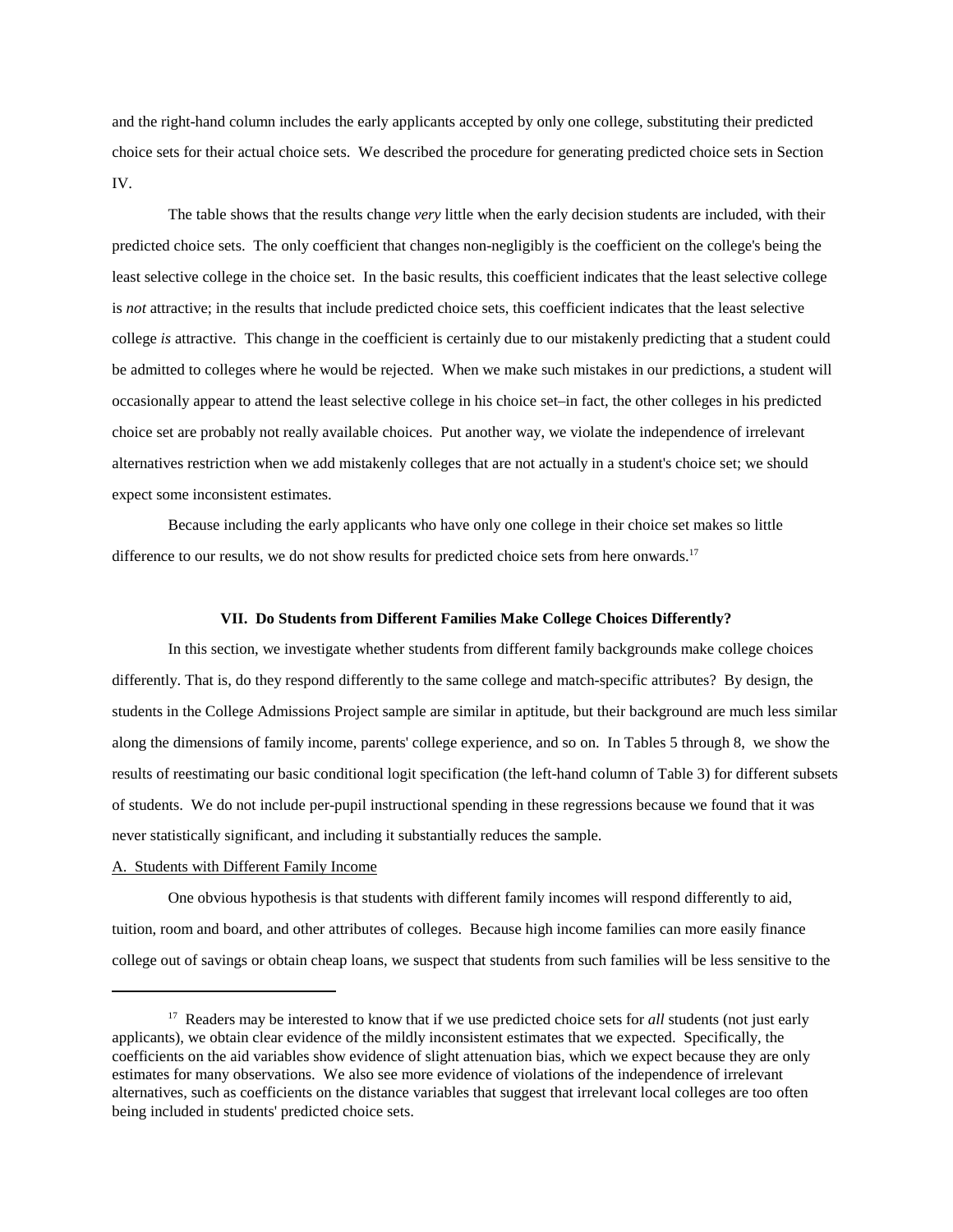variables that determine how much they will actually pay for college in any given year.

For Table 5, we divided students into four groups based on family income: "low" being less than \$40,000; "medium low" being \$40,000 to \$80,000; "medium high" being \$80,000 to \$140,000; and "high" being greater than or equal to \$140,000. The right hand column in the table contains the word "rejected" when the hypothesis that the odds ratios for the four income groups are equal is rejected with 95 percent confidence.

Students from families with low to medium high incomes respond to  $$1,000$  in grants by raising their probability of matriculation by about 13 percent of their prior probability. Students from high income family also respond, but only by raising the probability of matriculation by 7.5 percent of their prior probability. We can reject the hypothesis that the 13 percent and 7.5 percent responses are the same, with 95 percent confidence.

We cannot reject the hypothesis that income groups respond identically to  $$1,000$  of loans, although the point estimates hint that students from low income families are more sensitive. While we can reject the hypothesis that \$1,000 in work-study has the same effect on students from all income groups, the pattern of estimates is difficult to interpret. Students with low and medium high family incomes appear to be less sensitive than students from medium low and high family incomes. Indeed, we generally find our estimates of the effect of work-study difficult to interpret in this paper. We suspect that this may be because work-study has extremely important attributes, contained in the job itself, that we do not observe. For instance, it may be that work-study is an academically valuable research job at some colleges, a light-duty desk job at another, and an onerous cleaning job at yet another.

We find that students from medium low and medium high income families are more sensitive to tuition than students from families with low or high incomes. This makes sense because we expect middle income parents to have a more difficult time paying tuition than do high income parents. Low income parents are likely to rely on need-based aid and rarely pay the marginal tuition dollar anyway; they may therefore be quite insensitive to tuition differences.

As family income rises, students become less willing to attend a college where their own SAT scores exceed the college's mean score. The draw of the most selective college in a student's choice set rises with his family income; the repulsion of the least selective college in the choice set also rises with family income. For instance, a student in a high income family has his probability of matriculation rise by 109.3 percent of his prior probability for the college that is the most selective in this choice set. The corresponding number for a student from a low income family is 52.5 percent –less than half the reaction.

Compared to other students, students from high income families respond less to having a father or sibling who attended the college. Only low income students respond to a college's distance from their secondary school, and only medium high income students respond to a college's being in-state.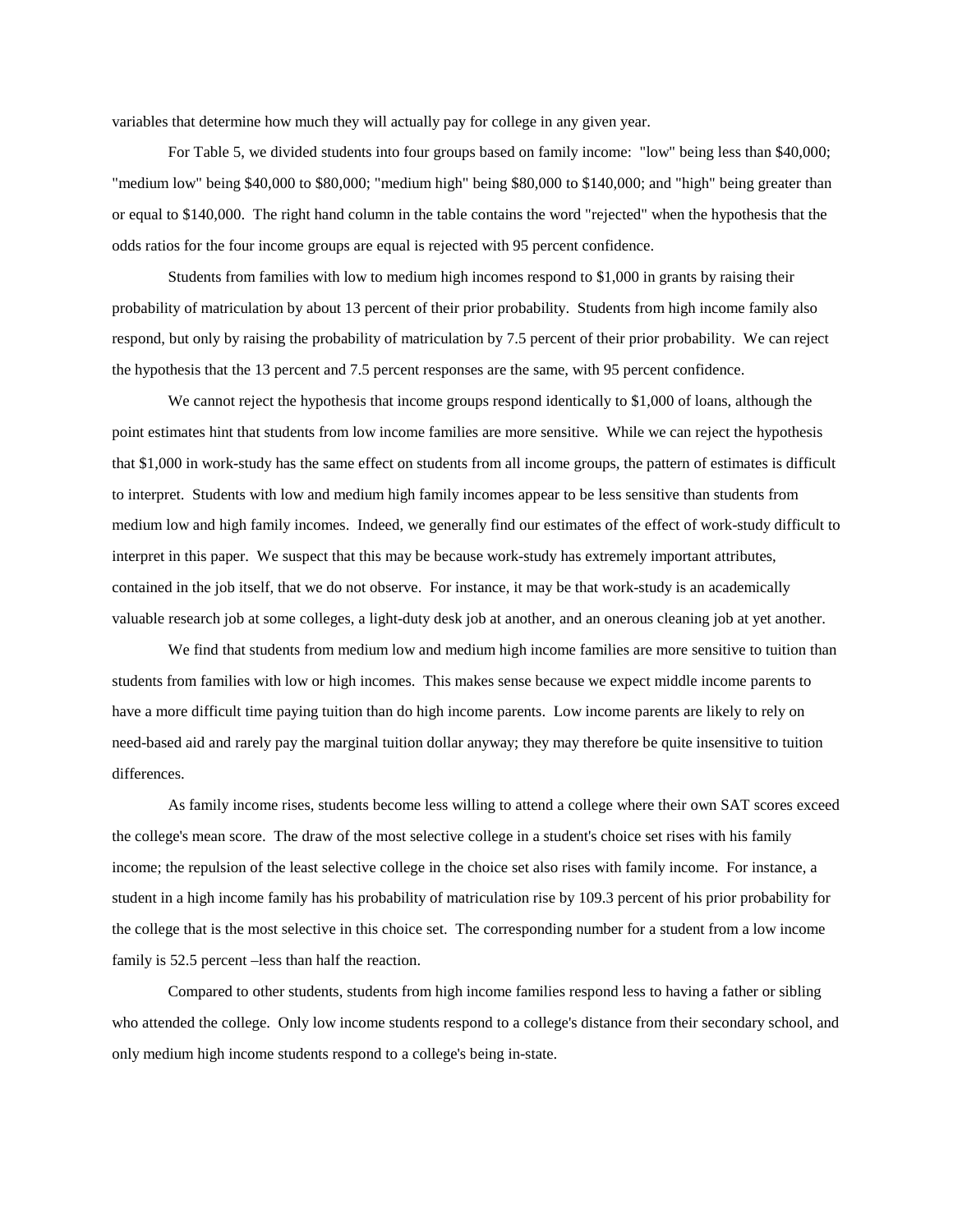#### B. Students whose Parents Attended More and Less Selective Colleges

It may be that college choice differs between families with more and less experience of selective colleges. We test this hypothesis in Table 6, where parents are divided into groups based on the selectivity of their colleges (the maximum of the two colleges' selectivity).<sup>18</sup> Because the students themselves are solid applicants for *very* selective colleges, we were particularly interested in parents' experience with such colleges. Therefore, our high selectivity group contains parents whose college has a median SAT score at or above the 90th percentile; our medium selectivity group contains parents whose college has a median SAT score at or above the 70th percentile and below the 90th percentile; and our low selectivity group contains all other parents.<sup>19</sup>

We find that students whose parents attended low selectivity colleges are more responsive to grants and loans than students whose parents attended high selectivity colleges. For instance, \$1,000 in grants raises the probability of matriculation by 12.3 percent of the prior priority for a student with "low selectivity parents" but the corresponding number is only 8.0 percent for a student with "high selectivity" parents. It appears that students with high selectivity parents are much more responsive to work study than other students, but we hesitate to give this result a firm interpretation (much as we hesitate over our other work study results).

The difference in response to tuition is impressive: while students with low and medium selectivity parents are repelled by higher tuition (each additional  $$1,000$  in tuition reduces their probability of matriculating by 2.8 to 4.7 percent of their prior probability), higher tuition appears to attract students with high selectivity parents (each additional \$1,000 in tuition *raises* their probability of matriculating by 4.2 percent of their prior probability). It may be that tuition appears to be attractive because it is correlated with per-pupil expenditure, a variable that should ideally be in the regression, as previously noted. In any case, it is clear that parents from colleges of higher selectivity have a less negative response to increased tuition.

We also find that, compared to other students, students with high selectivity parents are less attracted to their sibling's college, less attracted to in-state colleges, and are more attracted by a college's having a median SAT score that exceeds their own.

<sup>&</sup>lt;sup>18</sup> There appear to be no students in the sample from families in which *neither* parent attended college. There are, however, a good many parents who have degrees from institutions that grant only the associate's degree or another degree below the baccalaureate.

<sup>&</sup>lt;sup>19</sup> We were able to include Canadian colleges in the medium and high selectivity groups by approximating their selectivity. However, all other international colleges were included in the low selectivity group, in part because we are trying to measure parents' experience with selective *American* colleges, which admit students, grant aid, and charge tuition in manner that differs widely from other colleges around the world, including some colleges that are very selective in their own country. Only 1.1 percent of families have two parents who attended a non-Canadian international college.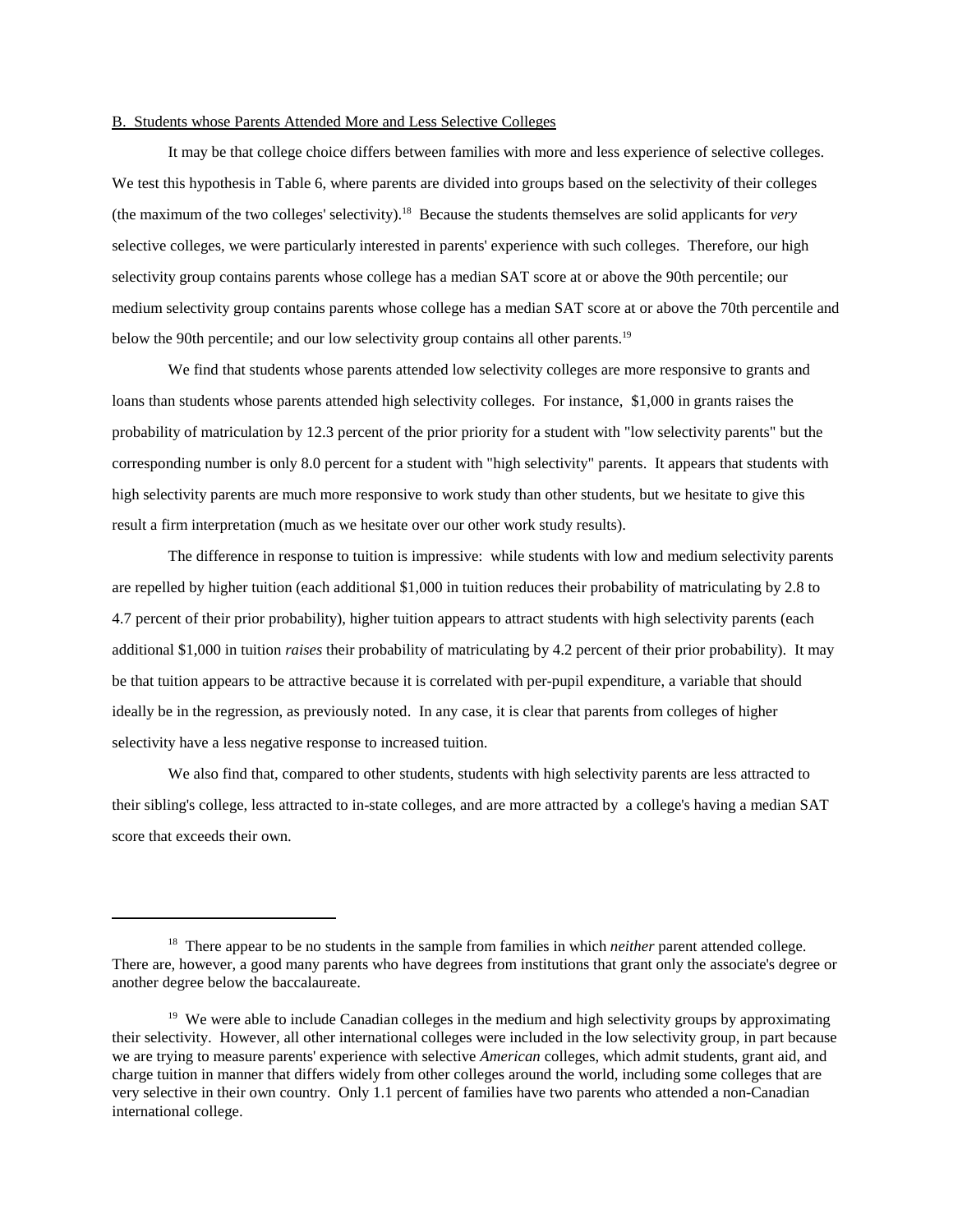#### C. Students from Public and Private Secondary Schools

In Table 7, we investigate whether students from public and private high schools make college choices differently. We find that an extra  $$1,000$  in room and board reduces the probability of matriculating by 17.6 percent of prior probability among public school students, but that it has no discernable effect on private school students. We find that private school students are more repelled than are public school students by a college's being the least selective that admitted them. For public school students, being the least selective college in the choice set reduces the probability of matriculation by 20.4 percent of the prior probability. For private school students, the corresponding number is a much larger 44.2 percent. Being an in-state college is an attraction for public school students, whose probability of matriculation rises by 29.8 percent of their prior probability. Being in-state has no such draw for private school students (the point estimate indicates that they are slightly repelled, but it is not statistically significantly different from one). Interestingly enough, a college's being public attracts private school students but has no such effect on public school students.

#### D. Summing Up the Differences in College Choice among Students From Different Backgrounds

Overall, we find that students from high income families, whose parents attended more selective colleges, and who themselves attended private high schools are less deterred by college costs and less attracted by aid. They are also more attracted by a college's being selective, either because they are more attracted by the resources correlated with selectivity or because they are more attracted by high aptitude peers. We might ask, however, whether the differences in responsiveness shown in Tables 5 through 7 really add up to much. One way to answer to answer this question is to investigate whether students would alter their college choices if we made them act in accordance with the estimated model for *another* group of students. To create Table 8, we use the low income students' coefficients with the high income students' data, and *vice versa*. We do same exchange for students with low and high selectivity parents and for students from private and public schools. We show the percentage of students who would be predicted to change their college choice if they were to act in accordance with another group's model.

We find that a sizable minority of students *would* choose a different college within their choice set if they were to act like another type of student. Most notable are high income students, 41.1 percent of whom would matriculate at a different college if they made choices the way that low income students do. Similarly, 32.0 percent oflowincomestudentswouldaltertheircollegechoiceiftheybehavedashighincomestudentsdo.The corresponding numbers are in the range of 15 to 17 percent when we "exchange" the models of public and private high school students and are in the range of 21 to 23 percent when we exchange the models of students whose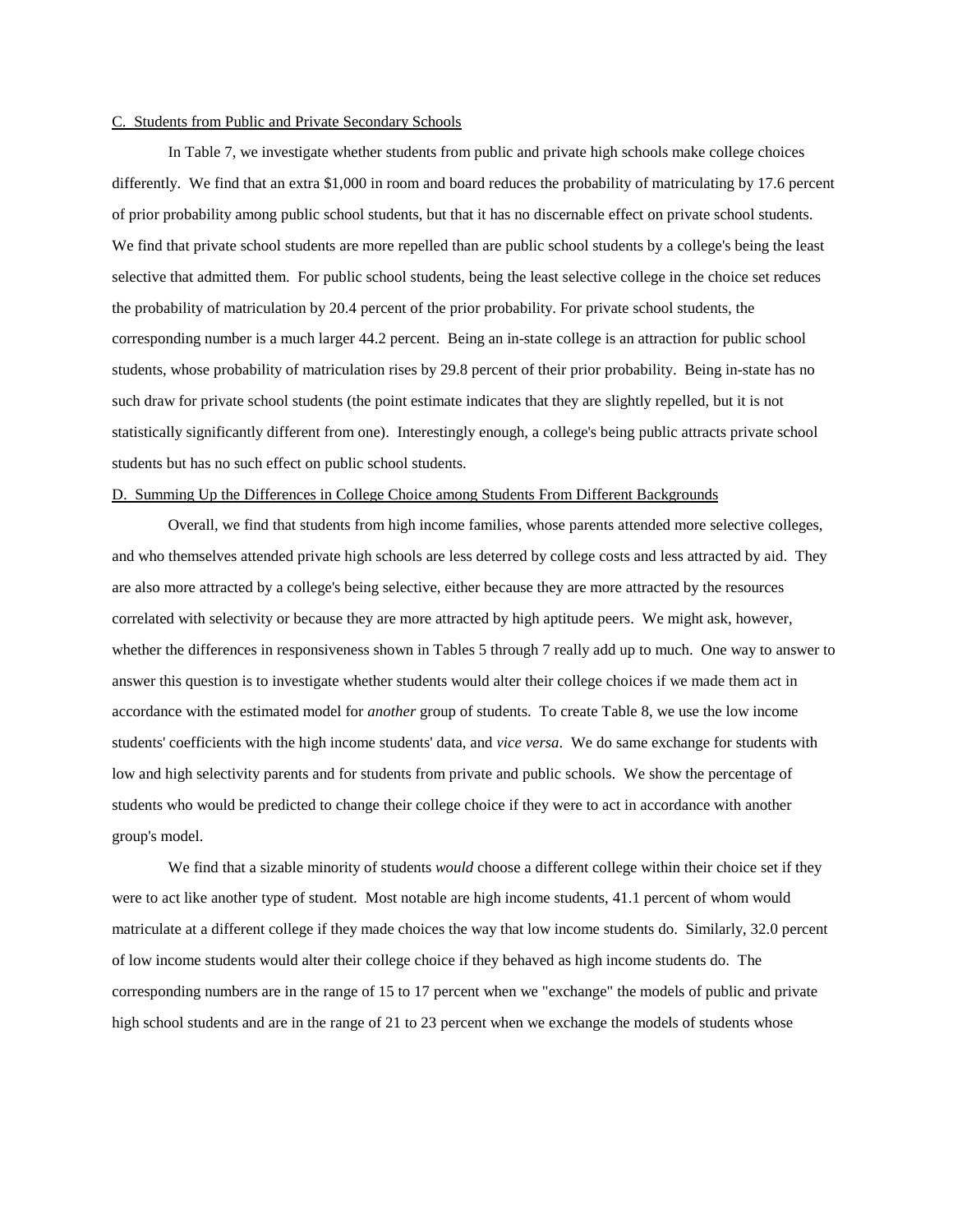parents attended low and high selectivity colleges.<sup>20</sup>

We should report, however, that while students' choice behavior is affected by variables like parents' income, parents' college selectivity, and private high school attendance, many other background differences do *not* appear to affect students' college choices. We tried and failed to find significant differences in choice behavior along dimensions like region of the country, recipiency of an outside scholarship like the National Merit, a record of leadership while in high school, and so on. We suspect that students differ *systemically* in college choice behavior mainly when they face constraints that are not easily overcome–parents' income and parents' willingness to pay for private education (which is probably correlated with parents' own college selectivity and willingness to pay for private high school).

#### VIII. Do Students Respond to Aid Variables They Should Ignore?

So far, we have had only one test of whether students are responding to aid variables as models of human capital investment suggest that they should: our test was whether students responded as differently to grants, loans, and work study as they should, given the very different degree of subsidy incorporated in these three forms of aid. Students failed this test: they responded nearly identically to every additional \$1,000, regardless of whether it was a grant or loan. The point estimates indicate that they were *more* attracted to \$1,000 of work-study than \$1,000 of grants, though this difference is not statistically significant. Although we have already mentioned that it is hard to interpret the coefficients on work-study without knowing what the jobs are, it is clear that work-study always requires some sacrifice of leisure, whereas grants require none. At this point in the paper, we have not made calculations that allow us to judge whether students respond too much or too little to grants, but *given* their response to grants, their responses to loans and work-study are certainly too large.

Furthermore, Tables 5 through 7 show that, while some students (high income, high parents' college

<sup>&</sup>lt;sup>20</sup> We might also ask *how* the characteristics of the students' colleges would change if they were to alter their choices. That is, would students merely choose another college that was indistinguishable from their initial college? It is not possible to answer this question satisfactorily given the limited exercise we are attempting at this point in the paper. The reason we cannot give a satisfactory answer is that we are constraining students to re-choose *within* the set of colleges to which they applied and were admitted. Given our current purpose, which is merely to give readers a sense of the scale of the estimates in Tables 4 through 6, this constraint is temporarily acceptable. Later, when we attempt more ambitious thought experiments, it will be important to relax this constraint. Students would apply to a different range of colleges if they were to foresee themselves acting differently when it came to choosing a college. For example, if a low income student were to foresee that he would act like a high income student when he chose a college, he might apply to some high tuition colleges that he currently omits.

We can look at two outcomes in a satisfactory maner, however, because they are relative ones: the share of student who matriculate at the most and least selective colleges within their choice set. Here, we find that the altered choices are highly distinguishable. For instance, 94.7 percent of high income students choose the most selective college in their choice set when they act like themselves, but only 57.4 percent would do so if they were to act like low income students. 18.2 percent of low income students choose the least selective college in their choice set when they act like themselves, but only 6.8 percent would do so if they were to act like high income students. And so on.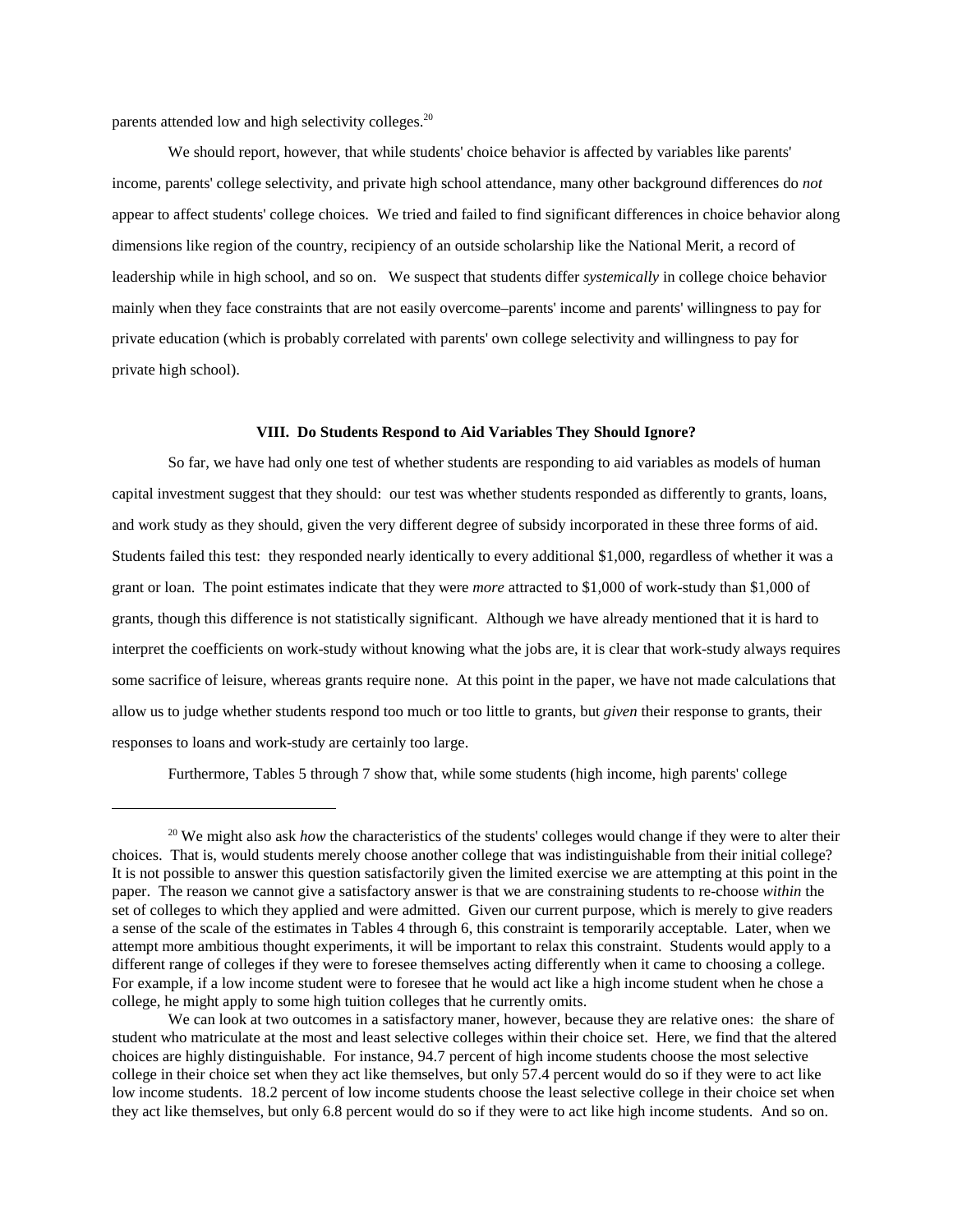selectivity, private high school) are less sensitive to aid, *all* students respond too much to loans and work-study, in comparison to grants. For instance, high income students treat grants, loans, and work-study at least as equally as low income students do.

#### A. Aid Variables that Students "Should Ignore"

In this section, we investigate whether students respond to aid variables they should largely, if not completely, ignore. Specifically, we look at three aspects of a grant. The first is whether the grant is called a scholarship. In other words, did the student merely report \$4,000 in grants, or did he also report that the \$4,000 was the, say, "Jane Doe Scholarship for Merit"? Based on the survey data, it appears that some colleges systemically name their grants, while others give similar amounts with no name attached. In fact, the correlation between the amount of a grant and its being called a scholarship is negative: -0.206.

We also examine whether a grant is front-loaded, so that the student receives more in his freshman year than in later years. The students in our survey, all of whom have an extremely high probability of completing college, should ignore such front-loading and simply look at the total amount of grants. We characterize a grant as frontloaded if the (nominal dollar) amount for the freshman year is greater than the (nominal dollar) amount for later years.<sup>21</sup> As a rule, front-loaded grants are heavily weighted toward the freshman year (for instance, \$10,000 for one year, and \$2,000 thereafter), not steady declining over the college career (for instance, \$5,500, \$4,500, \$3,500, and \$2,500 for the four successive years). Keep in mind that we will be investigating the effect of front-loading, holding the amount of the grant constant. Thus, we ask whether students respond more to, say, \$4,000 per year if it is frontloaded. As a matter of fact, the correlation between the amount of a grant and its being front-loaded is negative: 0.189.

The final aspects of grants that we examine is what *percentage* they are of tuition, comprehensive cost, and per-pupil instructional spending. Obviously, if all colleges had similar tuition, comprehensive cost, and instructional spending, larger grants would always represent a higher percentage of costs and expenditures. But, colleges in our sample vary dramatically in tuition, comprehensive cost, and instructional spending. The standard deviation of instate tuition is \$9,594; the standard deviation of in-state comprehensive cost is \$10,368; and the standard deviation of instructional spending is  $$10,561$ . Students in the sample applied to 40 colleges at which per-pupil instructional

<sup>&</sup>lt;sup>21</sup> We do not assume that students should understand discounting. That is, we do not characterize a grant as front-loaded if it offers the same nominal amount for each year of college, even though the present discounted value of the freshman year grant is greatest. Also, we do not characterize a grant as front-loaded if it merely has conditions for continued good performance. For instance, a grant might be \$4,000 for the freshman year, which will be renewed thereafter so long as the student maintains a B average. Such conditions are clearly intended to maintain achievement, rather than exploit students' impatience or myopia. Many graduate and professional programs use front-loaded grants because students' ability to earn money or win outside grants rises steeply during a student's graduate career–think of law schools, business schools, or Ph.D. programs. The same considerations do not apply to undergraduate programs.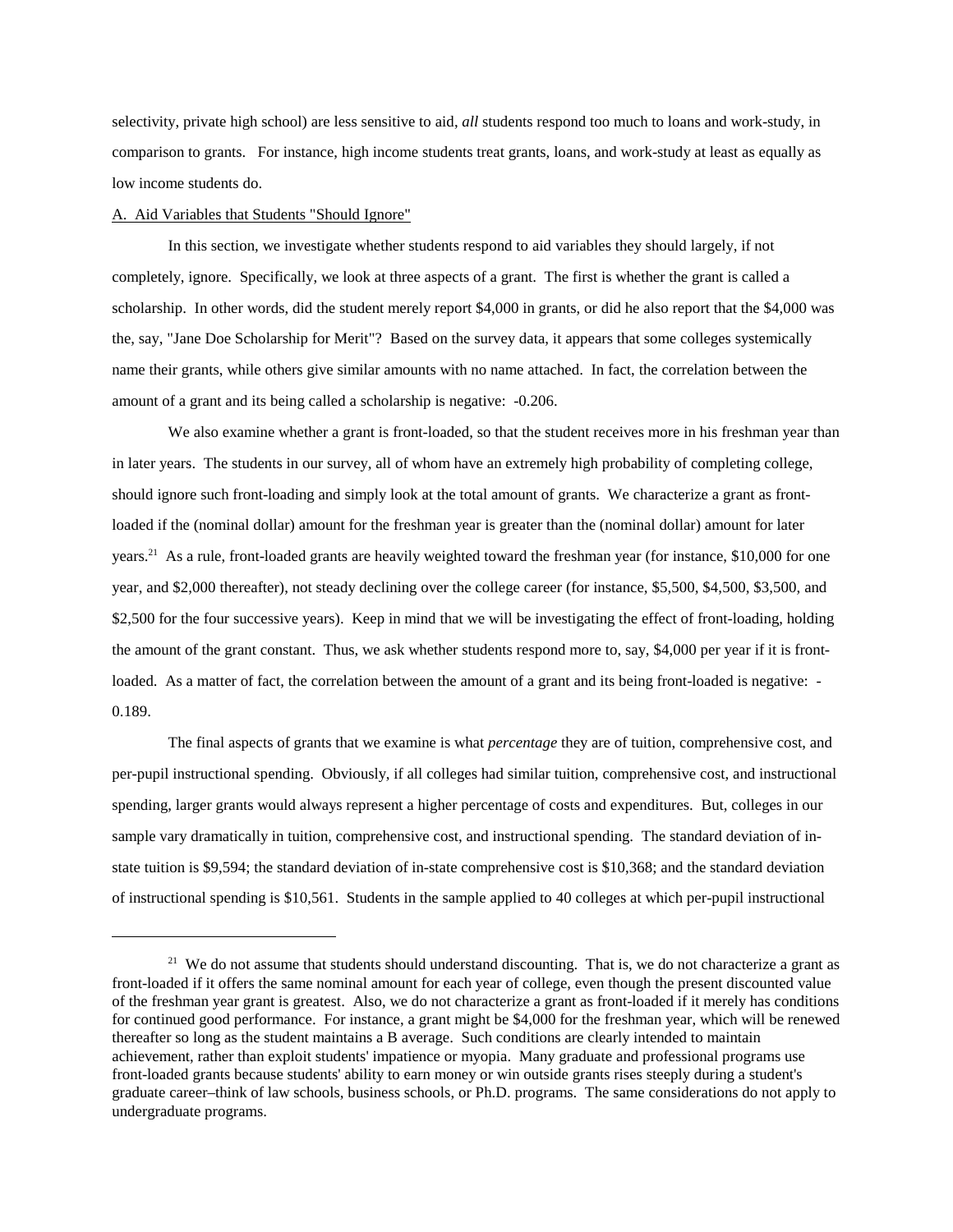spending was less than \$3,500, and they applied to an equal number of colleges at which per-pupil instructional spending was more than \$14,000, which is *four times \$3,500*. Students in the sample applied to 106 colleges that have in-state tuition below \$2,500 and applied to 143 colleges that have in-state tuition above \$20,000, which is *eight times* \$2,500.<sup>22</sup> In short, we should not expect a very high correlation between the amount of a grant and the percentage of cost or expenditure that it represents. In fact, the correlation between the amount of a grant and the percentage of tuition that it represents is only  $0.251$ ; the correlation between the amount of a grant and the percentage of comprehensive costs that it represents is 0.467; and the correlation between the amount of a grant and the percentage of per-pupil instructional spending that it represents is  $0.310$ .

If students behave according a standard model of human capital investment, they should care about the *amount* of a grant, not the share of cost or expenditure that it represents. The amount of the grant is one of the two measures of the investment made freely *by others* in a student's human capital. (The other measure is the implicit grant given by the difference between a college's per-pupil expenditure and its "list" tuition. The size of a college's implicit grant increases monotonically with a college's selectivity. We have already seen that students appear to ignore per-pupil expenditure but respond strongly to a college's selectivity, suggesting that students probably do respond to implicit grants but do so using measures readily observable to them, such as selectivity.)

In any case, once a student knows the size of the grant that a college is offering him, it should be irrelevant to him what *share* of costs or expenditure it represents. Given the amount, he will care about the *share* only if he is an irrational investor (for instance, naively flattered by receiving a large *share* of tuition) or severely credit constrained (willing to give up others' large donations to his human capital investment in order to avoid having to make any cash contribution to that investment himself). Even if we suppose that colleges with high instructional spending are less efficient than others, it is unlikely their efficiency is so poor that 50 percent of a \$14,000 expenditure ( $$7,000$ ) truly represents a smaller investment than 100 percent of a  $$3,500$  expenditure. B. Evidence on how Students Respond to the Aid Variables They Should Ignore

Table 9 presents our estimates of how students make college choices when we allow they to respond to aid variables they "should ignore." Column I of the table merely reproduces the estimates in Table 3, in which students can respond to the amount of grants, but not their names, front-loading, or share of costs. The estimates suggest that each additional \$1,000 of grant is estimated to increase the probability of matriculation by 11 percent of the prior probability.

<sup>&</sup>lt;sup>22</sup> These include many flagship public universities of the South, Southwest, West (Wyoming, Utah, Colorado), and the California State University system (not the University of California). However, most of the low tuition group is made up of the least selective colleges to which students in the sample applied–branch campuses of public universities, non-flagship public colleges, and some low selectivity private colleges (which had a mean SAT percentile of 53, as compared to the average of 84 among colleges in the sample).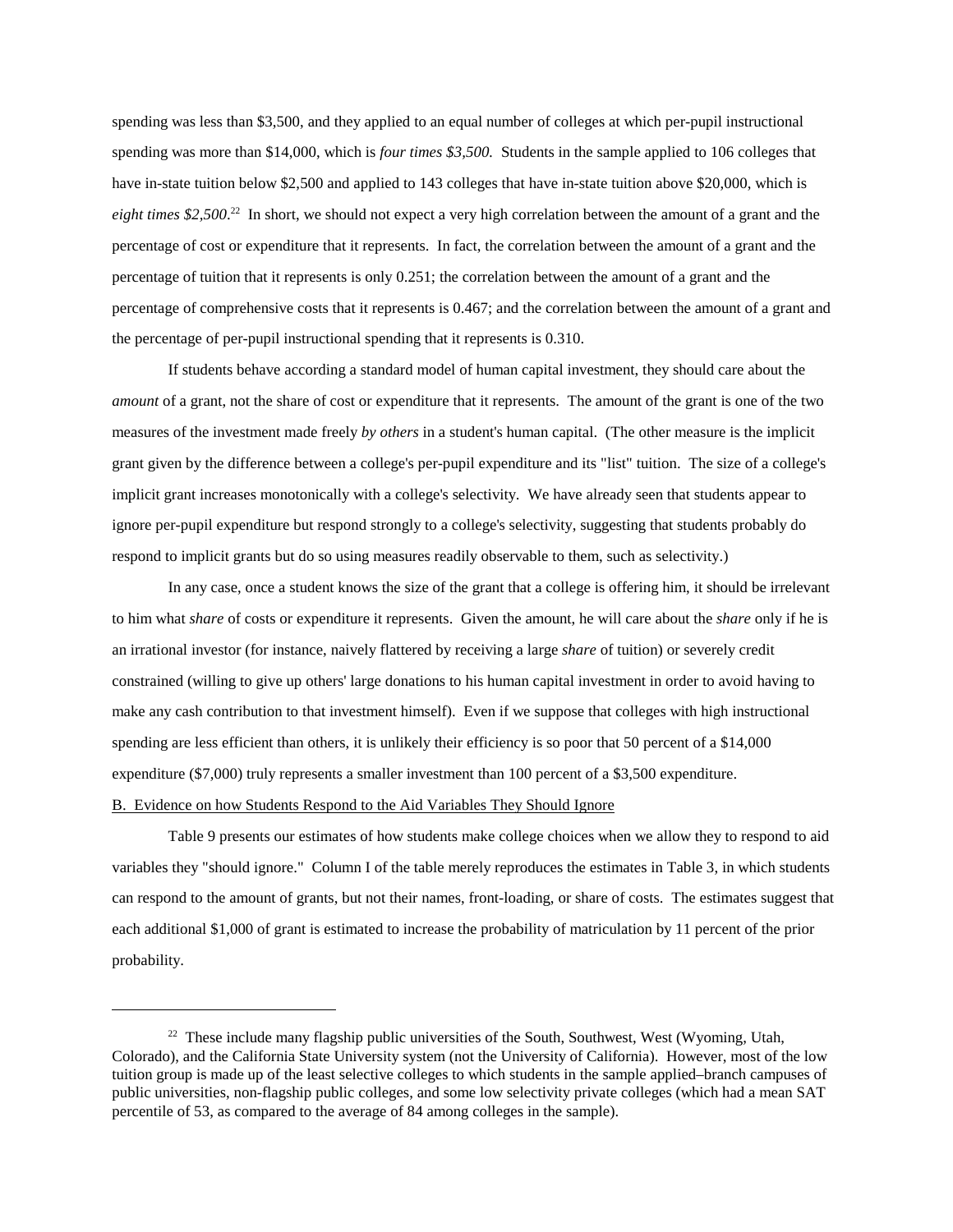In column II, we add the indicators for the grant's being called a scholarship and being front-loaded. We also add variables indicating the share of tuition and the share of comprehensive cost that the grant represents. The first thing to note about the results in column II is that students no longer respond to the *amount* of the grant. The estimated effect of each additional \$1,000 of grants is statistically insignificant, and the point estimate is not even greater than one. Loans, work-study, and other determinants of college choice have about the same effects that they had when we excluded the variables that "should" be ignored.

Column II also shows that, for a grant of a given amount, calling it a scholarship increases the probability of matriculation by 63.2 percent of the prior probability. This is a great effect for of an essentially hollow feature of a grant that any college could replicate at no cost. It is implausible that the indicator for a named scholarship is picking up part of the missing effect of grant amount: recall that the indicator is negatively correlated with the amount of the grant.

Front-loading also engenders a strong, positive matriculation response. For a grant of a given annual amount, its being front-loaded raises the probability of matriculation by 64.5 percent of the prior probability. Again, this is a substantial effect for a feature that costs a college little for students who are very likely to stay enrolled for four years (as are all of the students in the sample). Because of discounting and inflation, front-loading does cost a college something, but not much in comparison to the cost of inducing a student to attend by raising the amount of his grant. For instance, recall the annual grant of \$4,000 and the front-loaded version mentioned above (\$10,000 for one year, and \$2,000 for three years). Discounting future years' spending at 6 percent, it costs the college an additional \$654 to give the student the front-loaded version. However, in order to induce the same matriculation effect by raising the amount of the grant, the college would have had to raise the grant by  $$5,864$  per year. While we should not take these numbers literally (since they are require a good deal of extrapolation and are based on different columns of Table 9), it is fairly obvious that students respond excessively to front-loading, as compared to the amount of the grant.

The next two rows of Column II show that students ignore the share of tuition that the grant represents, but place a great deal of weight on the share of comprehensive cost that the grant represents. (If we were to exclude the share of comprehensive cost, the share of tuition would–for obvious reasons–pick up much of the same effect. However, the share of comprehensive cost consistently explains much more of college choice than the share of tuition.) For every increase of 10 percent  $(0.10)$  in its share of comprehensive cost, a grantinduces a student to raise his probability of matriculation by 207.3 percent of his prior probability. It is perfectly possible to have odds ratios of this size. For instance, if the student's prior probability of matriculation were 10 percent, his posterior probability would be 30.7 percent with a grant of 10 percent of comprehensive costs and would be 61.5 percent with a grant of 20 percent of comprehensive costs. What the high odds ratios are telling us, however, is that students are offered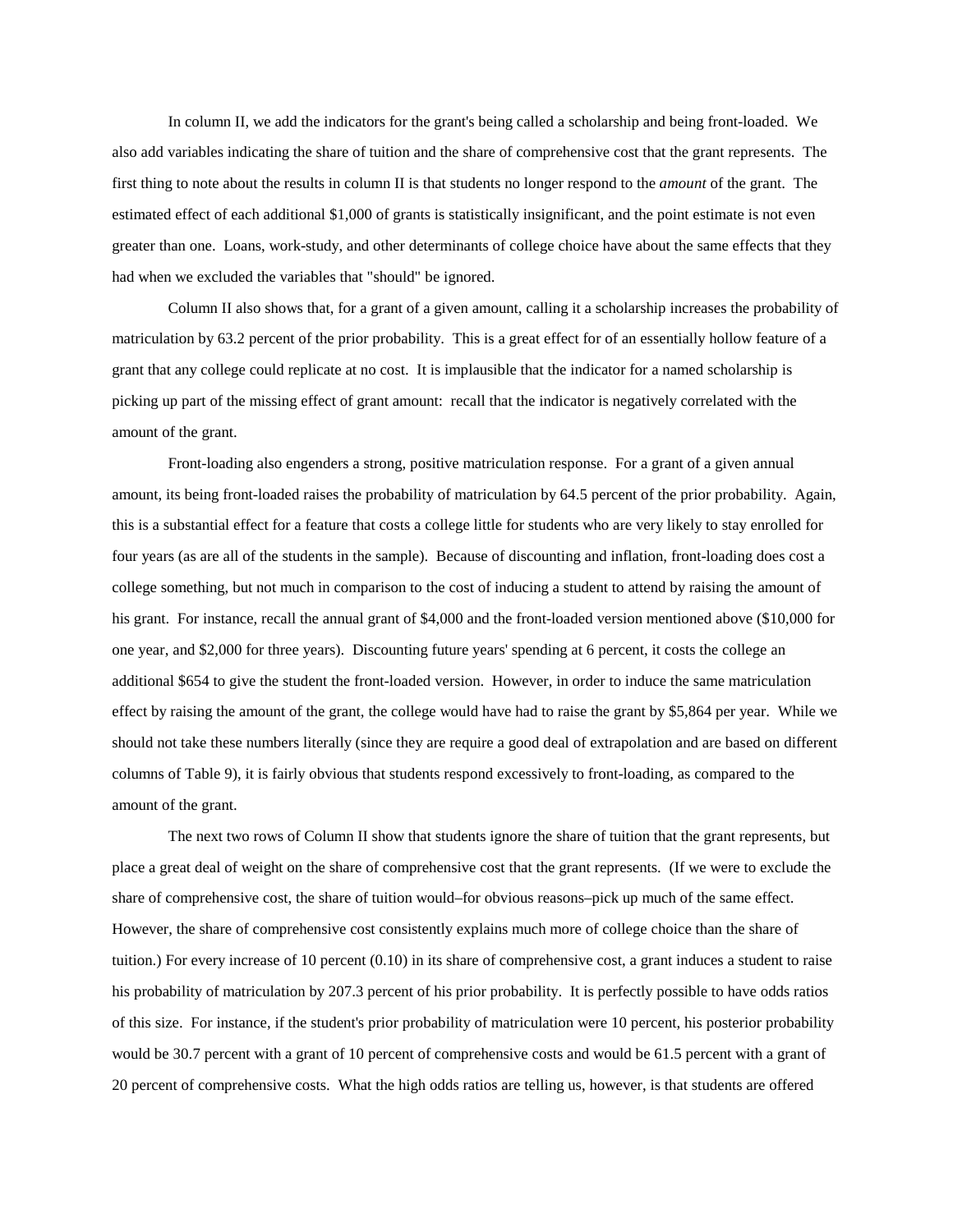grants that represent a large share of comprehensive costs only by colleges that they would have had low prior probabilities of attending in the absence of such grants. In addition, we should not really focus exclusively on the odds ratio on the share of comprehensive cost because the point estimate of the odds ratio on the share of tuition and the grant amount are below 1, and we know that the three variables are correlated.

Column III simply repeats the specification of column II, using only the sub-sample of observations for which we have data on per-pupil instructional spending. As expected, the statistical significance of most of the estimates fall, but most estimates are in the same range as in column II. However, the effect of a named scholarship falls, the effect of front-loading rises, and the effect of the grant's share of comprehensive cost rises substantially. The purpose of column III is merely to prepare us for column IV, which adds the college's per-pupil instructional spending and the grant's share of per-pupil instructional spending. Neither has a statistically significant effect on college choice.

Why is it that the grant's share of *comprehensive cost* matters, rather than its share of tuition or per-pupil instructional spending? Previously, we argued that a student would care about the grant's *share* only if he were an irrational investor (flattery) or severely credit constrained (unwilling or unable to pay cash). The grant's share of instructional spending is only weakly related to either motive. Instructional spending is poorly measured and difficult for students to observe, so the grant's share of instructional spending is unlikely to be sufficiently salient to be flattering. Also, the grant's share of instructional spending tells us little about a student's out-of-pocket payments because some colleges' spending substantially exceeds their "list" tuition and comprehensive cost. Students may respond to the grant's share of comprehensive cost rather than its share of tuition because comprehensive cost is more salient. After all, there is well-established term for getting a grant equal to 100 percent of comprehensive cost: "a free ride." There is no similarly accepted term for getting 100 percent of tuition. Also, the colleges that tend to offer grants that are large shares of comprehensive cost generally have low, even very low tuition (\$1,500, \$2000, \$2,500, etc.), so that the non-tuition part of comprehensive cost is three to four times as large as tuition and typically makes up the lion's share of out-of-pocket expenses. Put another way, students show at least *some* sensitivity to the amount of the grant by responding more to the grant's share of comprehensive cost than to its share of tuition. Recall that, although neither correlation is very high, the grant's share of comprehensive cost is significantly more correlated with the amount of the grant than is the grant's share of tuition.

#### C. Do Students' Responses to Aid Variables that "Should Not Matter" Depend on their Backgrounds?

In Appendix Tables 3 through 5, we investigate whether a student's response to aid variables that "should not matter" depends on his background. We find some evidence that it does. To create the tables, we re-estimate the regression shown in Table 9 separately for students by parents' income group, parents' college selectivity group, and public versus private high school. Although we estimate odds ratios for all of the variables shown in Table 9,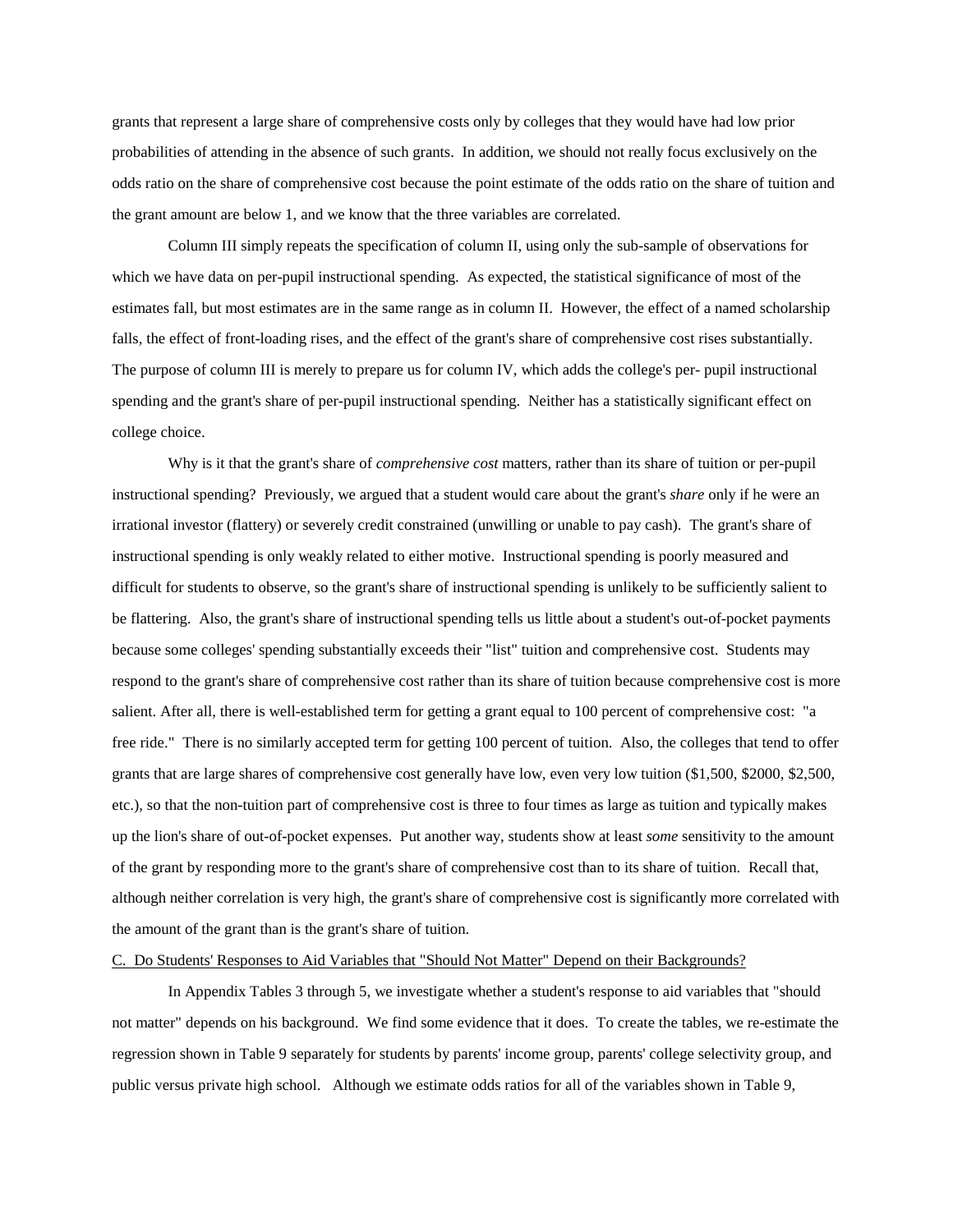Appendix Tables 3 through 5 present only the the selected coefficients relevant to our discussion of aid variables that "should not matter."

We find that a grant being called a scholarship significantly attracts students in every group, *except* students whose parents have high incomes or whose parents attended highly selective colleges. Also, we find that the grant's share of comprehensive cost attracts students who parents attended low and medium selectivity colleges, but *not* students whose parents attended high selectivity colleges. The latter students respond only to the amount of the grant.

Interestingly, when we investigate the very large average effect of the grant's share of comprehensive cost, we find that its significance depends crucially on students with medium-low parent incomes. Although the odds ratios for the other income groups are large also, the medium-low income group has by far the largest odds ratio and the only one that is statistically significant. This makes sense. Given their combination of merit and need, the low income students in our survey are eligible for and attract need-based aid. Their out-of-pocket contributions are small, even at expensive private colleges. At the other extreme, medium high and high income students apply less often to colleges that offer grants that are a large share of (a perhaps modest) comprehensive cost. In contrast, consider students whose parents have medium-low incomes. They are sufficiently well off to be asked for out-ofpocket payments that are substantial (though not nearly as those that would be asked of medium-high and high income students). Yet, the parents in the medium-low income group appear to vary greatly in their willingness or ability to pay out-of-pocket college expenses. In short, the circumstances of at least some medium-low income students generate maximum susceptibility to small grants that are represent a share of comprehensive costs.

We find that students from private and public high schools respond very similarly to aid variables that "should be ignored."

# IX. Are Students Making Reasonable Trade-Offs? Are They Too Attracted or Not Sufficiently Attracted by Aid?

We began with the project of determining whether students were using college aid as rational investors in the their own human capital. That is, are students making the best use of aid in order to maximize their lifetime economic well-being (which includes leisure, earnings from work, and other sources of income including aid)? Thus far, we have found two fairly obvious types of violations to rational human capital investment: students' responding excessively to loans and work-study, given their response to grants; and students' responding to aspects ofgrantsthatshouldnotmatter,foragrantofagivenamount.However,bothofthesetestsareessentially*relative*. That is, we have tested whether, *given his response to grants*, the student responds excessively to loans and work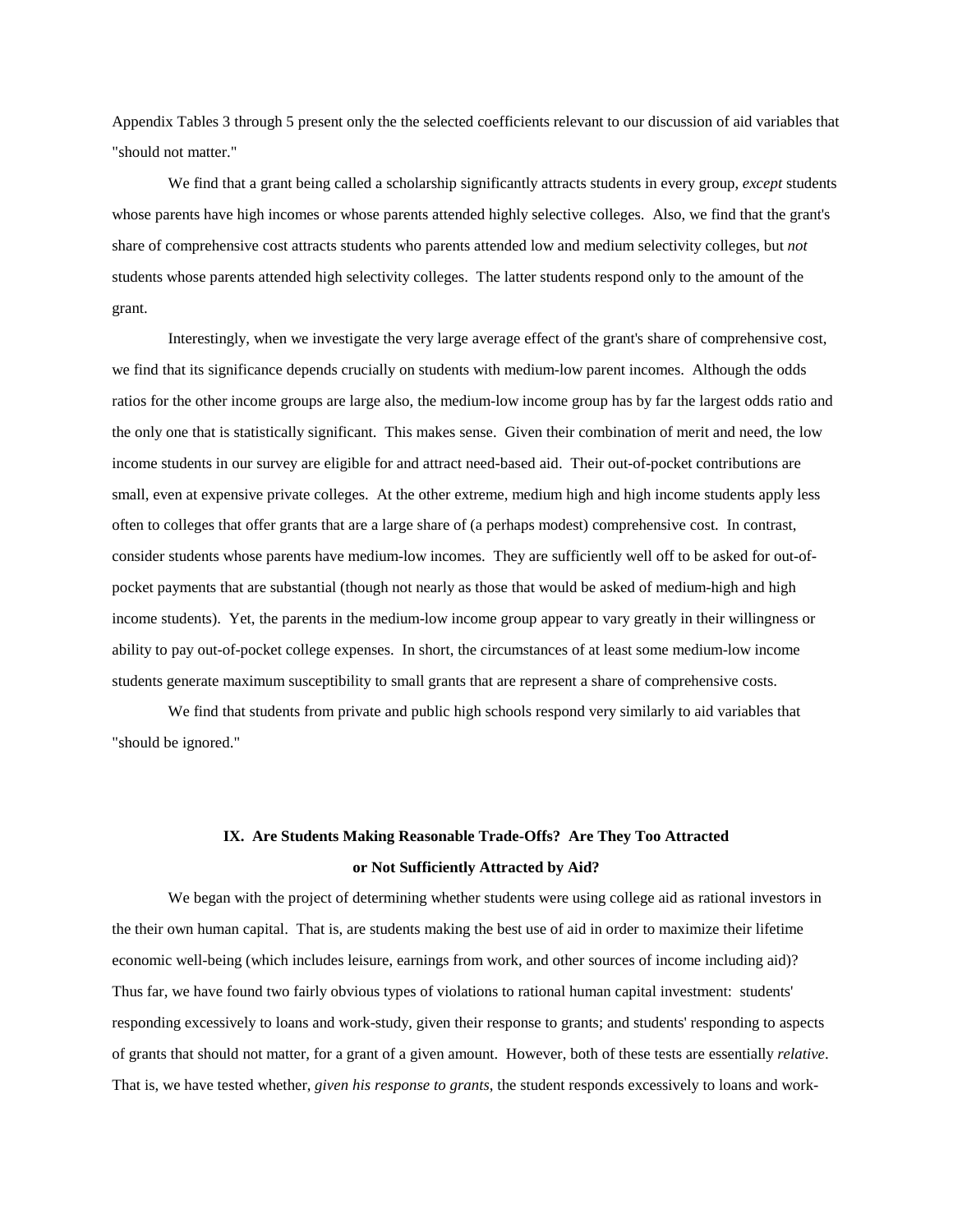study. We have tested whether, *given his response to the grant amount*, the student responds excessively to aspects of the grant that should not affect his human capital investment decision.

We have not yet addressed our principal question: whether the student's response to aid is too great or too small in an *absolute* sense. Before addressing this question, we should note that it presupposes that some trade-off exists–that is, that in order to get more aid, a student must give something up. For instance, suppose a given student could be admitted to colleges A, B, and C, and that college C was preferable or at least as good as the others on the grounds of selectivity, the resources available for students, tuition (that is, lower tuition), campus life, location, and so on. Suppose also that college C offered more aid (that is, offered an aid package containing subsidies with a greater total value). Then, no trade-off would exist; the student would do better all around by matriculating at college C.

This no-trade off situation is unlikely to hold generally because it would not be an equilibrium. If all students saw the clear advantages of C, and received more aid, college C would be so over-subscribed that it would automatically become more selective, so that the student admitted to A and B might not longer be admitted to C. However, although it is useful to demonstrate logically why the situation would not be an equilibrium, it is also useful to show empirically that the situation does not exist, as a rule. This is straightforward. In the College Admissions Project survey data, we find that if we look *within* students' choice sets (so that we are holding student merit constant), the correlation between the grant amount that a student receives from a college and the college's median SAT score is -0.32. The corresponding correlation between the grant amount and the college's instructional expenditure is -0.36. These correlations suggest that, in general, a student must give up some college selectivity and/or some college resources in return for a larger grant. Put more bluntly, a student must generally allow the investment in his college education to be reduced in return for getting greater aid.

Of course, the fact that students are *generally* faced with a trade-off when they compare two colleges does not mean that students are *always* faced with one. For reasons that are idiosyncratic to the match between a particular student and college, a student may get the largest grant at the college at which he gets the most resources and which is the most selective. We have no difficulty with such idiosyncratic situations; we merely argue that such situations cannot be general as a logical matter and are not general as an empirical matter.

#### A. A Empirical Strategy for Determining whether Students Respond Too Much or Too Little to Aid

Returning to our principal question (whether the student's response to aid is too great or too small in an absolute sense), recall that the student is responding as a rational human capital investor if he makes the trade-off according to a condition such as the following:

(a) The subsidy value of the aid allows more consumption now, in return for an equally valuable decrease in future consumption, which will be caused by the reduced human capital investment.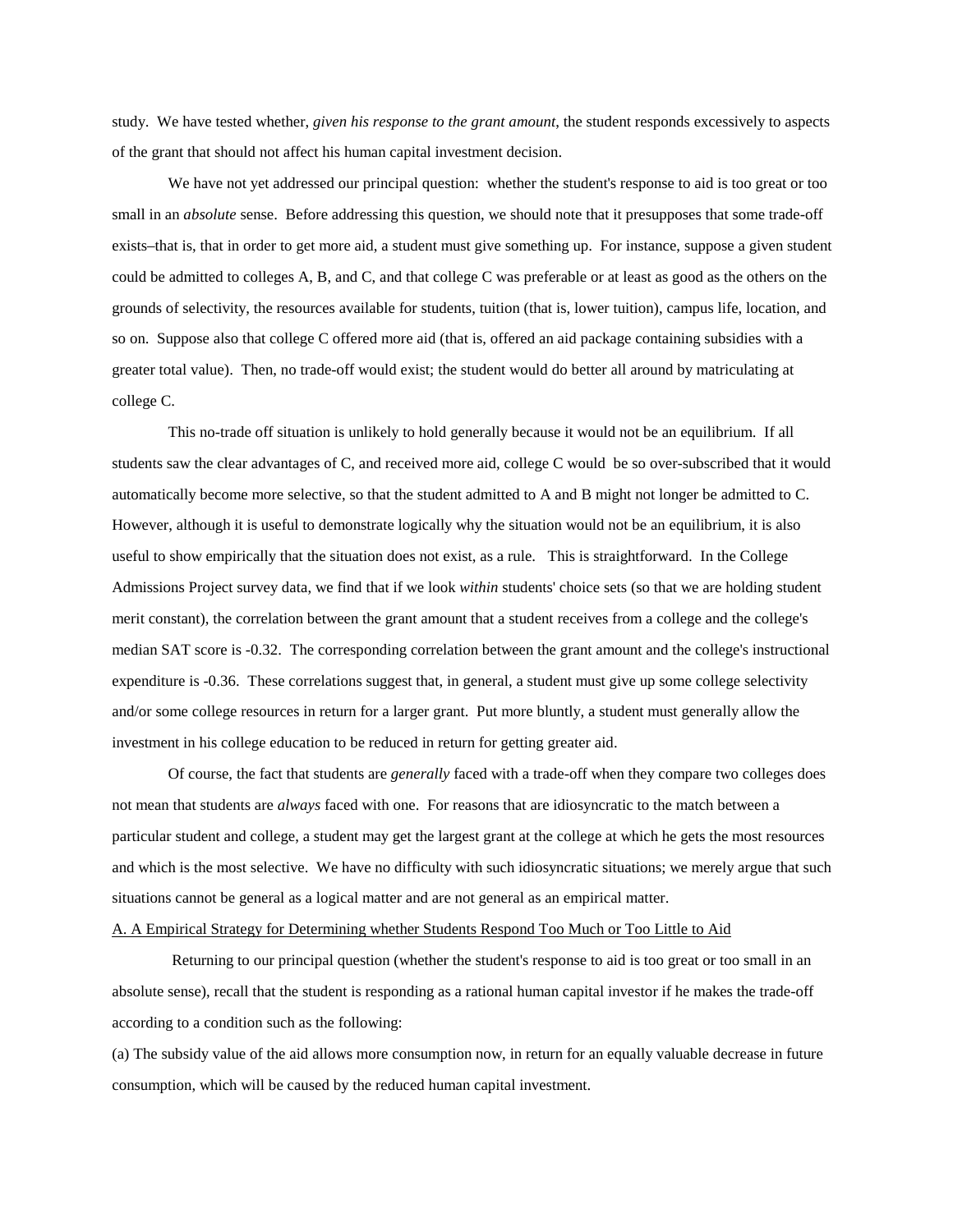(b) The subsidy value of the aid allows the students to make less use of loans, thereby reducing future interest payments in return for an equally valuable loss of future earnings, which will be reduced because of the decrease in human capital investment. $^{23}$ 

Clearly, the key to addressing this question is measuring the extent to which student reduce their human capital investment in return for increased aid. In order to get such a measure, we use the estimated college choice model from the previous sections to perform some thought experiments. We take away all grants, loans, and other forms of aid (we zero out all of the aid variables), and we see how students' college choices are predicted to change. That is, we see what students would have done in the absence of aid. Our measures of their response to aid will be based on the difference between what they do with aid and what they would have done in the absence of it.

Once we have measures of how students's college choices change with aid, we will be able to estimate the losses associated with the reductions in human capital and consumption that they accept. We can then compare these losses to the value of the aid.

#### B. Measuring Human Capital Investment at a College

We would like to measure the human capital investment made in students at various colleges. In principle, there are two ways to do this, but we reject one as impracticable. First, we can measure human capital investment by attempting to measure the *inputs* available at a college (instructional resources and peers). Second, we can measure human capital investment by attempting to measure the *earnings outcomes* associated with a college and controlling for initial differences in students. We do not want to attribute all of a student's earnings to his college; much of his earnings are probably due to the abilities that got him admitted to the college in the first place.

Although either the measured-inputs or measured-outputs strategy could be pursued in theory, we, after serious consideration, reject the measured outputs strategy as impractical. There have been several empirical attempts to measure the value-added associated with various colleges, using students' later earnings. There is no set of commonly accepted estimates that we might use, and certain highly touted estimates are so flawed that we must conclude that readers are uninterested in the empirical details that make such a study credible or not. However, we do not reject the measured-outputs strategy merely to avoid controversy or having to present readers with empirical detail. We would be quite willing to generate a set of value-added estimates for this paper, were it possible. Unfortunately, one statement on which nearly every researcher could agree is that we are unable to estimate valueadded for a *wide range* of *specific* colleges. One might argue that we can estimate value-added for a tiny number of specific colleges (the 32 colleges include in the *College and Beyond* survey); one might also argue that we can

 $23$  An additional possible trade-off, which we cannot observe in our data, works as follows. The grant might allow the student to work less and study more, thereby losing income in college but gaining income later in life because increased study is increased human capital investment.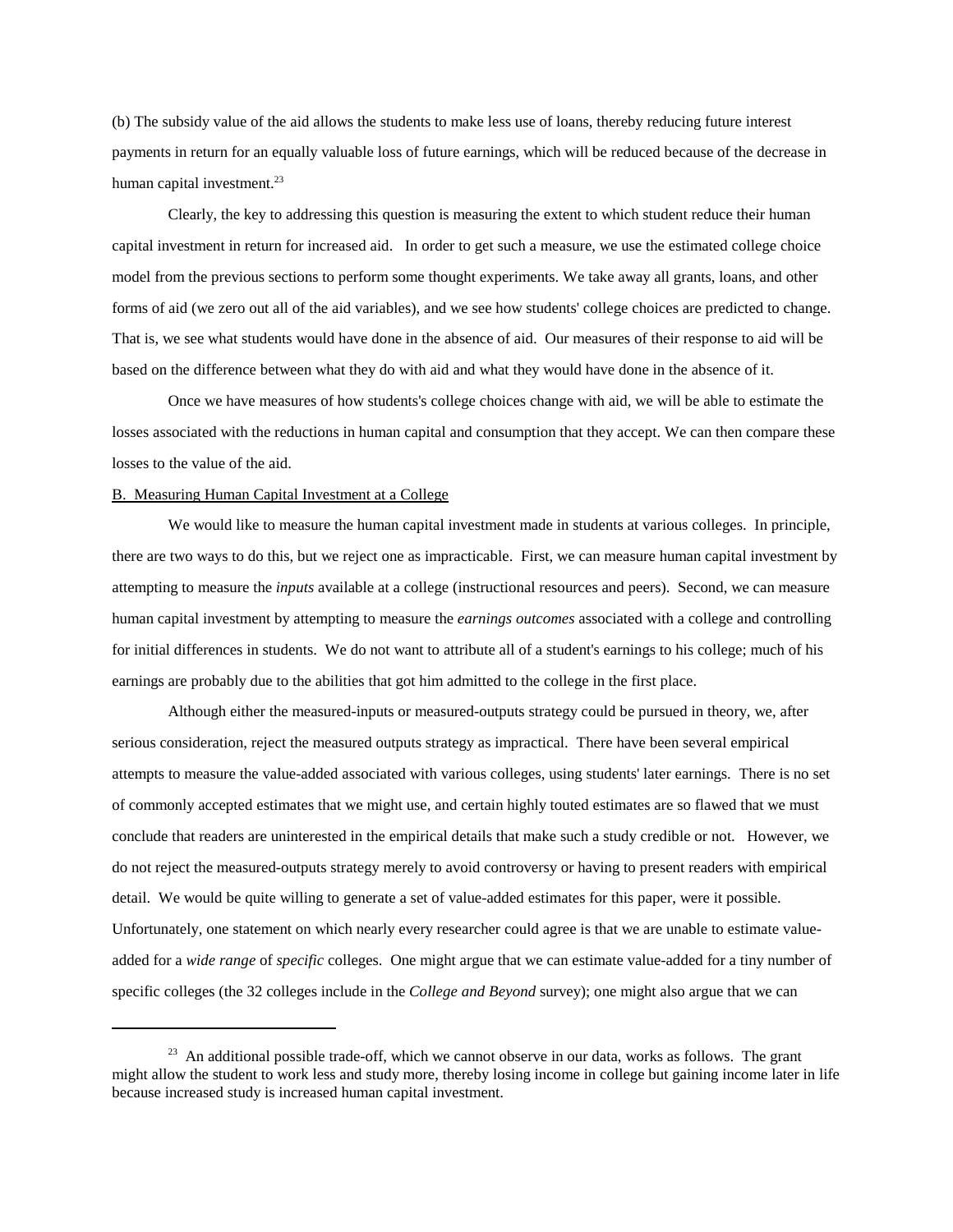estimate value-added for coarse groups of colleges (groups so coarse that some would include hundreds of colleges). No one would argue that we are able to estimate value-added for many, specific colleges. This is for a simple reason. There is no source of data that includes earnings and college identifiers for a broad array of colleges *and* has more than a few observations for any one college.<sup>24</sup> We need measures of human capital investments for nearly all of the colleges in our study if we are to determine whether students are making decisions like rational investors. We must use college-specific measures, not measures for coarse college groups: many of the students in our sample would be choosing within a single coarse group.

Therefore, we focus on the measured-inputs strategy for measuring human capital investment. Here, we are dealing with data that, though imperfect, are orders of magnitude more precise than that we could obtain using the measured-output strategy. Our approach to measuring inputs is very conservative and intentionally somewhat biased against high spending private colleges and high spending public research universities. We count instructional spending and *only* instructional spending as human capital investment. By focusing on instructional spending, we "bend over backward" in favor of finding human capital investment at low spending colleges that do not attempt to produce "complex" university services. Empirically, instructional spending is a *much* smaller share of total spending at high spending colleges than it is at low spending colleges. Among the colleges in our sample, there is a -0.32 correlation between instructional spending's share of total spending and total per-pupil spending. The colleges with highest total per-pupil spending have instructional spending shares around 0.1; the colleges with the lowest total perpupil spending have instructional spending shares around 0.6. Moreover, instructional spending excludes spending on student services (such as health care), extracurricular activities designed to complement students' learning (such as a model United Nations), and research. These are important categories of expenditure at high spending colleges, which believe that they are complementary to instructional spending and thereby produce greater human capital. We treat all of these expenditures as though they were worthless.<sup>25</sup>

 $24$  The longitudinal surveys and the one Current Population Survey supplement that includes college identifiers have too few people in each college (often 0, 1, or 2); the *College and Beyond* survey includes numerous people in each college, but only includes a tiny group of colleges. The longitudinal surveys with college identifiers and a reasonably representative sample of the United States population are the *Panel Survey of Income Dynamics*, the *National Longitudinal Surveys*, and five surveys conducted by the United States Department of Education (the *NationalLongitudinalStudyoftheHighSchoolClassof1972*,*HighSchoolandBeyond*,andthe*National Education Longitudinal Study*, the *Beginning Postsecondary Student* survey and follow-up, and *Baccalaureate and Beyond*). The Current Population Survey supplement with college identifiers is the *Occupational Changes in a* Generation study (1972).

<sup>&</sup>lt;sup>25</sup> We wish to clear up a common confusion, embodied in the following question: "Does not instructional spending understate the resources at a public college that is subsidized by the state?" Instructional spending does *not* understate resources at public colleges. State governments subsidize tuition and they often provide land and buildings below cost. The tuition subsidies are important for understanding the sources of *revenue* related to instruction, but they are irrelevant to instructional *spending*. We use instructional spending precisely because it is what it is, regardless of how the college's tuition is subsidized. Instructional spending excludes spending on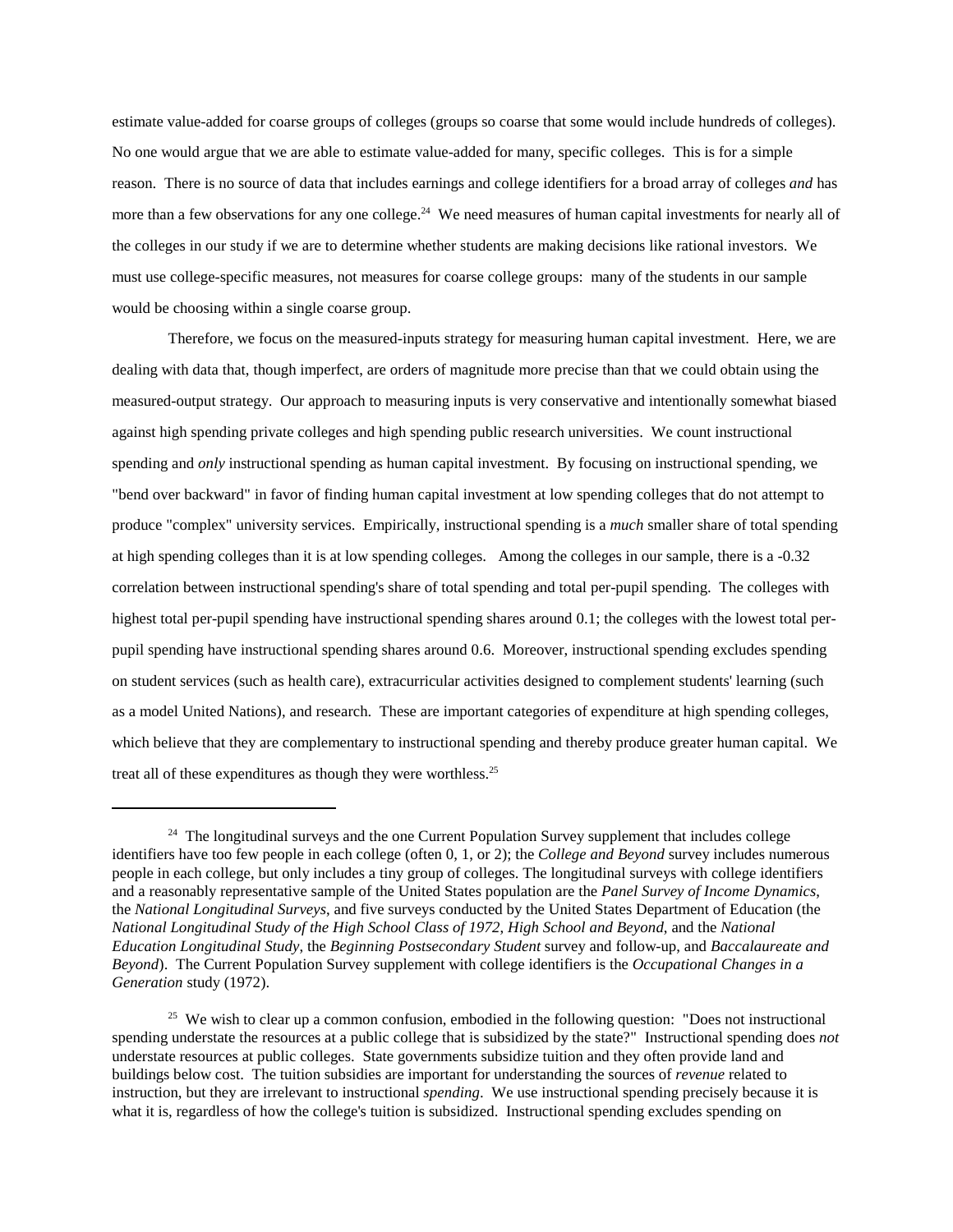It is evident from the students' own choice behavior that they prefer more able peers, and it seems likely that part of the human capital gained by a student is generated by peer spillovers or by the interaction of good peer and college resources. We have no simple way to quantify peer-generated human capital at a college. Though we might attempt such quantification (and have, in fact, elsewhere), the attempt would require an elaborate empirical strategy beyond the scope of this paper. Nevertheless, we do not wish to ignore peer inputs and recognize only instructional inputs. Our "solution" to this problem is simply to show changes in peers' SAT scores and remind readers that they should keep peer quality in mind as an additional source of human capital, if they believe it to be important.

Although the students' choice behavior and common wisdom suggest that a student benefits from having more able peers, there is an alternative theory. A high aptitude student surrounded by significantly worse peers may be able to use much more than his share of a college's resources. While some attributes of a college must be shared relatively equally by all students (faculty quality), others (such as faculty time) can be disproportionately allocated to certain students. Logically, the extent of the disproportionateness must be a function of the degree to which a high aptitude students differs from his peers. If a high aptitude student attends a very selective college where he is typical, he cannot expect to receive much more than an equal share of the college's per-pupil resources.

In short, we show how a student's peers change when he accepts a certain college's aid package, but we leave readers to judge whether more able peers are net generators or destroyers of human capital investment, for a given level of college resources.

## C. How Students' College Choices would Differ in the Absence of Aid, Part 1: The Structure of Table 10

To create Table 10, we estimate the conditional logit model shown in second column of Table 9, with one small exception. Because we eventually want to predict what college a student would choose, without aid, given a choice among all colleges (not just those in his actual choice set), it does not make sense to include the indicators for the college's being the most selective in his choice set and the least selective in his choice set. Instead, we rely more heavily on our two indicators of the match between the student's SAT score and the college's median SAT score. Recall that we included separate variables for positive and negative differences between the student's score and the college's median score. We now include not only these two separate variables, we also include square and the cube of each of the two variables. This specification helps us to account thoroughly for the change in the probability of matriculation as the match between the student's SAT score and the college's median score changes.

After estimating the conditional logit model, we use the coefficient estimates to predict which college the student would be most likely to attend in the absence of aid (that is, with all of the aid variables zeroed out). For simplicity, we will call the college that the student chose with actual aid his "with-aid college" and the college the student would have chosen without aid his "without-aid college." We then compute the value of the aid we zeroed

buildings and land, so all colleges are treated equally with regard to these two spending categories.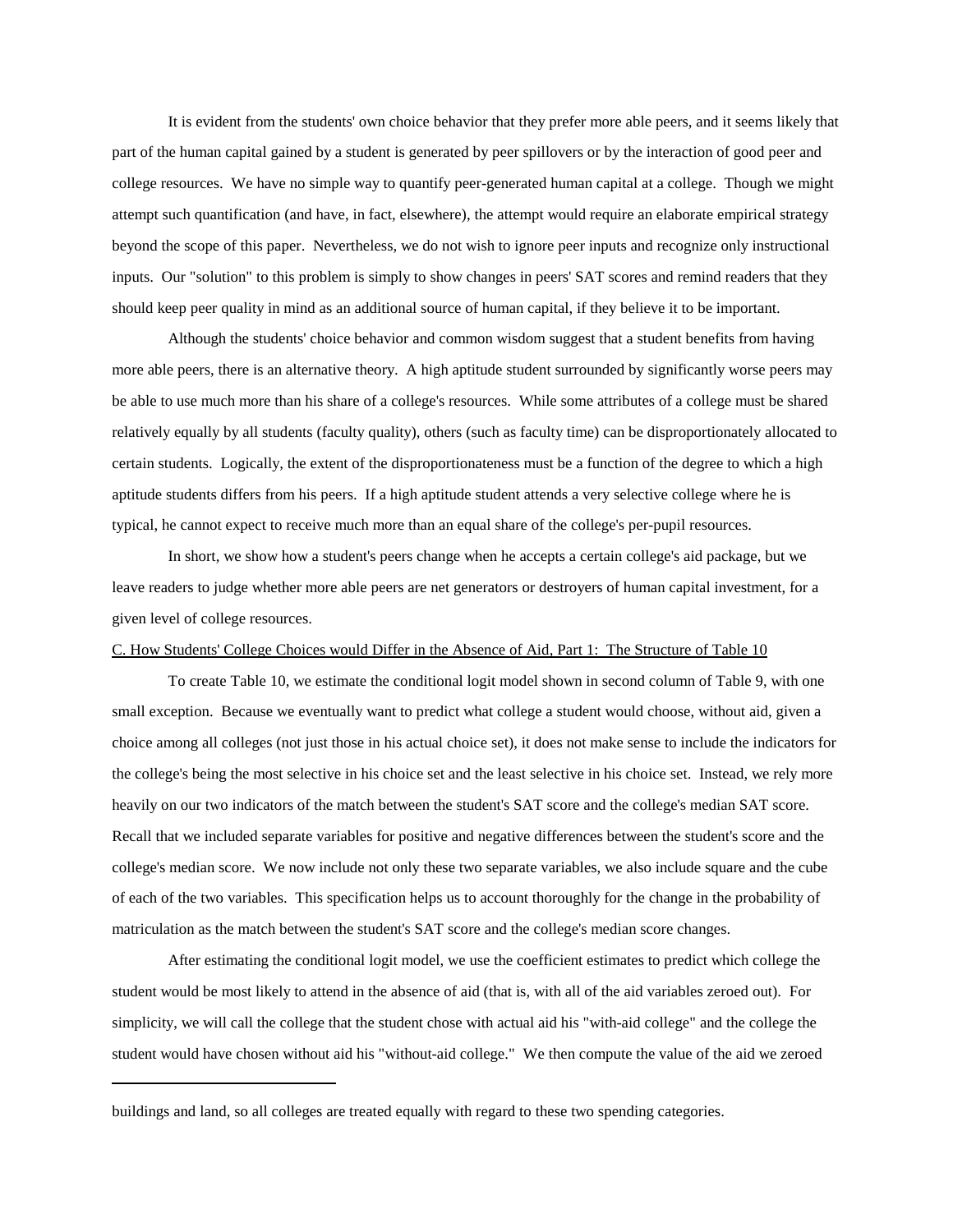out, and we show this in column (1) of Table  $10^{26}$  That is, column (1) shows the benefits of taking aid. The succeeding columns show the costs of taking aid. Column (2) shows the difference in consumption between the with-aid and without-aid colleges. We measure the difference in consumption by subtracting the room and board at the without-aid college from the room and board at his with-aid college. In other words, if the difference in consumption is negative, students at the without-aid college enjoy greater food and housing consumption than students at the with-aid college. (Recall, from the model of human capital investment, that we must account for the change in consumption. If all grants were merely tuition discounts, it might be appropriate to consider aid as one side of a student's trade-off and human capital investment (and only human capital investment) as the other side of the trade-off. But, we have seen that many grants are greater than tuition and only make sense in comparison to comprehensive costs. It would obviously be incorrect to count such tuition-exceeding grants on one side of the trade-off, yet exclude the consumption they finance from the other side of the trade-off.)

Column (3) shows the difference in instructional spending between the with-aid and the without-aid colleges. Column (4) shows the difference in the median SAT score, in percentiles, between with-aid and the without-aid colleges. This last measure is meant to indicate the change in a student's peer group.

There are two rows in Table 10. To generate these rows, we compute the lifetime benefits and costs of aid for each student, omitting the benefits and costs of peers, which we cannot measure accurately. We use a *real* discount rate of three percent per annum, assume an inflation rate of three percent, and assume a conservative seven percent real rate of return on human capital investment.<sup>27</sup> The lifetime value of a student's aid is simply the present value of four years of his aid package at his with-aid college. The lifetime value of the difference in a student's college consumption is the present value of four years of consumption at the with-aid college minus four years of consumption at the without-aid college. To get the lifetime value of the human capital acquired in college, we sum

<sup>&</sup>lt;sup>26</sup> The vast majority of the variation in the value of aid comes from scholarships and other grants. Our results would not be noticeably affected by any reasonable procedure to estimate the subsidy value of loans and work-study commitments. In fact, we use federal estimates of the subsidy value of loans in the federal subsidized loan program. We do not attribute any subsidy value to loans with unsubsidized interest rates and repayment schedules. We assume that the subsidy value of a work-study commitment is one-third of its value.

 $27$  Only the present value of grants is affected by the inflation rate we choose because it is the only item that is generally fixed at the beginning of college. For instance, a National Merit Scholarship of \$2,000 remains the same, in nominal dollars, through a student's college education. The expenditures on room, board, and instruction generally rise with inflation, as do loan limits and the work-study wage. A rate of return to human capital of 7 percent is near the bottom of the generally accepted range of estimates. It may be especially conservative for the highly meritorious group of students whom we are studying. Although there is no generally accepted set rate of return estimated especially for this group, more indicators suggest that they earn an unusually high rate of return on their baccalaureate years. See Card [2000] for a survey of rate of return to education calculations. Indeed, the tendency of highly meritorious students to continue in school beyond the baccalaureate degree strongly suggests that they earn a super-normal rate of return during their baccalaureate years, which prompts them to continue until their rate of return is more in line with their discount rate.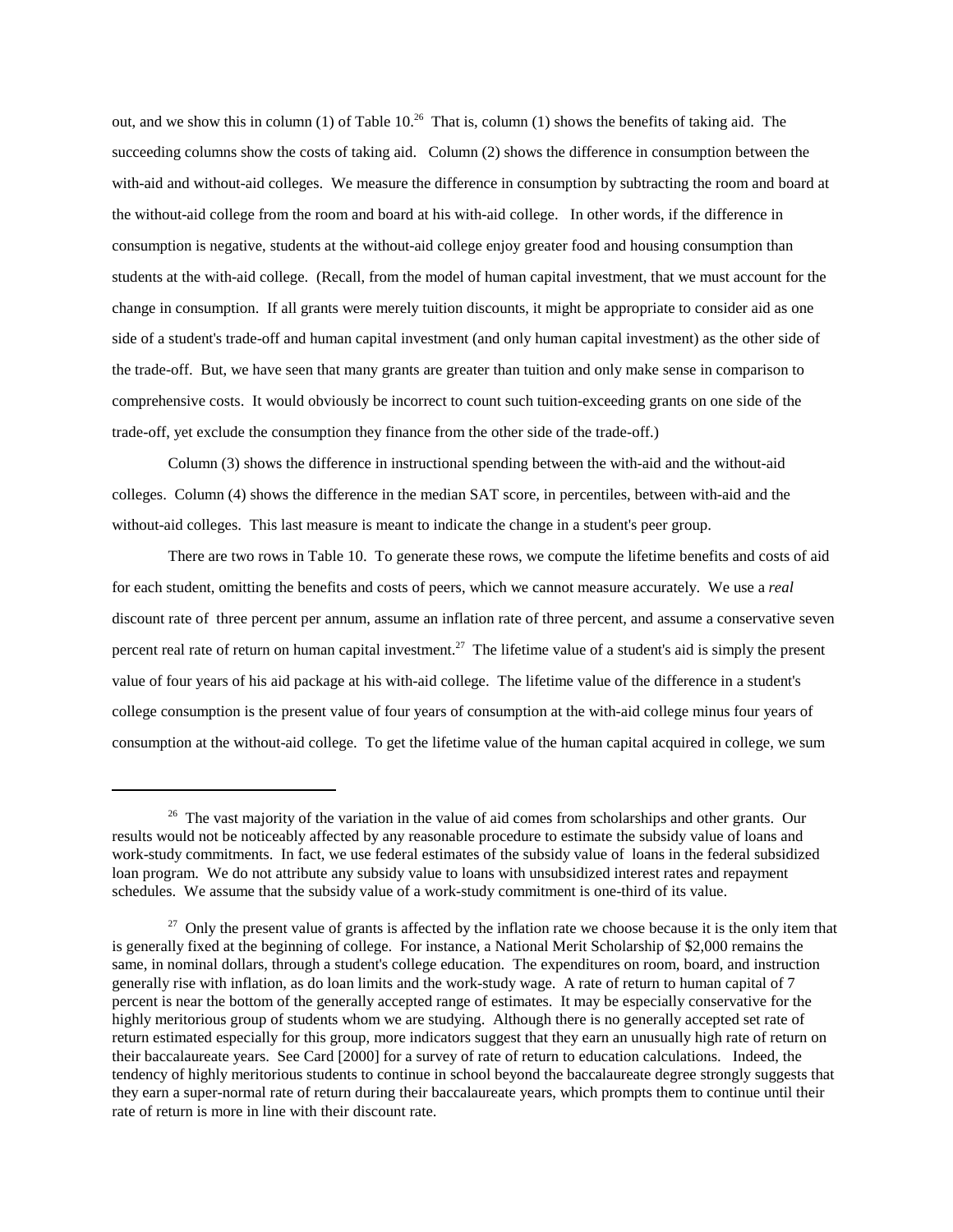the instructional spending difference between the with-aid and without-aid colleges over four years of college. This gives us a human capital asset (which omits human capital associated with peers). We assume that the human capital asset begins paying out at seven percent after college (age 22) and continues paying out until age 65, at which time we assume retirement occurs.

Having made these calculations for each student, we divide students into two groups in order to summarize their response to aid. The two groups correspond to the two rows of Table 10, The first group (and row) contains students who, when we conducted our thought experiment, appeared to have made good use of the aid they were offered. Their original college choices with aid have higher lifetime values than they could achieve at their withoutaid colleges *without-aid*. Keep in mind that, merely by sticking with the same college when aid is zeroed out, a student will be placed in this group; this is because his college variables will not change and the student's lifetime value will mechanically be higher because of the aid (it will be higher by an amount exactly equal to the present value of the aid itself). Because we could not account for the value of peers, this group's size is probably overstated but possibly understated. That is, there are some students who appear to have made good use of their aid but who might not have done so if peers generate human capital.

The second group (and row) contains students who, when we conducted our thought experiment, appeared to have responded excessively to the aid they were offered. That is, in return for aid, they accepted such large reductions in their human capital asset and consumption that they lost lifetime value. The size of this group is probably understated but possibly overstated because we cannot account for the value of peers. For instance, there may be students who appear to have given up more resources than they really have, because they enjoy a disproportionate share of their college's resources.

Of course, there is a third group of students whose without-aid college was the same as their with-aid college because they actually received no aid. It is not interesting to show changes for them because zeroing out their aid changes nothing: there is no "experiment" for them. Clearly, this group contains students who are not easily tempted by aid–if they were, they would presumably have attempted to get at least a few merit scholarships, which can obtained *at some college* by any student in our sample.

Table 10 has two panels. In the top panel, we show the differences between the with-aid and without-aid colleges when the student is allowed to re-choose among all of the colleges that appear in the College Admissions Project sample.<sup>28</sup> In the bottom panel, we show the differences between the with-aid and without-aid colleges when

<sup>&</sup>lt;sup>28</sup> We think that it is reasonable to have the students choose just among the 755 colleges to which at least one surveyed student applied. This is because there are more than 3000 *other* institutions of higher education in the United States that virtually never enroll a student like those in our sample. They include community colleges, other two-year institutions, and other colleges that never or rarely grant the baccalaureate degree in a field of the humanities, social sciences, sciences, or engineering. Keeping these institutions as possible choices would simply slow our estimation, without adding explanatory power.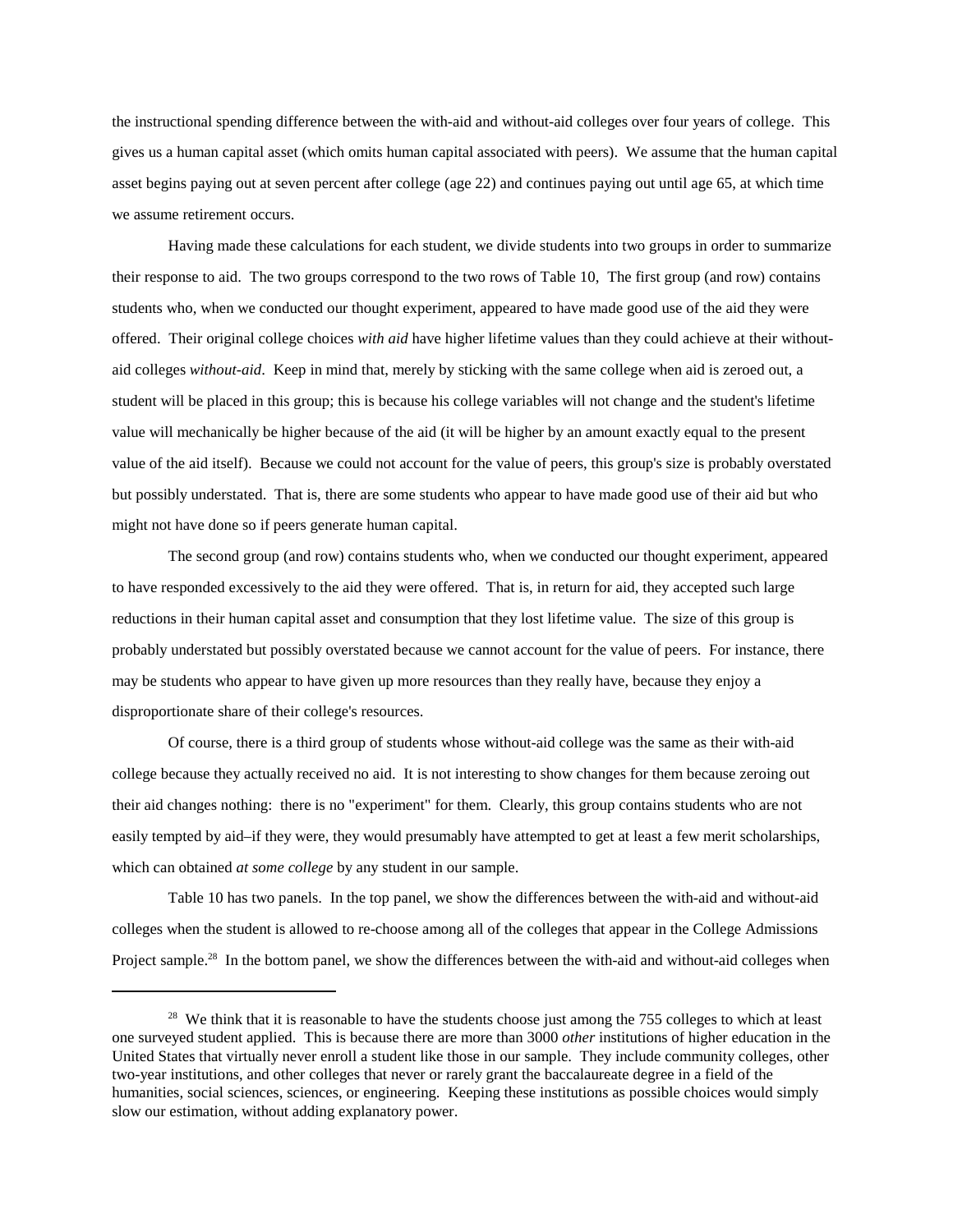the student is restricting to re-choosing among the colleges in his initial choice set. The assumption that the student must re-choose within his initial choice set is inappropriately restrictive for our thought experiment, so we include the bottom panel only so that the reader may compute for himself how much application decisions are affected by aid. We will not discuss the bottom panel further.

#### D. How Students' College Choices would Differ in the Absence of Aid, Part 2: The Evidence in Table 10

The top panel of Table 10 shows that 34.9 percent of students responded to aid in such a way that their lifetime value was increased. At a minimum, they accepted aid at the same college they have chosen if no aid had been offered. More interestingly, many of the students in this group accepted an aid package that was sufficiently generous that it swamped the reduction in college consumption and human capital investment that they generally faced. Notice that the average value of aid for students in this group was high: \$10,748 per year. They attended a with-aid college that offered consumption that was slightly lower (\$283 per year), and that gave them \$2,592 less per year in human capital investment. They probably also lost some human capital investment because their peers were slightly worse (3.5 percentile points worse on the SAT, relative to the peers they would have had at their without-aid college). On the other hand, their slightly worse peers may have allowed them to enjoy more than their share of resources. By responding like a rational investor to aid, the average student in this group gained lifetime present value of \$48,923. This gain would be somewhat different if peers matter because since we have not deducted or added any amount for the student's worse peers.

Notice that the top row of Table 10 contains 34.9 percent of *all* students or 52.4 percent of students who received aid. It is important that the majority of students who actually received aid responded to it as we expect rational investors to respond. However, 31.7 of all students or 47.6 percent of students who received aid did *not* act like rational investors. The students in the bottow row of Table 10 accepted an aid package that was too small to make up for the losses in college consumption and human capital investment that they accepted. Notice that the average value of aid for students in this group was quite small: \$2,754. Compared to the without-aid college they would have attended, students in this group attended a with-aid college that offered consumption that was \$1,027 lower per year and that gave them \$16,979 less per year in human capital investment. They probably also lost some human capital investment because their peers performed 8.8 percentile points worse than they did on the SAT. The average student in this group lost lifetime present value of \$81,081. The loss would be somewhat different if peers matter, since we have not deducted or added any amount for the student's worse peers.

Readers may be initially surprised that a non-negligible minority of students lose so much when they respond to aid. But, the statistics in Table 10 are really a straightforward implication of the behavior that we saw illustrated in Table 9. The students who lose the most are precisely those students who accept aid that is actually quite modest in value because they respond to the fact that it covers a large share of comprehensive cost at a college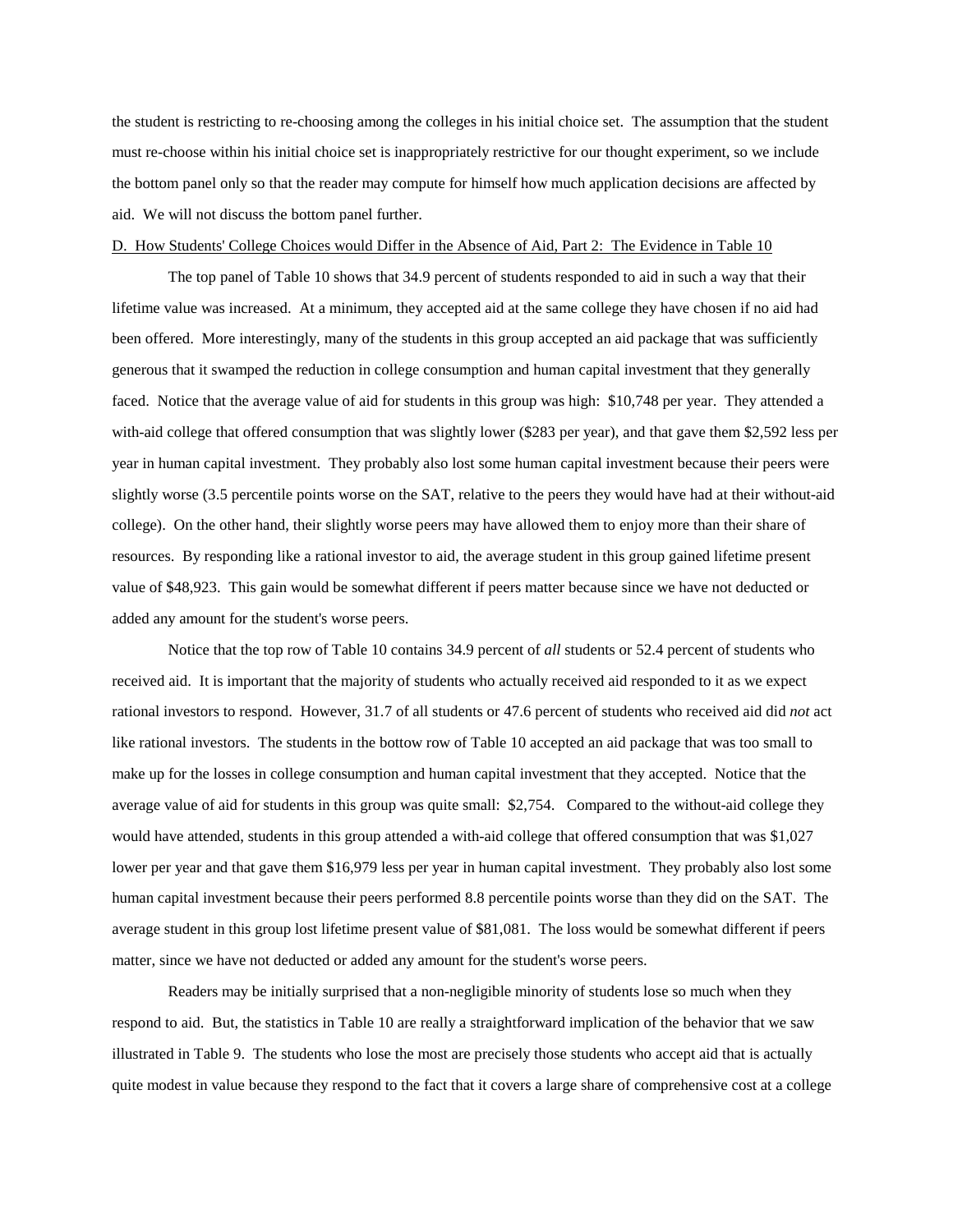that spends very little on instruction. We know from Appendix Tables 3 and 4 that not all students are equally likely as losers of lifetime value: students who have high income parents or parents who are graduates of selective colleges themselves do not appear to be tempted by grants that are large shares of comprehensive costs at low spending colleges. These students react only to the actual amount of a grant. We suspect that these students behave more like rational investors either because they are more sophisticated and informed than other students or because they are less credit constrained than other students.

#### **X.Conclusions**

Overall, we would describe the college choice behavior of the high aptitude students in our sample as systematic and sensitive to college attributes in the expected direction. We find that high aptitude students are nearly indifferent to a college's distance from their home or whether it is in-state or public. However, they care about less superficial college characteristics: they are sensitive to tuition, room, and board in the expected direction (lower is better), and they prefer to attend the most selective colleges in the set to which they are admitted. They are attracted by grants, loans, and work-study commitments. Although we find that students from different backgrounds do exhibit somewhat different college choice behavior, the differences are generally not dramatic and much college choice behavior is shared by the entire array of high aptitude students. The main exceptions to this rule are students whose parents have high incomes or who themselves graduated from very selective colleges. Such students exhibit less sensitivity to variables that affect college costs.

This being said, the students in our sample exhibit some hard-to-justify responses to grants and aid that they are offered. They are excessively attracted by loans and work-study, given the value of these types of aid compared to grants. They are attracted by superficial aspects of a grant, like its being called a scholarship (with a name) and its being front-loaded. They are far more sensitive to a grant's share of the college's comprehensive costs than they are to the amount of the grant. All these behaviors are deviations from the expected behavior of a rational investor in human capital. We should note that these peculiar behaviors are generally *not* shared by the students whose parents have high incomes or who themselves attended very selective colleges.

When we quantify the effect of students' responses to aid, we find that the majority of students (and a slim majority of actual aid recipients) respond as rational investors would in the presence of aid. They improve their lifetime present value by only accepting aid offers that are more than generous enough to offset the reductions in college consumption and human capital investment associated with the aid. However, a significant minority of students in our sample respond to aid in such a way that they reduce their own lifetime present value. Apart from idiosyncratic irrationality, there are two major, possible explanations for their behavior: a lack of sophistication and credit constraints.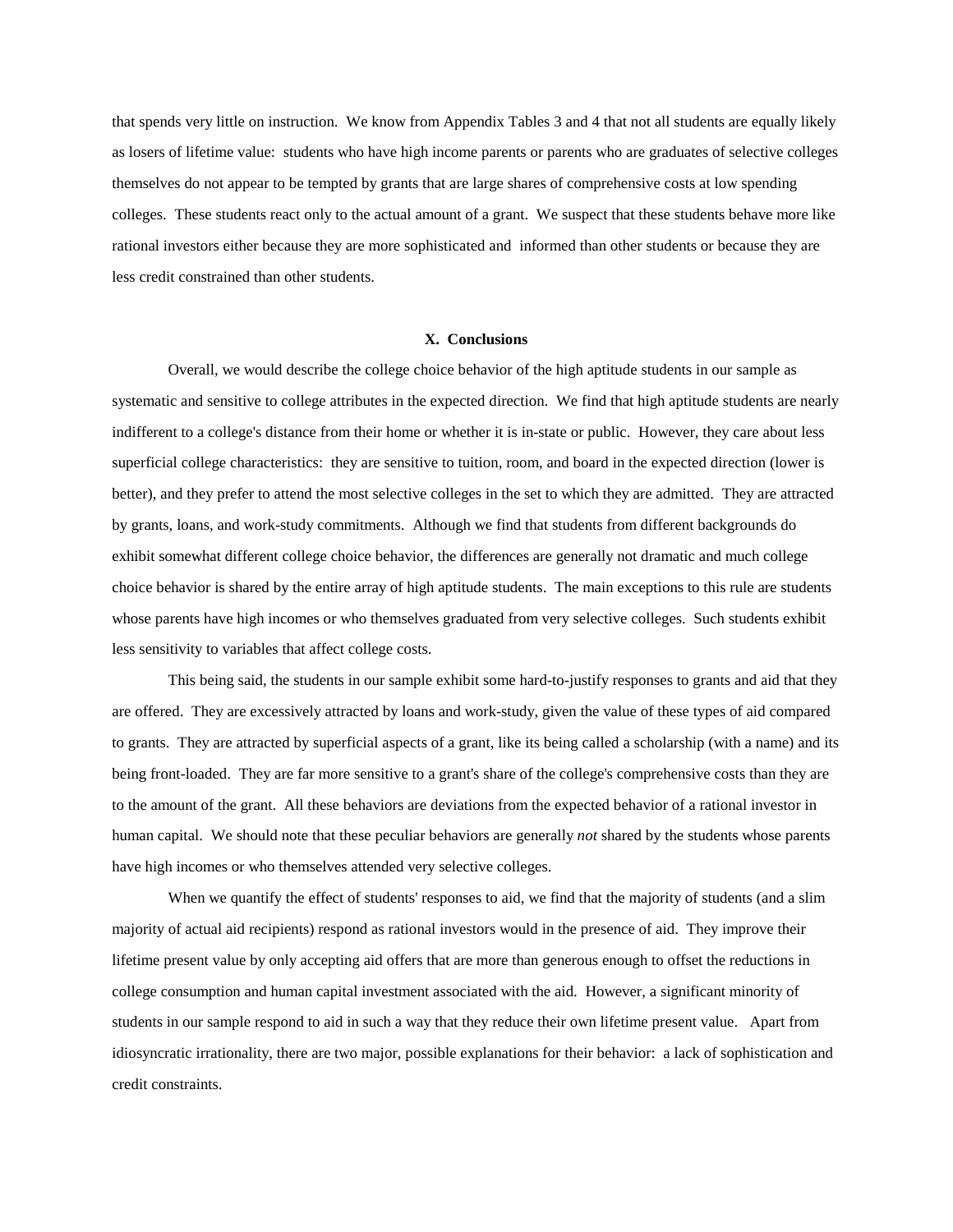A lack of sophistication accounts for at least some of the self-defeating responses to aid: credit constraints cannot explain why a student would be strongly attracted by a grant's being called a scholarship (when it costs a college nothing to do it). A lack of sophistication probably also accounts for the attraction of front-loaded grants–an alternative explanation is impatience, but this seems unlikely in a population of students who so obviously do not exhibit impatience (or any variant of hyperbolic discounting) as a rule. They all have records that show that they can work hard now in return for gains in the distant future. Credits constraints are also not a good explanation for the attractiveness of front-loading, since a front-loaded grant does not reduce the credit needs of families who know that their child will be enrolled for four years.

Either a lack of sophistication or credit constraints could explain the great attractiveness of grants that are a large share of comprehensive cost, regardless of that comprehensive cost is. It would probably be impossible to parse the effect into the share due to naivete and the share due to credit constraints. However, we did examine the open-ended comments by parents whose children exhibited the most self-defeating responses to aid. The overwhelming impression is that a lack of sophistication, and not credit constraints, are the problem. Over and over, these parents complain that they are baffled by the aid process. They plead for simpler forms and simpler offers. They argue that the colleges do not explain their alternatives well. They complain that the aid process requires financial records that they did not expect to need and cannot readily assemble. They complain that other families, especially those who use early applications, are more "in the know" and therefore have better outcomes. Only 6.9 percent of parents who commented and whose children exhibited self-defeating responses to aid stated that they were unable or unwilling to pay as much as their child's preferred college cost. We do not want to over-interpret the anecdotal evidence from parents' comments because they may be embarrassed to say that family circumstances prevent them from paying college costs. Nevertheless, we think that it is revealing that words like "bewildering" and "confusing" are the modal words in their comments.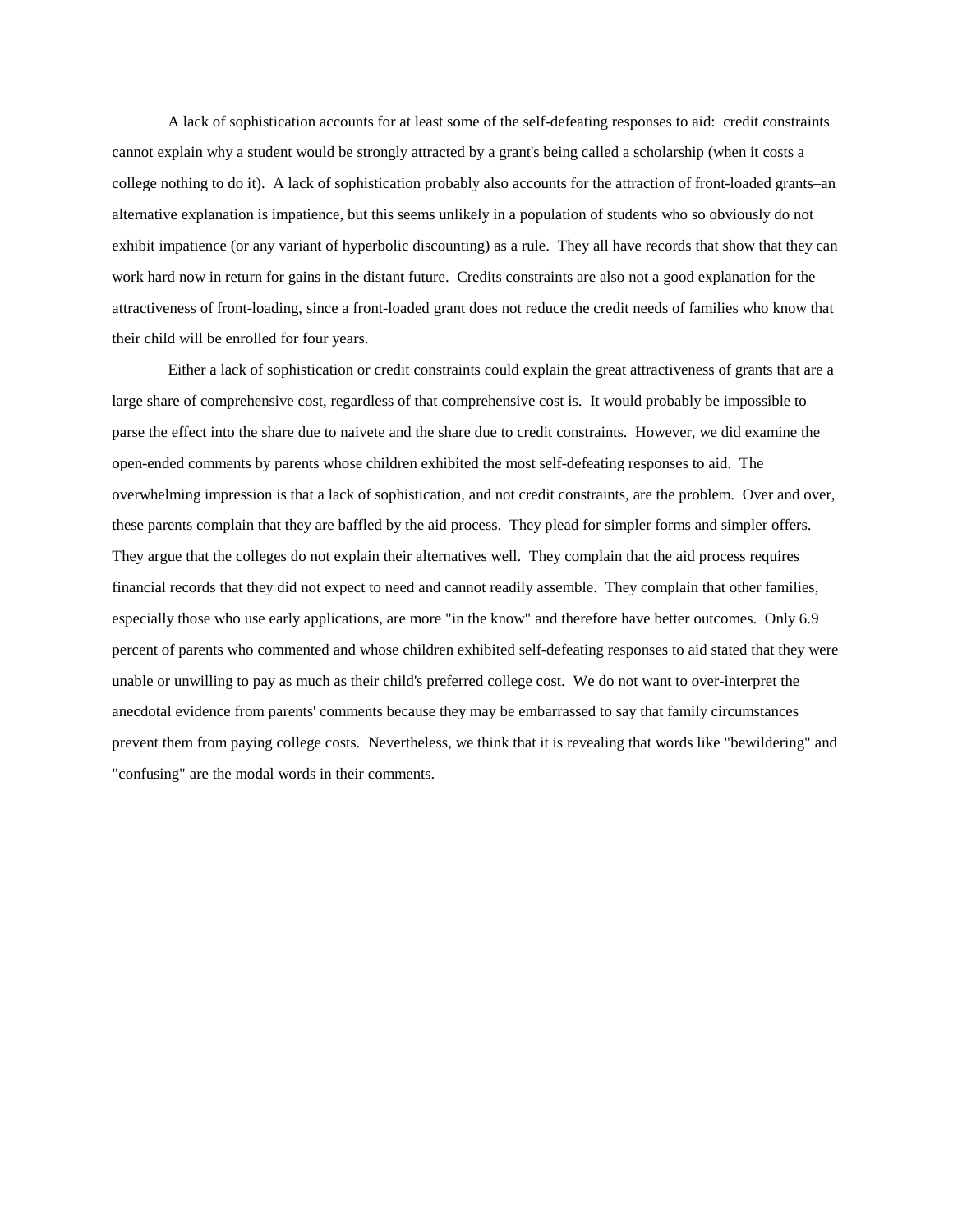#### **EconometricAppendix**

This appendix deals with three closely related issues in the econometrics of conditional logit estimation: the independence of irrelevant alternatives, endogenous choice sets, and unbalanced choice sets.

The conditional logit specification implies that the ratio of likelihoods of any two alternatives *j* and *j'* 

(5) 
$$
\frac{Prob(college choice_i = j)}{Prob(college choice_i = j')}
$$

is independent of the other alternatives in the choice set. This property, the independence of irrelevant alternatives, is violated in certain applications. A stylized example may help. Suppose that people are choosing between two modes of getting to work: bus and bicycle. Suppose that the ratio of the bus likelihood to the bicycle likelihood is 1/3. Suppose that we add an alternative: a bicycle with racing stripes. Most people would probably a choose a bicycle with or without racing stripes without making reference to their bus-versus-bicycle decision. Yet, such behavior violates the independence of irrelevant alternatives. When the racing stripe bicycle is added to the choice set, some individuals' likelihood ratio for the bus versus the *plain* bicycle would shift because they would choose the racing stripe bicycle over the plain bicycle. Conditional logit estimation implies that the ratio of the bus likelihood to plain bicycle likelihood should be independent of whether a racing stripe bicycle is in the choice set. Conditional logit estimates are inconsistent in the presence of serious violations of the independence of irrelevant alternatives.

What do applied econometricians do about ensuring that their application satisfies the independence of irrelevant alternatives? There is a specification test for the determining whether a violation has taken place: Hausman and McFadden (1984), with alternative implementation suggested by McFadden (1987). It is a typical Hausman-type test in which, under the null hypothesis that likelihood ratios are indeed independent of irrelevant alternatives, excluding some alternatives from the choice set will produce inefficient but consistent estimates. Under the alternative hypothesis, consistency and not merely efficiency will be affected. Our application never comes close to being rejected by this specification test: for instance, the test statistic, which is distributed as  $\chi^2_1$ , is 0.43 for our basic specification in Table 3. It therefore has a p-value of .48. The reason our application never comes close to being rejected is fundamental and will become clear below.

Specification tests can only reveal that an assumption is violated. In order to ensure consistent estimates, econometricians often lump closely related alternatives together as a single alternative, creating the nested conditional logit model. For instance, in the bicycle example described above, both bicycles would be grouped together and the choice of a bicycle would be *prior* to the choice of bus versus bicycle. A difficulty with such nested models is that the econometrician must impose a nesting structure, often on somewhat *ad hoc* grounds. For the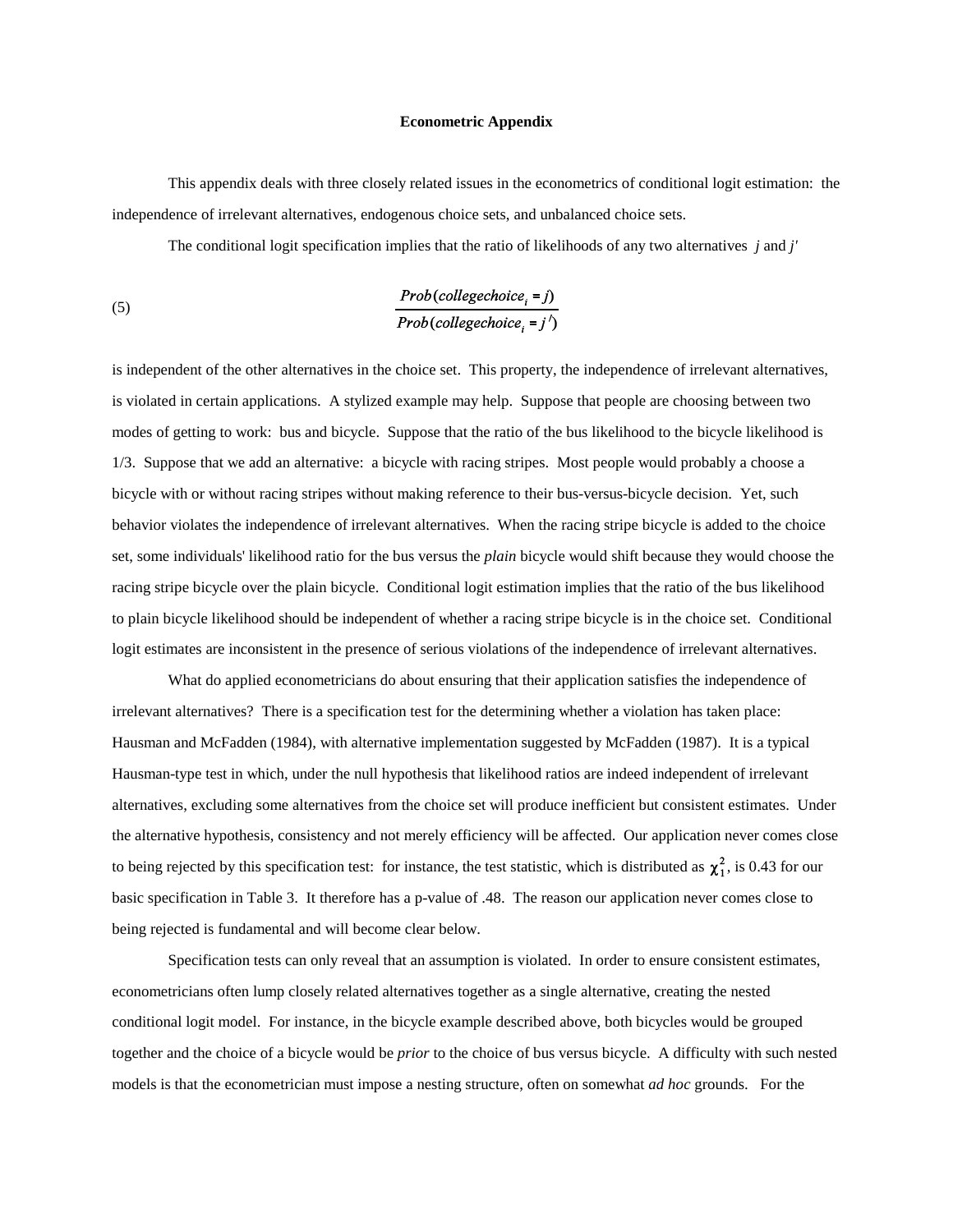bicycle versus bus example, it is obvious that the plain and racing stripe bicycle ought to be lumped together, but, in our application, it would be hard to choose whether to nest colleges based on their size, location, type (liberal arts, comprehensive, engineering, *et cetera*), or other criteria.

The most preferred method for satisfying the independence of irrelevant alternatives is finding a person's endogenous choice set. That is, we wantindividuals to perform the prior steps of the nested decision process themselves, revealing to us their final choice set. This method has been shown to produce consistent and precise estimates, even when the same observed choices would have violated the independence of irrelevant alternatives had the econometrician been ignorant of the endogenous choice set.<sup>29</sup> For instance, estimates of the effects of park amenities on park choices have been demonstrated to be more consistent and precise when individuals reveal the set of state and local parks that they considered relevant in making their choice. In most applications, econometricians do not observe endogenous choice sets, and they are therefore reduced to jointly estimating the endogenous choice set and the choice within the set. This is possible, as shown by Manski (1977), but it is very difficult to achieve identification in practice unless there is auxiliary evidence with which to predict a person's endogenous choice set. We are, however, in an almost uniquely fortunate situation. We observe true endogenous choice sets for nearly all of our student respondents. For the 10 percent of students who apply early decision and apply to only one college, we observe the choice sets of other similar students from the same high school. Thus, we either observe the endogenous choice set or can predict it with unusual accuracy. Fundamentally, this is why our data are never rejected by specification tests for the independence of irrelevant alternatives: by applying to college, students eliminate irrelevant alternatives for us and reveal their true endogenous choice sets.

With endogenous choice sets, different students have choice sets that contain different numbers of colleges and arrays of colleges (that is, the choice sets are "unbalanced"). Occasionally, we are asked whether this is a problem for consistency or whether it implies that students who have more colleges in their choice sets exercise disproportionate influence over the estimates. The answer is "no" on both counts, and questions themselves reveal a misunderstanding of conditional logit estimation. This becomes clear if we return to the conditional logit equations:

$$
\ln L = \sum_{i=1}^{n} \left[ \sum_{j=1}^{J_i} \text{matrix}_{ij} \ln \text{Prob}(collective_i = j) \right], \text{Prob}(collective_i = j) = \frac{e^{\beta x_{ij}}}{\sum_{i=1}^{J_i} e^{\beta x_{ij}}}.
$$

Examine the log likelihood equation first. It shows that each student contributes equally to the log likelihood

 $29$  For proofs and examples of endogenous choice sets in conditional logit and multinomial logit models, see Manski (1977), Peters, Adamowicz, and Boxall (1995), Haab and Hicks (1997), Hicks and Strand (2000), and Parsons, Plantinga, and Boyle (2000). Manski's treatment is the most general, but he assumes that endogenous choice sets are not observed. He is therefore focused on how they may be estimated: identification is difficult, as it is in most models in which a prior selection stage must be estimated. The other papers listed focus on proofs and practice in circumstances where at least some auxiliary information is available on endogenous choice sets.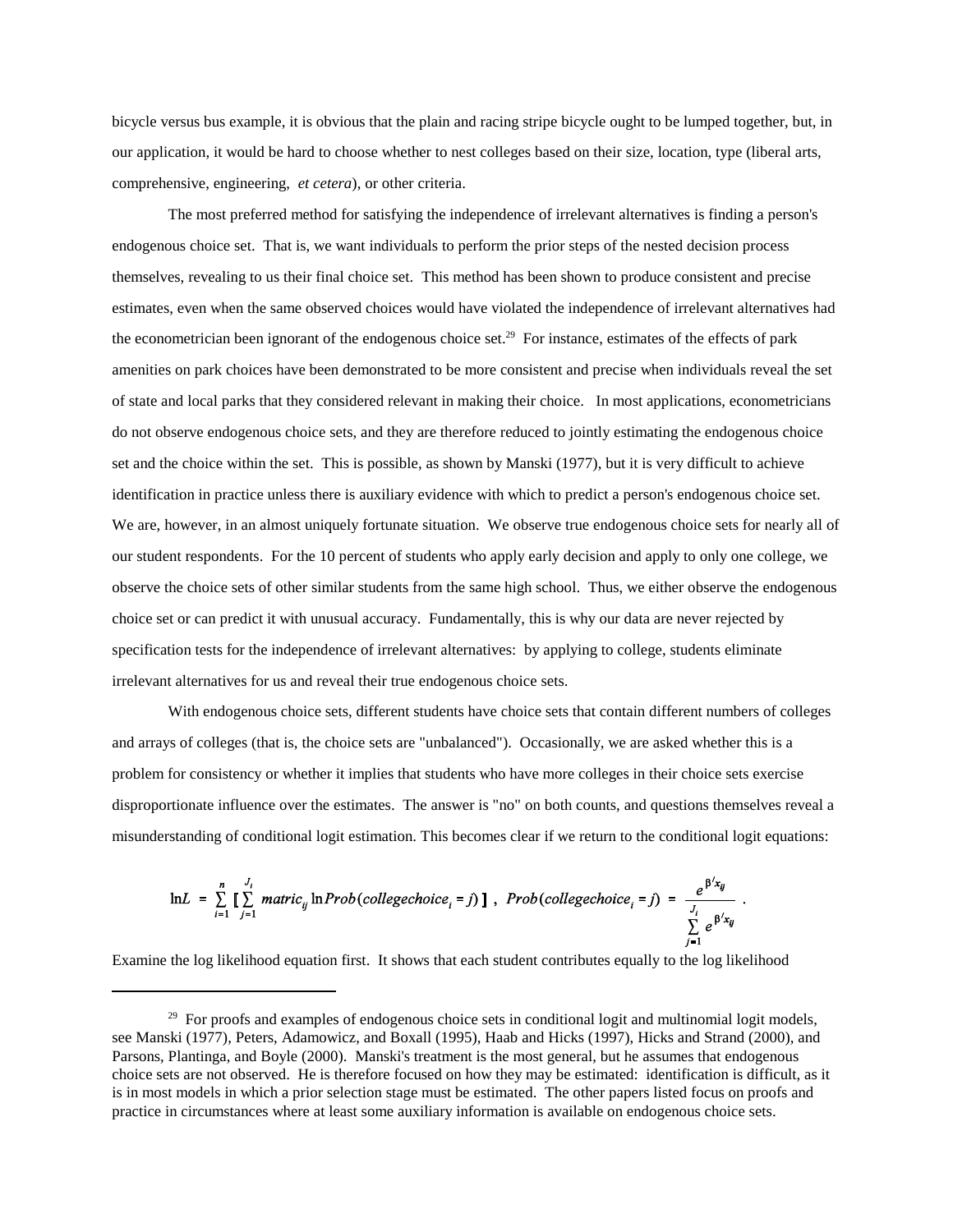because each student's college choice probabilities must sum to one (see second equation). Therefore, the term inside the square brackets must be between 0 and 1 for each student. The equations also show why conditional logit is sometimes called fixed effects logit: the  $\beta s$  only determine a college's *relative* probability within a student's choice set. Moreover, by choosing endogenous choice sets and eliminating irrelevant alternatives, the students help ensure that the assumptions imbedded in the second equation are true. That is, they help ensure that their choice behavior really does depend on the characteristics of the  $J_i$  colleges that they consider. If there were irrelevant colleges included in their choice set, their behavior would contribute to estimation of  $\beta s$  crucial to correct likelihood ratios of pairs of colleges *neither* of which is relevant to them.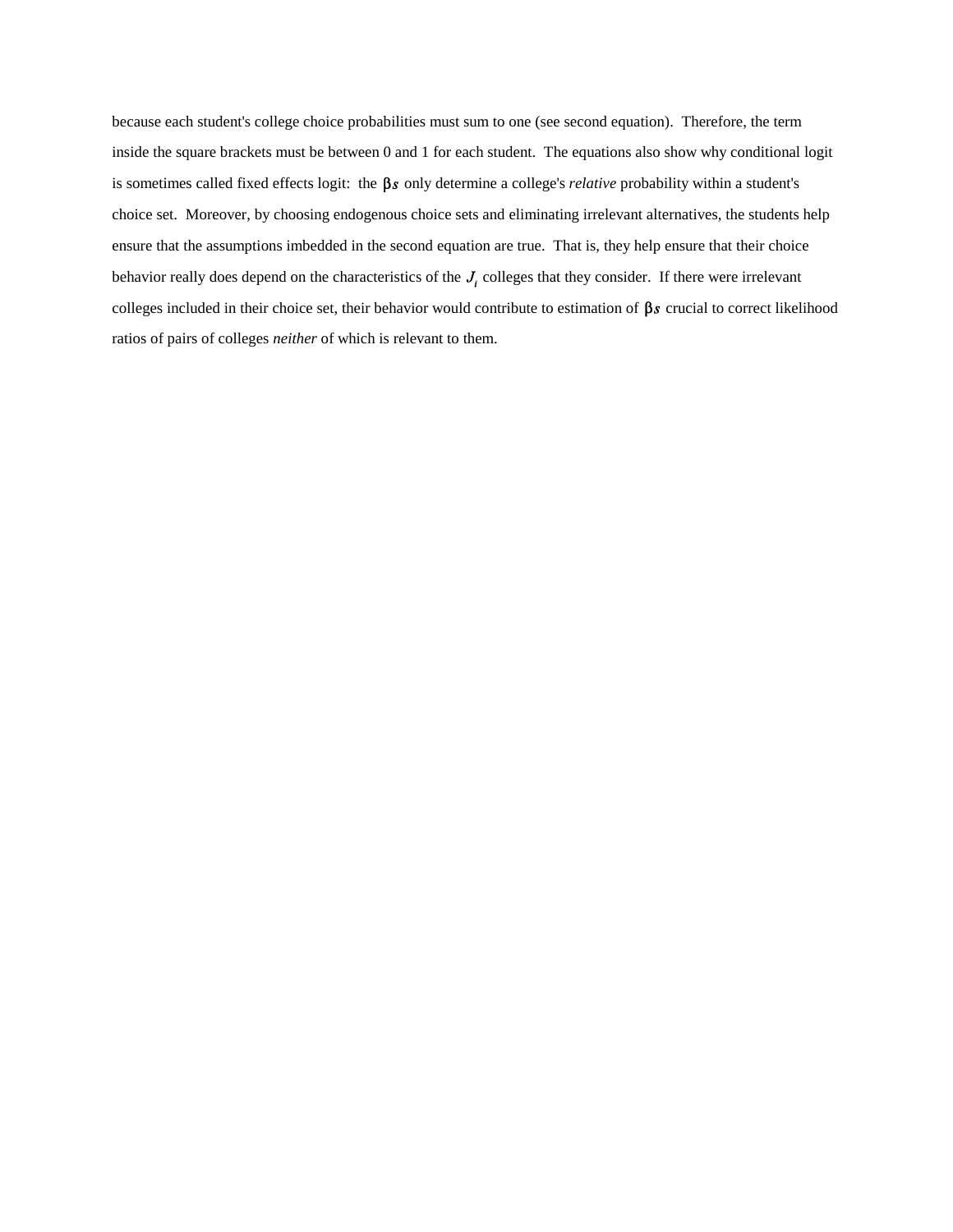#### **References**

- Avery, Christopher, and Caroline M. Hoxby, "The College Admissions Project: Counselor Report," Harvard University typescript, 2000.
- Brewer, Dominic J., Eric R. Eide, and Ronald G. Ehrenberg, "Does It Pay to Attend an Elite Private College? Cross-Cohort Evidence on the Effects of College Type on Earnings," *Journal of Human Resources*, Vol. 34 (1), pp. 104-23. Winter 1999.
- College Entrance Examination Board, Standard Research Compilation: Undergraduate Institutions. Electronic data, 2002.
- Dynarski, Susan, "The Shift to Public Merit Aid and Its Effects," in Caroline M. Hoxby, ed., College Decisions: *How Students Actually Make Them and How They Could, NBER typescript, 2002.*
- Ehrenberg, Ronald, "Optimal Financial Aid Policies for a Selective University," *Journal of Human Resources*, Vol. 19(2),1984,pp.202-230.
- Haab, Timothy, and Robert Hicks, "Accounting for Choice Set Endogeneity in Random Utility Models of Recreation Demand," Journal of Environmental Economics and Management, Vol. 34(), 1997, pp. 127-147.
- Hausman, Jerry, and Daniel McFadden, "A Specification Test for the Multinomial Logit Model," *Econometrica*, Vol. 52 (), 1984, pp. 1219-1240.
- Hicks, Robert, and Ivar Strand, "The Extent of Information: Its Relevance for Random Utility Models," Land *Economics*, Vol. 76(3), 2000, pp. 374-385.
- Hoxby, Caroline M., "The Return to Attending a More Selective College: 1960 to the Present," Harvard University typescript, 1998.
- Hoxby, Caroline M., and Bridget Terry Long, "Explaining Rising Income and Wage Inequality among the College-Educated," NBER Working Paper No. 6873.
- Kane, Thomas, "The Effects of Expectations About College: The Boston COACH Program and Beyond," in Caroline M. Hoxby, ed., *College Decisions: How Students Actually Make Them and How They Could*, NBER typescript, 2002.
- Long, Bridget, "The Impact of the Federal Tax Credits for Higher Education Expenses," in Caroline M. Hoxby, ed., *College Decisions: How Students Actually Make Them and How They Could, NBER typescript, 2002.*
- Manski, Charles, "The Structure of Random Utility Models," Theory and Decision, Vol. 8(), 1977, 229-254.
- McFadden,Daniel,"RegressionBasedSpecificationTestsfortheMultinomialLogitModel,"*Journalof Econometrics*, Vol 34 () 1987, pp. 63-82.
- Parsons, George, Andrew Plantinga, and Kevin Boyle, "Narrow Choice Sets in a Random Utility Model of Recreation Demand," *Land Economics*, Vol. 76(1), 2000, pp. 86-99.
- Peters, Thomas., Wiktor Adamowicz, and Peter Boxall, "The Influence of Choice Set Consideration in Modeling the BenefitsofImprovedWaterQuality,"*WaterResourcesResearch*,Vol.613(),1995,1781-1787.

Peterson's, Peterson's Guide to Four-Year Colleges, 2002 edition. Princeton, NJ: Peterson's.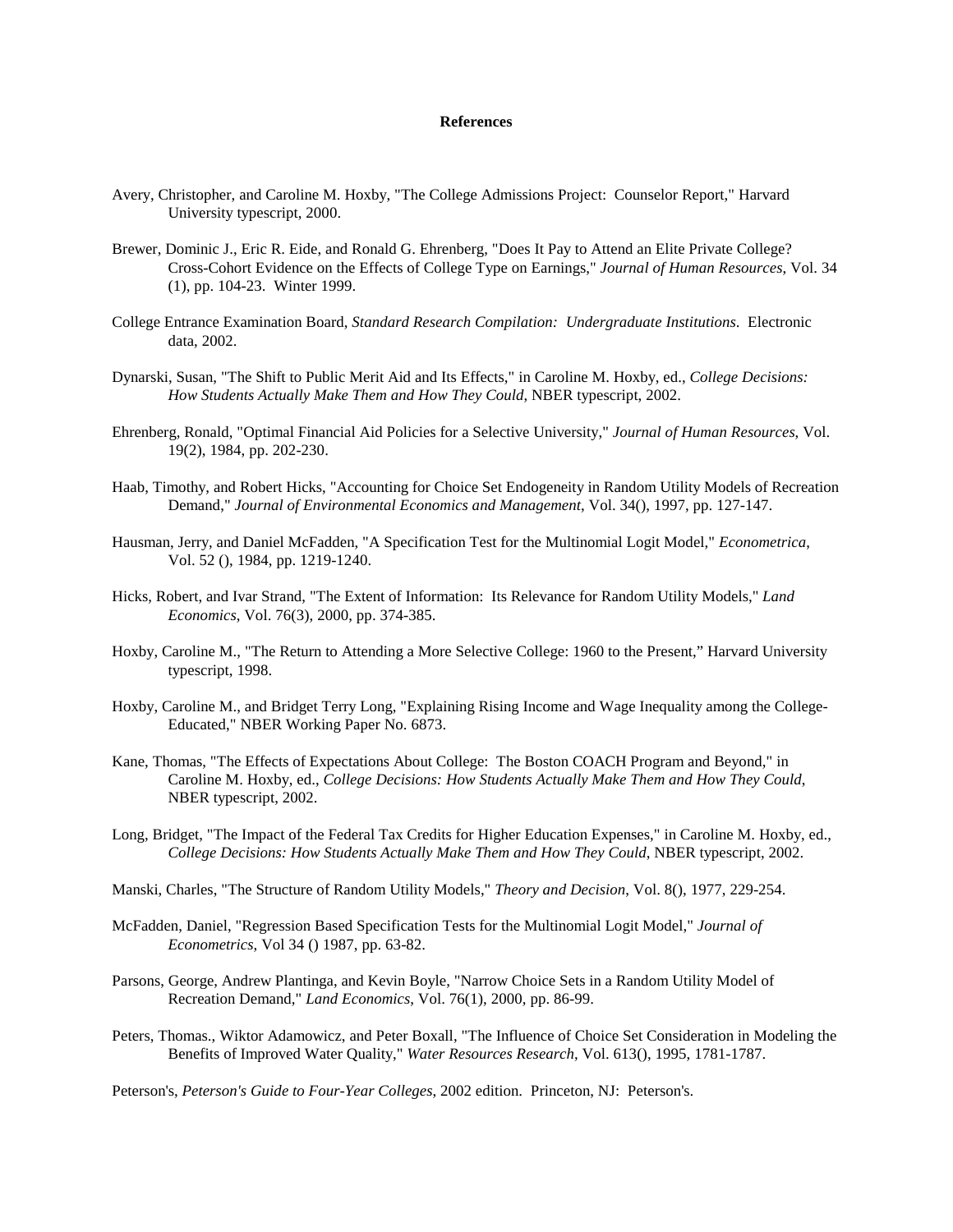United States Department of Education, National Center for Education Statistics, College Opportunities Online. Electronic data, 2002.

United States Department of Education, National Center for Education Statistics, Integrated Postsecondary Education Data System, Higher Education Finance Data File. Electronic data, 2001.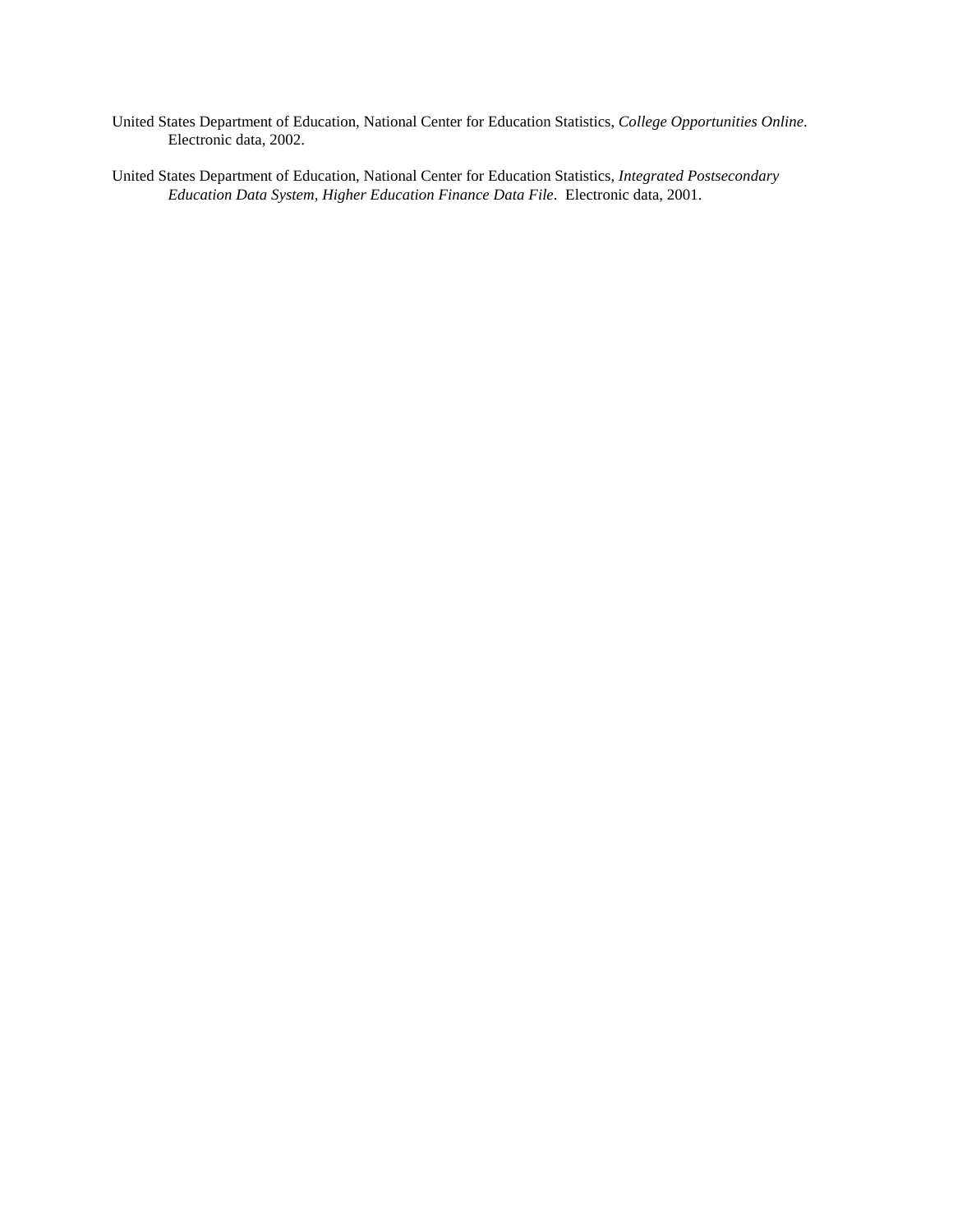| Description of the students in the Conege Admission I foject Data            |             |            |                  |              |                                       |
|------------------------------------------------------------------------------|-------------|------------|------------------|--------------|---------------------------------------|
| <u>Variable</u>                                                              | Mean        |            |                  |              | Std. Dev. Minimum Maximum No. of Obs. |
| Male                                                                         | 0.4120      | 0.4923     | $\boldsymbol{0}$ | $\mathbf{1}$ | 3240                                  |
| White non-Hispanic                                                           | 0.7321      | 0.4429     | $\boldsymbol{0}$ | 1            | 3061                                  |
| <b>Black</b>                                                                 | 0.0350      | 0.1837     | $\mathbf{0}$     | 1            | 3061                                  |
| Asian                                                                        | 0.1571      | 0.3640     | $\boldsymbol{0}$ | 1            | 3061                                  |
| Hispanic                                                                     | 0.0382      | 0.1918     | $\theta$         | 1            | 3061                                  |
| Native American                                                              | 0.0010      | 0.0313     | $\theta$         | 1            | 3061                                  |
| Other race/ethnicity                                                         | 0.0366      | 0.1878     | 0                | 1            | 3061                                  |
| Parents are married                                                          | 0.8305      | 0.3752     | $\mathbf{0}$     | 1            | 3228                                  |
| Sibling(s) enrolled in college                                               | 0.2327      | 0.4226     | $\boldsymbol{0}$ | 1            | 3240                                  |
| Parents' income,                                                             |             |            |                  |              |                                       |
| estimated if necessary                                                       | 119929.0000 | 65518.2100 | 9186             | 240000       | 3218                                  |
| Parents' income $<$ \$20 $k$                                                 | 0.0221      | 0.1469     | $\boldsymbol{0}$ | 1            | 3218                                  |
| Parents' income \$20-30k                                                     | 0.0379      | 0.1910     | $\boldsymbol{0}$ | 1            | 3218                                  |
| Parents' income \$30-40k                                                     | 0.0301      | 0.1710     | $\mathbf{0}$     | 1            | 3218                                  |
| Parents' income \$40-50k                                                     | 0.0398      | 0.1955     | $\mathbf{0}$     | 1            | 3218                                  |
| Parents' income \$50-60k                                                     | 0.0497      | 0.2174     | $\boldsymbol{0}$ | 1            | 3218                                  |
| Parents' income \$60-70k                                                     | 0.0594      | 0.2363     | $\theta$         | 1            | 3218                                  |
| Parents' income \$70-80k                                                     | 0.0690      | 0.2535     | $\mathbf{0}$     | 1            | 3218                                  |
| Parents' income \$80-90k                                                     | 0.0522      | 0.2225     | $\boldsymbol{0}$ | 1            | 3218                                  |
| Parents' income \$90-100k                                                    | 0.0855      | 0.2796     | $\mathbf{0}$     | 1            | 3218                                  |
| Parents' income \$100-120k                                                   | 0.1495      | 0.3566     | $\theta$         | 1            | 3218                                  |
| Parents' income \$120-140k                                                   | 0.0923      | 0.2895     | $\boldsymbol{0}$ | 1            | 3218                                  |
| Parents' income \$140-160k                                                   | 0.0771      | 0.2667     | $\mathbf{0}$     | 1            | 3218                                  |
| Parents' income \$160-200k                                                   | 0.0761      | 0.2653     | $\boldsymbol{0}$ | 1            | 3218                                  |
| Parents' income \$200+k                                                      | 0.1594      | 0.3661     | $\boldsymbol{0}$ | 1            | 3218                                  |
| Expected family contribution,                                                |             |            |                  |              |                                       |
| estimated if necessary                                                       | 27653.4700  | 16523.9200 | $\boldsymbol{0}$ | 120000       | 3218                                  |
| Applied for financial aid?                                                   | 0.5946      | 0.4910     | $\boldsymbol{0}$ | 1            | 3234                                  |
| Finances influenced college choice?                                          | 0.4114      | 0.4922     | $\boldsymbol{0}$ | 1            | 3053                                  |
| Amount of outside scholarships,                                              |             |            |                  |              |                                       |
| applicable at <i>any</i> college                                             | 203.0781    | 799.9640   | 0                | 12500        | 3240                                  |
| National Merit Scholarship winner                                            | 0.0494      | 0.2167     | 0                | 1            | 3240                                  |
| Student's SAT score, sum of math and verbal,                                 |             |            |                  |              |                                       |
| converted from ACT score if necessary                                        | 1356.9110   | 138.8193   | 780              | 1600         | 3192                                  |
| Student's SAT score, expressed as national                                   |             |            |                  |              |                                       |
| percentile                                                                   | 90.4013     | 12.3362    | 12               | 100          | 3192                                  |
| Median SAT score at <i>most</i> selective college to                         |             |            |                  |              |                                       |
| which student was admitted                                                   | 86.4092     | 10.3836    | 34               | 98           | 3203                                  |
| Median SAT score at least selective college to<br>which student was admitted |             |            |                  |              |                                       |
|                                                                              | 73.8469     | 14.5646    | 14               | 97           | 3203                                  |
| Number of colleges to which student was<br>admitted                          | 3.5250      | 2.1293     | 1                | 10           | 3240                                  |
| Student's high school was private                                            | 0.4534      | 0.4979     | 0                | 1            | 3240                                  |
| Student's high school in AL                                                  | 0.0170      | 0.1292     | $\boldsymbol{0}$ | 1            | 3240                                  |
|                                                                              |             |            |                  |              |                                       |

Table 1 Description of the Students in the College Admission Project Data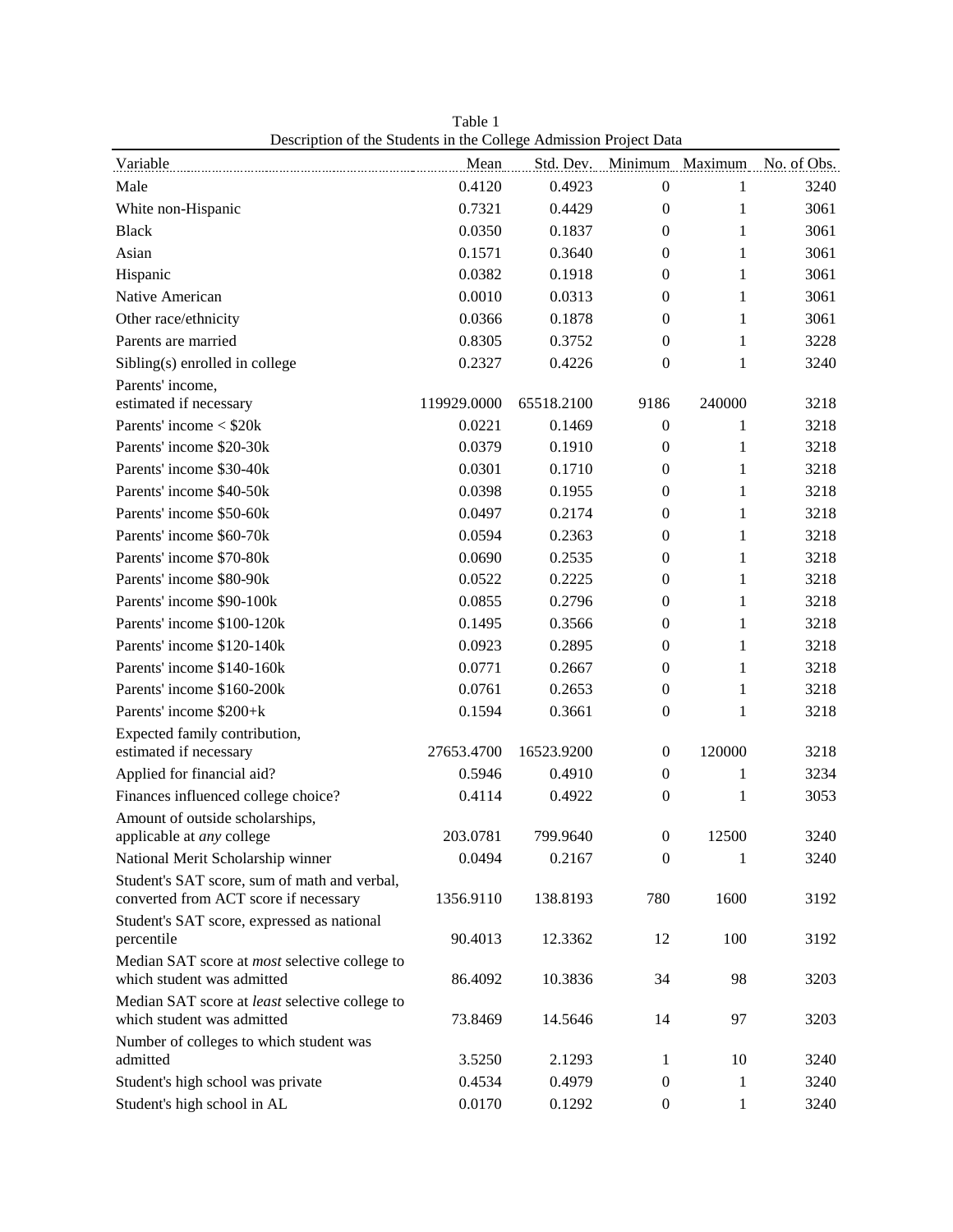| Variable                    | Mean   |        |                  |              | Std. Dev. Minimum Maximum No. of Obs. |
|-----------------------------|--------|--------|------------------|--------------|---------------------------------------|
| Student's high school in AR | 0.0028 | 0.0526 | $\boldsymbol{0}$ | $\mathbf{1}$ | 3240                                  |
| Student's high school in AZ | 0.0093 | 0.0958 | $\boldsymbol{0}$ | $\mathbf{1}$ | 3240                                  |
| Student's high school in CA | 0.1222 | 0.3276 | $\boldsymbol{0}$ | 1            | 3240                                  |
| Student's high school in CO | 0.0120 | 0.1091 | 0                | 1            | 3240                                  |
| Student's high school in CT | 0.0327 | 0.1779 | $\boldsymbol{0}$ | 1            | 3240                                  |
| Student's high school in DC | 0.0096 | 0.0974 | $\boldsymbol{0}$ | 1            | 3240                                  |
| Student's high school in FL | 0.0287 | 0.1670 | 0                | 1            | 3240                                  |
| Student's high school in GA | 0.0111 | 0.1048 | $\boldsymbol{0}$ | 1            | 3240                                  |
| Student's high school in HI | 0.0201 | 0.1402 | $\boldsymbol{0}$ | 1            | 3240                                  |
| Student's high school in ID | 0.0031 | 0.0555 | $\boldsymbol{0}$ | 1            | 3240                                  |
| Student's high school in IL | 0.0633 | 0.2435 | 0                | 1            | 3240                                  |
| Student's high school in IN | 0.0086 | 0.0926 | $\boldsymbol{0}$ | 1            | 3240                                  |
| Student's high school in KS | 0.0046 | 0.0679 | $\boldsymbol{0}$ | 1            | 3240                                  |
| Student's high school in KY | 0.0031 | 0.0555 | $\boldsymbol{0}$ | $\mathbf{1}$ | 3240                                  |
| Student's high school in LA | 0.0105 | 0.1019 | $\boldsymbol{0}$ | $\mathbf{1}$ | 3240                                  |
| Student's high school in MA | 0.0855 | 0.2797 | $\boldsymbol{0}$ | 1            | 3240                                  |
| Student's high school in MD | 0.0327 | 0.1779 | 0                | 1            | 3240                                  |
| Student's high school in ME | 0.0052 | 0.0723 | 0                | 1            | 3240                                  |
| Student's high school in MI | 0.0198 | 0.1392 | $\boldsymbol{0}$ | 1            | 3240                                  |
| Student's high school in MN | 0.0056 | 0.0743 | $\boldsymbol{0}$ | 1            | 3240                                  |
| Student's high school in MO | 0.0198 | 0.1392 | 0                | 1            | 3240                                  |
| Student's high school in MT | 0.0019 | 0.0430 | $\boldsymbol{0}$ | 1            | 3240                                  |
| Student's high school in NC | 0.0219 | 0.1464 | $\boldsymbol{0}$ | 1            | 3240                                  |
| Student's high school in NE | 0.0031 | 0.0555 | 0                | 1            | 3240                                  |
| Student's high school in NH | 0.0167 | 0.1280 | $\boldsymbol{0}$ | 1            | 3240                                  |
| Student's high school in NJ | 0.0522 | 0.2224 | $\boldsymbol{0}$ | 1            | 3240                                  |
| Student's high school in NM | 0.0102 | 0.1004 | $\boldsymbol{0}$ | 1            | 3240                                  |
| Student's high school in NV | 0.0031 | 0.0555 | 0                | 1            | 3240                                  |
| Student's high school in NY | 0.1278 | 0.3339 | $\boldsymbol{0}$ | 1            | 3240                                  |
| Student's high school in OH | 0.0309 | 0.1730 | 0                | 1            | 3240                                  |
| Student's high school in OK | 0.0062 | 0.0783 | $\boldsymbol{0}$ | 1            | 3240                                  |
| Student's high school in OR | 0.0105 | 0.1019 | 0                | $\mathbf{1}$ | 3240                                  |
| Student's high school in PA | 0.0472 | 0.2121 | 0                | $\mathbf{1}$ | 3240                                  |
| Student's high school in RI | 0.0086 | 0.0926 | $\boldsymbol{0}$ | 1            | 3240                                  |
| Student's high school in SC | 0.0031 | 0.0555 | 0                | 1            | 3240                                  |
| Student's high school in TN | 0.0201 | 0.1402 | 0                | 1            | 3240                                  |
| Student's high school in TX | 0.0395 | 0.1948 | 0                | 1            | 3240                                  |
| Student's high school in UT | 0.0071 | 0.0840 | 0                | 1            | 3240                                  |
| Student's high school in VA | 0.0333 | 0.1795 | 0                | $\mathbf{1}$ | 3240                                  |
| Student's high school in VT | 0.0031 | 0.0555 | 0                | 1            | 3240                                  |
| Student's high school in WA | 0.0160 | 0.1257 | 0                | 1            | 3240                                  |
| Student's high school in WI | 0.0077 | 0.0875 | $\boldsymbol{0}$ | $\mathbf{1}$ | 3240                                  |
| Student's high school in WY | 0.0028 | 0.0526 | $\boldsymbol{0}$ | 1            | 3240                                  |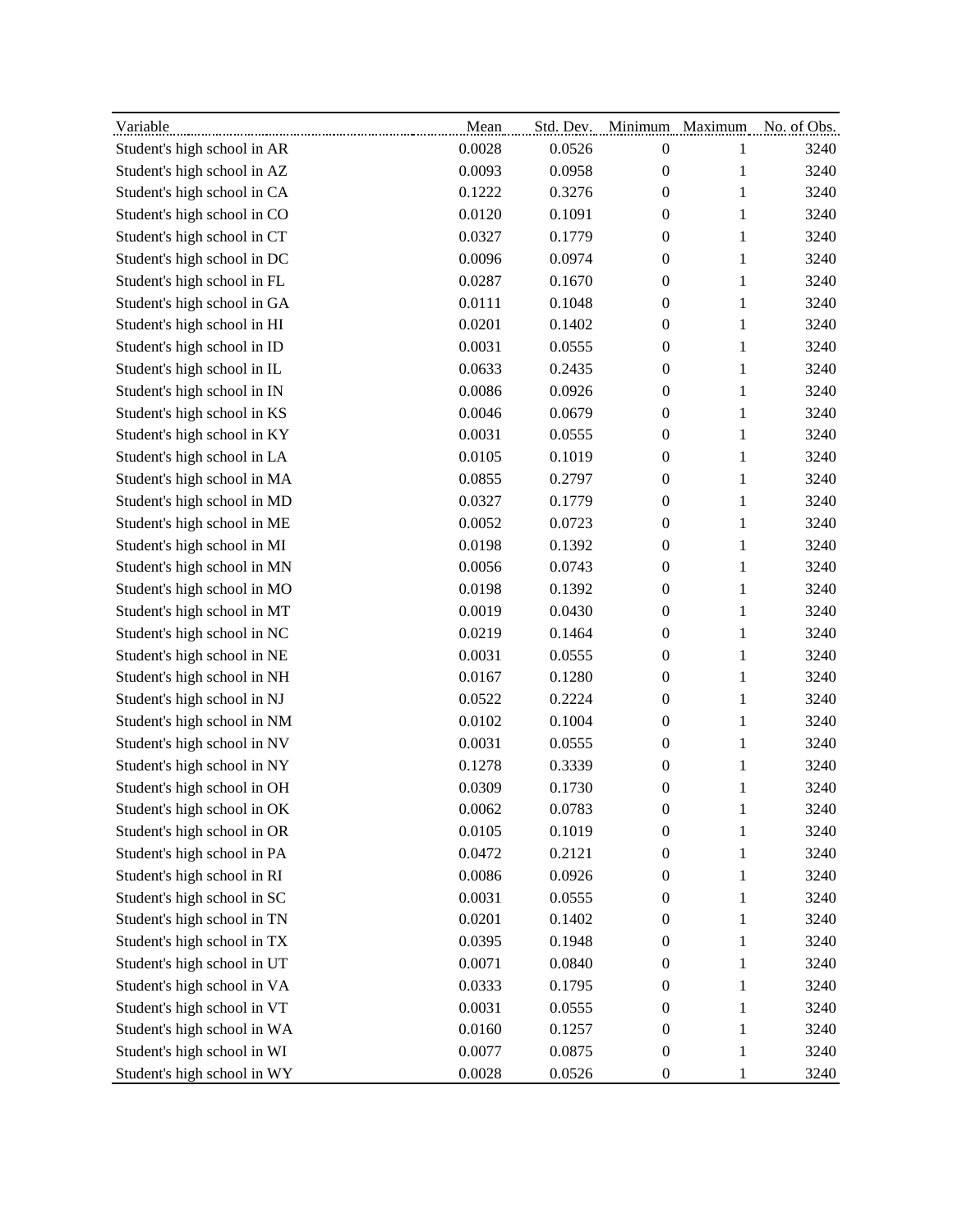| Variable                                                                                     | Mean       | Std. Dev.  |                  |                  | Minimum Maximum No. of Obs. |
|----------------------------------------------------------------------------------------------|------------|------------|------------------|------------------|-----------------------------|
| Matriculated at this college                                                                 | 0.2825     | 0.4502     | $\boldsymbol{0}$ | 1                | 11455                       |
| Admitted to this college                                                                     | 1.0000     | 0.0000     | 1                | 1                | 11468                       |
| Applied early to this college                                                                | 0.1298     | 0.3405     | $\mathbf{0}$     | 2                | 11453                       |
| Withdrew application from this college,                                                      |            |            |                  |                  |                             |
| usually after early decision elsewhere                                                       | 0.0000     | 0.0000     | $\overline{0}$   | $\boldsymbol{0}$ | 11453                       |
| Grants specific to this college                                                              | 2719.8600  | 5870.0240  | $\overline{0}$   | 36000            | 11468                       |
| Loans from this college                                                                      | 641.3459   | 2282.1720  | $\boldsymbol{0}$ | 36548            | 11468                       |
| Work study amount from this college                                                          | 172.1048   | 593.0736   | $\overline{0}$   | 15000            | 11468                       |
| Grant is called a named "scholarship"                                                        | 0.1958     | 0.3968     | $\mathbf{0}$     | 1                | 11468                       |
| Grant is front-loaded (more in freshman year)                                                | 0.0212     | 0.1440     | $\overline{0}$   | 1                | 11468                       |
| Grant is this share of tuition                                                               | 0.1885     | 0.4369     | $\mathbf{0}$     | 7                | 11388                       |
| Grant is this share of comprehensive cost                                                    | 0.1109     | 0.2258     | $\boldsymbol{0}$ | 2                | 11380                       |
| Student was a recruited athlete at this college                                              | 0.0275     | 0.1634     | $\overline{0}$   | $\mathbf{1}$     | 11468                       |
| Father is an alumnus of this college                                                         | 0.0401     | 0.1962     | $\overline{0}$   | 1                | 11468                       |
| Mother is an alumna of this college                                                          | 0.0283     | 0.1659     | $\mathbf{0}$     | $\mathbf{1}$     | 11468                       |
| Sibling attended or attends this college                                                     | 0.0484     | 0.2146     | $\overline{0}$   | 1                | 11468                       |
| College is public                                                                            | 0.3325     | 0.4711     | $\overline{0}$   | $\mathbf{1}$     | 11468                       |
| College is private not-for-profit                                                            | 0.6628     | 0.4737     | $\mathbf{0}$     | $\mathbf{1}$     | 11468                       |
| College is international, except for Canadian<br>colleges which are treated as U.S. colleges | 0.0045     | 0.0672     | $\mathbf{0}$     | $\mathbf{1}$     | 11468                       |
| College's median SAT score, in national<br>percentiles                                       | 80.5947    | 12.5188    | 14               | 98               | 10778                       |
| Student's SAT score is this many percentiles                                                 |            |            |                  |                  |                             |
| above college's median SAT score                                                             | 11.2945    | 10.2160    | $\mathbf{0}$     | 82               | 10654                       |
| Student's SAT score is this many percentiles                                                 |            |            |                  |                  |                             |
| below college's median SAT score                                                             | 1.1006     | 4.3038     | $\overline{0}$   | 58               | 10654                       |
| In-state tuition                                                                             | 16435.1500 | 9594.0020  | $\mathbf{0}$     | 27472            | 11429                       |
| Out-of-state tuition                                                                         | 19293.5700 | 6190.8330  | $\overline{0}$   | 27472            | 11429                       |
| Tuition that applies to this student                                                         | 17670.6000 | 8491.8630  | $\overline{0}$   | 27472            | 11429                       |
| Room and board at this college                                                               | 6808.9370  | 1322.2720  | $\overline{0}$   | 10299            | 11407                       |
| In-state comprehensive cost of this college                                                  | 23785.2000 | 10368.3300 | $\mathbf{0}$     | 35125            | 11407                       |
| Out-of-state comprehensive cost of this college                                              | 26641.5400 | 7032.6210  | $\boldsymbol{0}$ | 35125            | 11407                       |
| Comprehensive cost that applies to this student                                              | 25022.2000 | 9219.1590  | $\boldsymbol{0}$ | 35125            | 11407                       |
| Total per-pupil expenditure of this college, in                                              |            |            |                  |                  |                             |
| thousands                                                                                    | 58.3288    | 54.6237    | 5                | 816              | 8222                        |
| Educational and general per-pupil expenditure<br>of this college, in thousands               | 41.9290    | 24.4120    | 5                | 168              | 8222                        |
| Instructional per-pupil expenditure of this<br>college, in thousands                         | 15.2391    | 10.5614    | 2                | 51               | 8222                        |
| College is in-state                                                                          | 0.3270     | 0.4691     | $\boldsymbol{0}$ | 1                | 11468                       |
| Distance between student's high school and this<br>college, in miles                         | 597.1856   | 808.9188   | $\boldsymbol{0}$ | 5769             | 10958                       |

Table 2 Description of the Colleges to Which Students Were Admitted, from the College Admission Project Data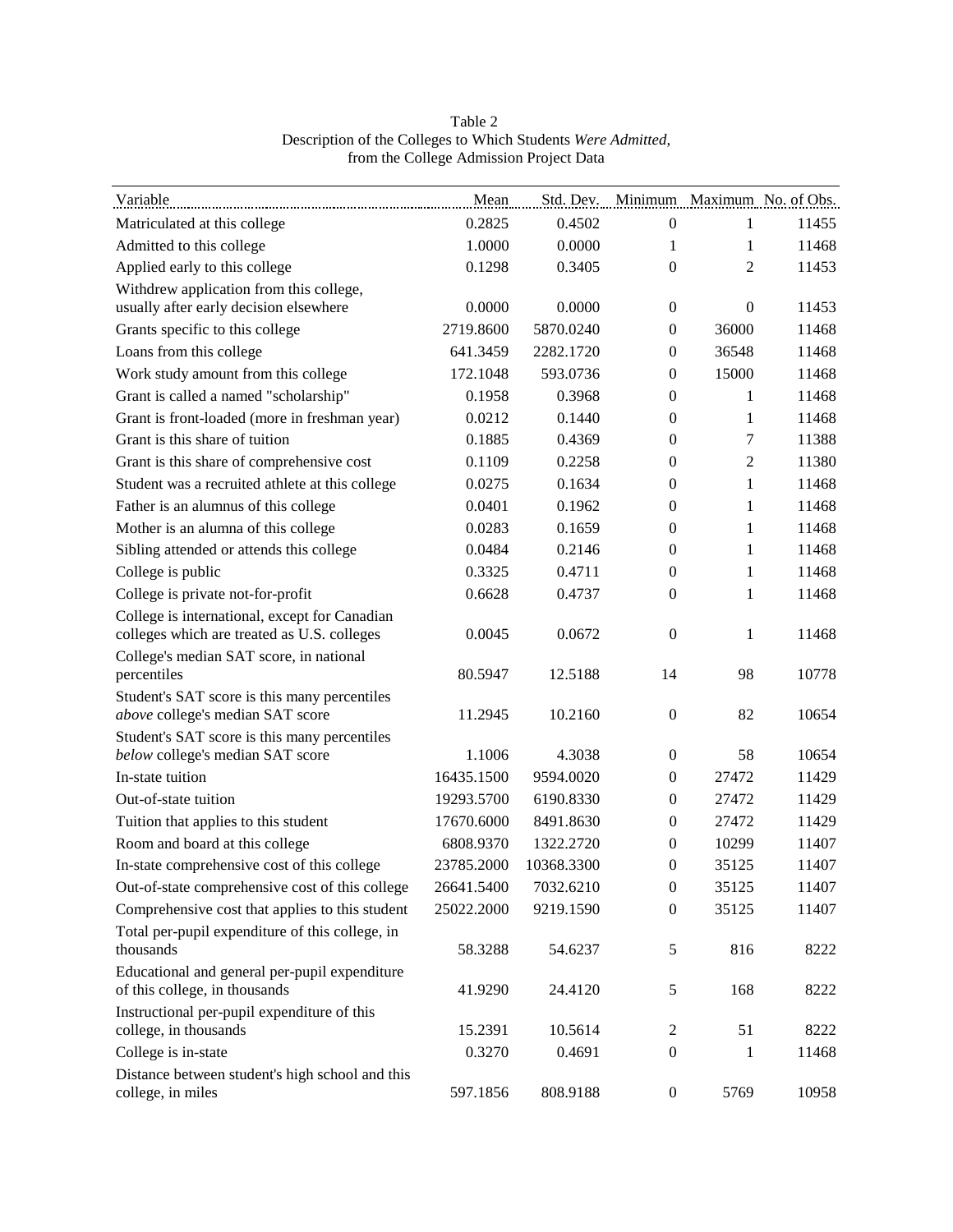| Variable         | Mean   | Std. Dev. |                  | Minimum Maximum No. of Obs. |       |
|------------------|--------|-----------|------------------|-----------------------------|-------|
| College is in AK | 0.0000 | 0.0000    | $\boldsymbol{0}$ | $\boldsymbol{0}$            | 11389 |
| College is in AL | 0.0053 | 0.0724    | $\boldsymbol{0}$ | $\mathbf{1}$                | 11389 |
| College is in AR | 0.0004 | 0.0187    | $\boldsymbol{0}$ | $\mathbf{1}$                | 11389 |
| College is in AZ | 0.0056 | 0.0748    | $\boldsymbol{0}$ | $\,1\,$                     | 11389 |
| College is in CA | 0.1385 | 0.3454    | $\boldsymbol{0}$ | $\mathbf{1}$                | 11389 |
| College is in CO | 0.0109 | 0.1038    | $\boldsymbol{0}$ | $\mathbf{1}$                | 11389 |
| College is in CT | 0.0380 | 0.1913    | $\boldsymbol{0}$ | $\mathbf{1}$                | 11389 |
| College is in DC | 0.0260 | 0.1591    | $\boldsymbol{0}$ | $\mathbf{1}$                | 11389 |
| College is in DE | 0.0032 | 0.0561    | $\boldsymbol{0}$ | $\,1\,$                     | 11389 |
| College is in FL | 0.0164 | 0.1271    | $\boldsymbol{0}$ | $\mathbf{1}$                | 11389 |
| College is in GA | 0.0197 | 0.1389    | $\boldsymbol{0}$ | $\mathbf{1}$                | 11389 |
| College is in HI | 0.0035 | 0.0592    | $\boldsymbol{0}$ | $\,1\,$                     | 11389 |
| College is in IA | 0.0042 | 0.0648    | $\boldsymbol{0}$ | $\mathbf{1}$                | 11389 |
| College is in ID | 0.0013 | 0.0363    | $\boldsymbol{0}$ | $\mathbf{1}$                | 11389 |
| College is in IL | 0.0543 | 0.2265    | $\boldsymbol{0}$ | $\,1\,$                     | 11389 |
| College is in IN | 0.0206 | 0.1422    | $\boldsymbol{0}$ | $\mathbf{1}$                | 11389 |
| College is in KS | 0.0022 | 0.0468    | $\boldsymbol{0}$ | $\mathbf{1}$                | 11389 |
| College is in KY | 0.0006 | 0.0248    | $\boldsymbol{0}$ | $\mathbf{1}$                | 11389 |
| College is in LA | 0.0094 | 0.0965    | $\boldsymbol{0}$ | $\mathbf{1}$                | 11389 |
| College is in MA | 0.1054 | 0.3070    | $\boldsymbol{0}$ | $\,1\,$                     | 11389 |
| College is in MD | 0.0219 | 0.1462    | $\boldsymbol{0}$ | $\mathbf{1}$                | 11389 |
| College is in ME | 0.0144 | 0.1191    | $\boldsymbol{0}$ | $\mathbf{1}$                | 11389 |
| College is in MI | 0.0227 | 0.1488    | $\boldsymbol{0}$ | $\,1\,$                     | 11389 |
| College is in MN | 0.0089 | 0.0938    | $\boldsymbol{0}$ | $\mathbf{1}$                | 11389 |
| College is in MO | 0.0259 | 0.1589    | $\boldsymbol{0}$ | $\mathbf{1}$                | 11389 |
| College is in MS | 0.0009 | 0.0296    | $\boldsymbol{0}$ | $\,1\,$                     | 11389 |
| College is in MT | 0.0010 | 0.0311    | $\boldsymbol{0}$ | $\mathbf{1}$                | 11389 |
| College is in NC | 0.0356 | 0.1852    | $\boldsymbol{0}$ | $\mathbf{1}$                | 11389 |
| College is in NE | 0.0018 | 0.0419    | $\boldsymbol{0}$ | $\,1\,$                     | 11389 |
| College is in NH | 0.0118 | 0.1078    | $\boldsymbol{0}$ | $\mathbf{1}$                | 11389 |
| College is in NJ | 0.0217 | 0.1457    | $\boldsymbol{0}$ | 1                           | 11389 |
| College is in NM | 0.0017 | 0.0408    | $\boldsymbol{0}$ | $\mathbf{1}$                | 11389 |
| College is in NV | 0.0008 | 0.0281    | $\boldsymbol{0}$ | $\mathbf{1}$                | 11389 |
| College is in NY | 0.1212 | 0.3263    | $\boldsymbol{0}$ | $\mathbf{1}$                | 11389 |
| College is in OH | 0.0273 | 0.1630    | $\boldsymbol{0}$ | $\mathbf{1}$                | 11389 |
| College is in OK | 0.0018 | 0.0419    | $\boldsymbol{0}$ | $\mathbf{1}$                | 11389 |
| College is in OR | 0.0087 | 0.0928    | $\boldsymbol{0}$ | $\mathbf{1}$                | 11389 |
| College is in PA | 0.0713 | 0.2573    | $\boldsymbol{0}$ | $\mathbf{1}$                | 11389 |
| College is in RI | 0.0193 | 0.1376    | $\boldsymbol{0}$ | $\mathbf{1}$                | 11389 |
| College is in SC | 0.0049 | 0.0700    | $\boldsymbol{0}$ | $\mathbf{1}$                | 11389 |
| College is in TN | 0.0139 | 0.1170    | $\boldsymbol{0}$ | $\mathbf{1}$                | 11389 |
| College is in TX | 0.0222 | 0.1474    | $\boldsymbol{0}$ | $\mathbf{1}$                | 11389 |
| College is in UT | 0.0045 | 0.0668    | $\boldsymbol{0}$ | $\mathbf{1}$                | 11389 |
| College is in VA | 0.0391 | 0.1938    | $\boldsymbol{0}$ | $\mathbf{1}$                | 11389 |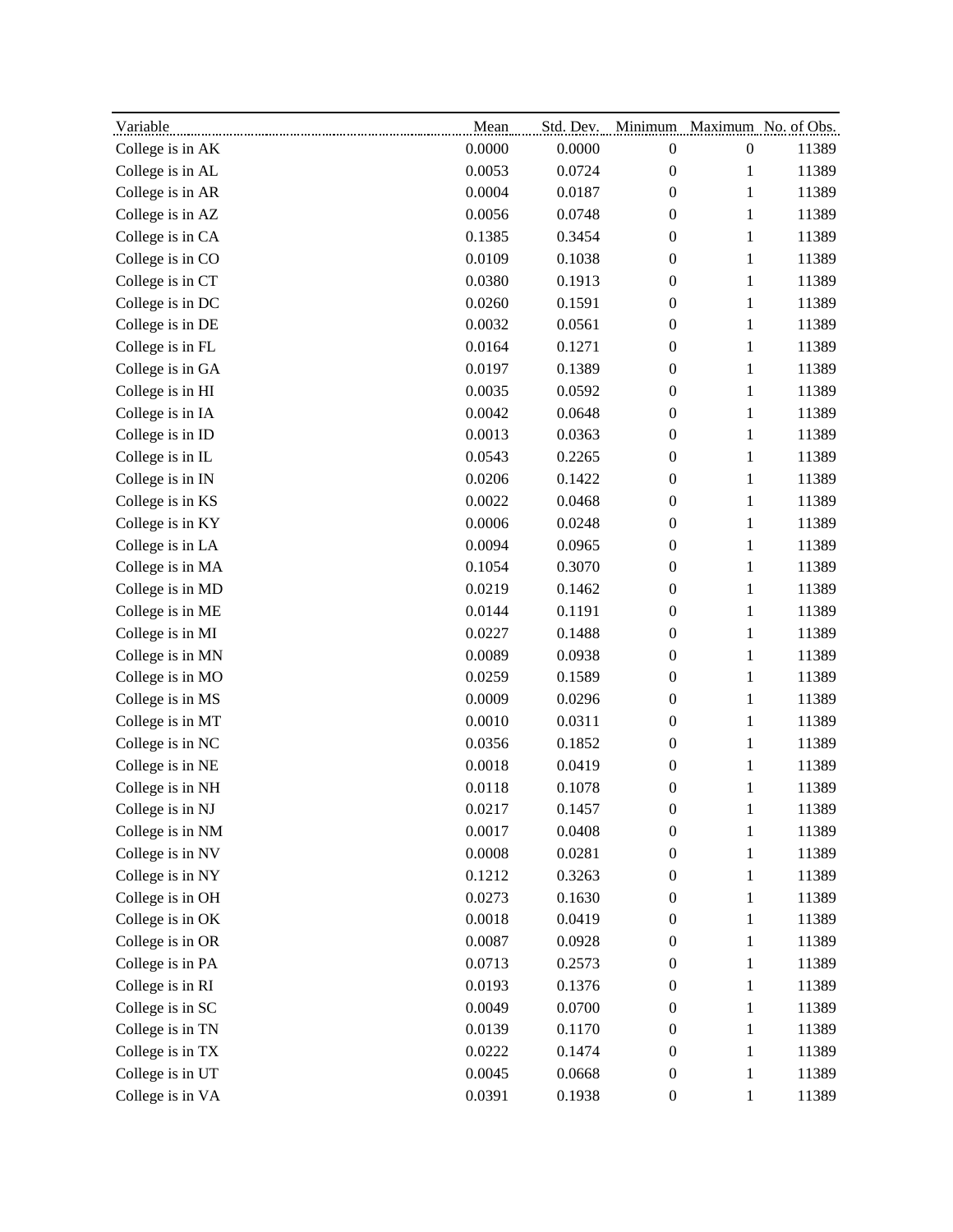| Variable         | Mean   | Std. Dev. | Minimum | Maximum  | No. of Obs. |
|------------------|--------|-----------|---------|----------|-------------|
| College is in VT | 0.0104 | 0.1013    |         |          | 11389       |
| College is in WA | 0.0122 | 0.1098    | 0       |          | 11389       |
| College is in WI | 0.0090 | 0.0942    | O       |          | 11389       |
| College is in WV | 0.0000 | 0.0000    |         | $\theta$ | 11389       |
| College is in WY | 0.0003 | 0.0162    |         |          | 1389        |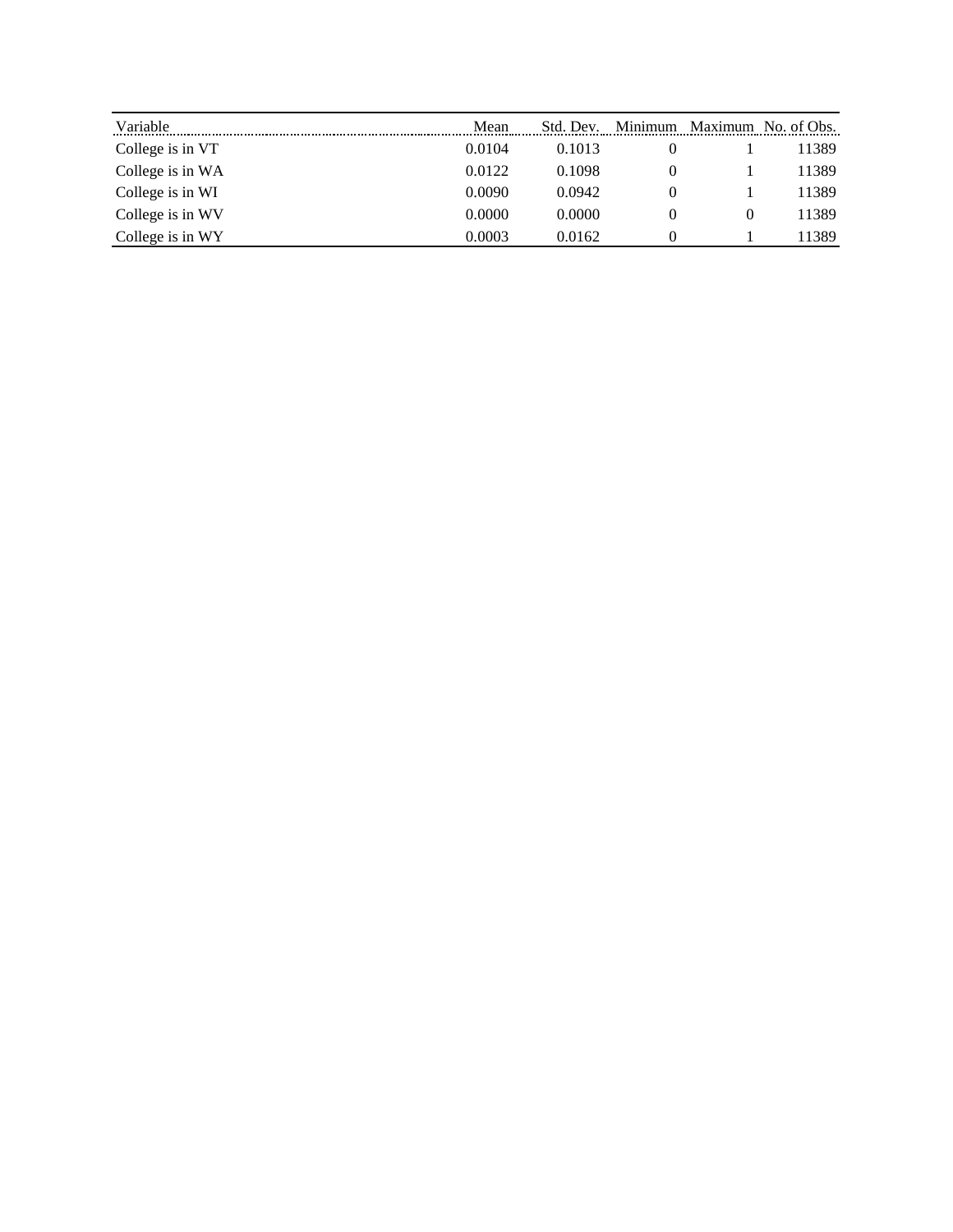| Grant (in thousands), specific to the college                  | 1.110<br>(15.890) | 1.113<br>(13.170)   |
|----------------------------------------------------------------|-------------------|---------------------|
|                                                                | 1.098             | 1.108               |
| Loan (in thousands) from the college                           | (5.770)           | (3.900)             |
|                                                                | 1.414             | 1.428               |
| Work study amount (in thousands) from the college              | (5.460)           | (4.150)             |
| College's tuition (in thousands), in-state or out-of-state as  | 0.980             | 0.975               |
| appropriate to the student                                     | $(-3.230)$        | $(-1.730)$          |
|                                                                | 0.909             | 0.948               |
| College's room and board (in thousands)                        | $(-3.190)$        | $(-1.380)$          |
| College's per-pupil instructional spending<br>(in thousands)   |                   | 0.999<br>$(-0.340)$ |
| Student's SAT score is this number of percentiles above        | 0.951             | 0.954               |
| college's average SAT score                                    | $(-7.940)$        | $(-5.480)$          |
| Student's SAT score is this number of percentiles below        | 1.003             | 0.989               |
| college's average SAT score                                    | (0.280)           | $(-0.770)$          |
|                                                                | 1.762             | 2.112               |
| College is <i>most</i> selective to which student was admitted | (8.730)           | (9.520)             |
|                                                                | 0.701             | 0.778               |
| College is least selective to which student was admitted       | $(-4.150)$        | $(-2.260)$          |
| Father is alumnus of this college                              | 1.715<br>(3.680)  | 1.474<br>(1.980)    |
|                                                                | 0.970             | 1.067               |
| Mother is alumna of this college                               | $(-0.160)$        | (0.230)             |
|                                                                | 1.949             | 1.612               |
| Sibling attended or attends this college                       | (5.280)           | (2.610)             |
| Distance between college and student's high school, in         | 1.000             | 0.984               |
| hundreds of miles                                              | $(-0.010)$        | $(-1.850)$          |
| Square of distance between college and student's high          | 1.000             | 1.000               |
| school, in 10000s of miles                                     | (1.060)           | (1.350)             |
| Cube of distance between college and student's high            | 1.000             | 1.000               |
| school, in 1000000s of miles                                   | $(-1.050)$        | $(-1.300)$          |
|                                                                | 1.139             | 0.998               |
| College is in-state for the student                            | (1.410)           | $(-0.020)$          |
|                                                                | 1.096             | 1.329               |
| College is public                                              | (0.640)           | (1.210)             |
| Number of observations                                         | 9113              | 5513                |
| Likelihood ratio (chi <sup>2</sup> )                           | 1098.36           | 709.31              |
| Prob>chi <sup>2</sup>                                          | $\boldsymbol{0}$  |                     |
| LogLikelihood                                                  | $-2372.283$       | $-1465.84$          |
| Pseudo $R^2$                                                   | 0.188             | 0.195               |

# Table 3 The Determinants of College Choice Estimated Odds Ratios from Conditional Logit Regressions in which the Binary Outcome is Matriculation

Notes: The table shows results from conditional logit estimation of how a student chooses his matriculation college among the colleges to which he was admitted. The results are shown as odds ratios, with Z-statistics in parentheses below the odd ratios. Results shown in bold print are odds ratios that are statistically significantly different from 1 with at least 95 percent confidence. The source of data is the College Admissions Project.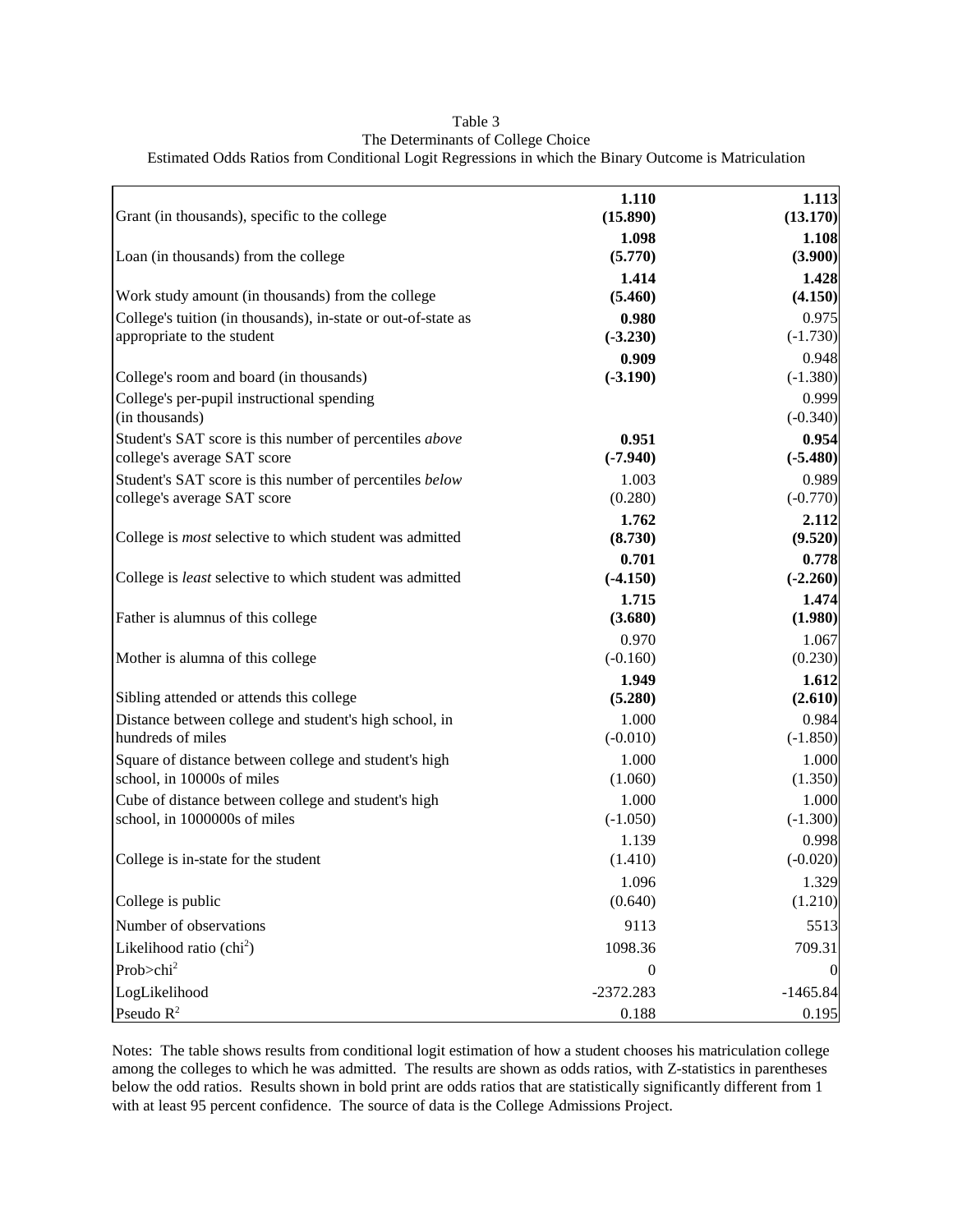| actual choice sets<br>1.110                                                        | used for early<br>applicants<br>1.107<br>(15.650) |
|------------------------------------------------------------------------------------|---------------------------------------------------|
|                                                                                    |                                                   |
|                                                                                    |                                                   |
| Grant (in thousands), specific to the college<br>(15.890)                          |                                                   |
| 1.098                                                                              | 1.101                                             |
| (5.770)<br>Loan (in thousands) from the college                                    | (5.900)                                           |
| 1.414                                                                              | 1.399                                             |
| Work study amount (in thousands) from the college<br>(5.460)                       | (5.270)                                           |
| College's tuition (in thousands), in-state or out-of-state as appropriate<br>0.980 | 0.985                                             |
| to the student<br>$(-3.230)$                                                       | $(-1.590)$                                        |
| 0.909                                                                              | 0.914                                             |
| College's room and board (in thousands)<br>$(-3.190)$                              | $(-2.970)$                                        |
| Student's SAT score is this number of percentiles above college's<br>0.951         | 0.911                                             |
| average SAT score<br>$(-7.940)$                                                    | $(-17.100)$                                       |
| 1.003<br>Student's SAT score is this number of percentiles below college's         | 0.985                                             |
| average SAT score<br>(0.280)                                                       | $(-1.240)$                                        |
| 1.762                                                                              | 3.115                                             |
| College is most selective to which student was admitted<br>(8.730)                 | (9.260)                                           |
| 0.701                                                                              | 2.211                                             |
| $(-4.150)$<br>College is least selective to which student was admitted             | (4.850)                                           |
| 1.715                                                                              | 1.688                                             |
| Father is alumnus of this college<br>(3.680)                                       | (3.610)                                           |
| 0.970                                                                              | 0.956                                             |
| Mother is alumna of this college<br>$(-0.160)$                                     | $(-0.240)$                                        |
| 1.949                                                                              | 1.921                                             |
| Sibling attended or attends this college<br>(5.280)                                | (5.240)                                           |
| 1.000<br>Distance between college and student's high school, in hundreds of        | 0.993                                             |
| miles<br>$(-0.010)$                                                                | $(-1.040)$                                        |
| 1.000<br>Square of distance between college and student's high school, in          | 1.000                                             |
| 10000s of miles<br>(1.060)                                                         | (0.830)                                           |
| Cube of distance between college and student's high school, in<br>1.000            | 1.000                                             |
| 1000000s of miles<br>$(-1.050)$                                                    | $(-0.820)$                                        |
| 1.139                                                                              | 1.055                                             |
| (1.410)<br>College is in-state for the student                                     | (0.580)                                           |
| 1.096                                                                              | 1.130                                             |
| College is public<br>(0.640)                                                       | (0.860)                                           |
| Number of observations<br>9113                                                     | 9194                                              |
| Likelihood ratio (chi <sup>2</sup> )<br>1098.36                                    | 1098.75                                           |
| Prob>chi <sup>2</sup><br>$\boldsymbol{0}$                                          | $\mathbf{0}$                                      |
| LogLikelihood<br>$-2372.283$                                                       | -2393.692                                         |

Table 4 Including Early Decision Students in Estimates of College Choice, Estimated Odds Ratios from Conditional Logit Regressions in which the Binary Outcome is Matriculation

Notes: This table is the same as Table 3, except that the right-hand column substitutes predicted choice sets for actual choice sets for those students who apply early to a college, are accepted by that college, and do not apply elsewhere. The prediction procedure is described in Sections IV of the text. All other notes from Table 3 apply.

Pseudo  $R^2$  0.187 0.188 0.187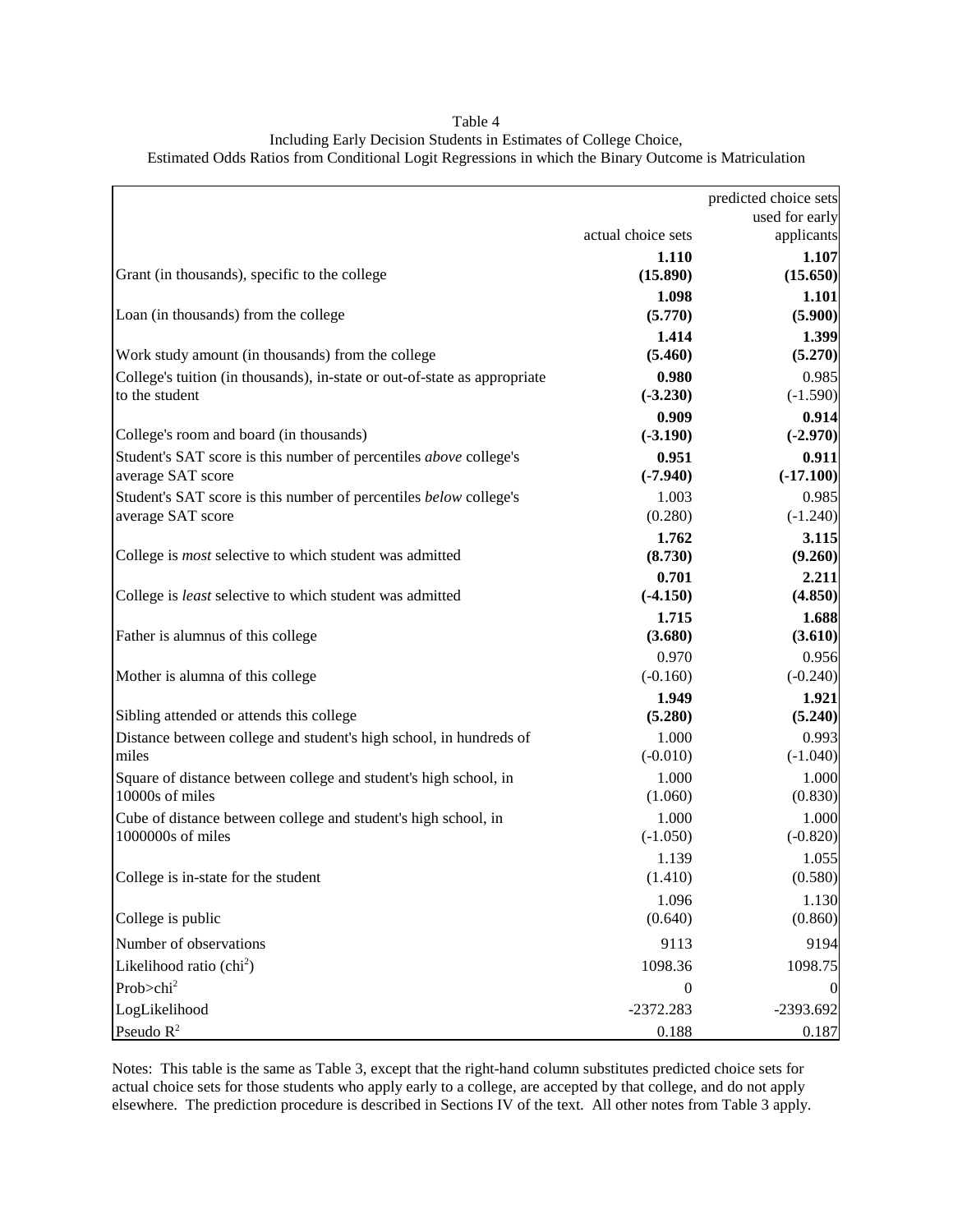# Table 5 Are Students from Low and High Income Families Equally Sensitive to the Determinants of College Choice? Estimated Odds Ratios from Conditional Logit Regressions (notes continue on next page)

|                                                    | Parents Income is: |                  |                  |                  |             |
|----------------------------------------------------|--------------------|------------------|------------------|------------------|-------------|
|                                                    |                    |                  |                  |                  | same effect |
|                                                    |                    | Medium           | Medium           |                  | for all     |
|                                                    | Low                | Low              | High             | High             | groups?     |
|                                                    | 1.126              | 1.130            | 1.132            | 1.075            |             |
| Grant (in thousands), specific to the college      | (6.230)            | (8.670)          | (11.060)         | (5.240)          | rejected    |
|                                                    | 1.111              | 1.121            | 1.105            | 1.086            |             |
| Loan (in thousands) from the college               | (2.020)            | (3.080)          | (3.710)          | (2.940)          |             |
| Work study amount (in thousands) from the          | 1.068              | 1.567            | 1.371            | 1.692            |             |
| college                                            | (0.390)            | (3.980)          | (2.970)          | (2.710)          | rejected    |
| College's tuition (in thousands), in-state or      | 0.997              | 0.964            | 0.968            | 0.992            |             |
| out-of-state as appropriate to the student         | $(-0.150)$         | $(-2.510)$       | $(-3.180)$       | $(-0.670)$       | rejected    |
|                                                    | 0.840              | 0.933            | 0.916            | 0.919            |             |
| College's room and board (in thousands)            | $(-1.590)$         | $(-1.060)$       | $(-1.760)$       | $(-1.520)$       |             |
| Student's SAT score is this number of              |                    |                  |                  |                  |             |
| percentiles above college's average SAT            | 0.971              | 0.940            | 0.948            | 0.948            |             |
| score                                              | $(-1.720)$         | $(-4.420)$       | $(-5.300)$       | $(-4.160)$       | rejected    |
| Student's SAT score is this number of              |                    |                  |                  |                  |             |
| percentiles below college's average SAT            | 0.992              | 1.023            | 1.010            | 1.020            |             |
| score                                              | $(-0.320)$         | (0.950)          | (0.550)          | (0.720)          |             |
| College is <i>most</i> selective to which student  | 1.525              | 1.625            | 1.573            | 2.093            |             |
| was admitted                                       | (1.870)            | (3.410)          | (4.210)          | (6.330)          | rejected    |
| College is <i>least</i> selective to which student | 1.034              | 0.785            | 0.638            | 0.681            |             |
| was admitted                                       | (0.120)            | $(-1.270)$       | $(-3.280)$       | $(-2.340)$       | rejected    |
|                                                    | 3.288              | 1.360            | 2.341            | 1.301            | rejected    |
| Father is alumnus of this college                  | (1.530)            | (0.820)          | (3.510)          | (1.100)          |             |
|                                                    | 0.221              | 2.006            | 0.531            | 1.727            |             |
| Mother is alumna of this college                   | $(-1.140)$         | (1.560)          | $(-1.960)$       | (1.790)          | rejected    |
|                                                    | 2.592              | 1.934            | 2.309            | 1.395            |             |
| Sibling attended or attends this college           | (2.140)            | (2.260)          | (4.250)          | (1.390)          | rejected    |
| Distance between college and student's high        | 0.973              | 1.004            | 1.002            | 0.997            |             |
| school, in hundreds of miles                       | $(-1.100)$         | (0.250)          | (0.170)          | $(-0.210)$       |             |
| Square of distance between college and             | 1.000              | 1.000            | 1.000            | 1.000            |             |
| student's high school, in 10000s of miles          | $(-2.420)$         | (0.530)          | $(-0.090)$       | (1.170)          | rejected    |
| Cube of distance between college and               | 1.004              | 1.000            | 1.000            | 1.000            |             |
| student's high school, in 1000000s of miles        | (2.410)            | $(-0.530)$       | (0.100)          | $(-1.130)$       | rejected    |
|                                                    | 0.927              | 0.973            | 1.386            | 0.961            |             |
| College is in-state for the student                | $(-0.240)$         | $(-0.130)$       | (2.170)          | $(-0.230)$       |             |
|                                                    | 1.621              | 1.739            | 1.031            | 0.954            |             |
| College is public                                  | (1.03)             | (1.760)          | (0.130)          | $(-0.270)$       |             |
| Number of observations                             | 838                | 2012             | 3459             | 2731             |             |
| Likelihood ratio $\text{chi}^2$ )                  | 135.99             | 329.91           | 429.46           | 295.62           |             |
| Prob>chi <sup>2</sup>                              | $\boldsymbol{0}$   | $\boldsymbol{0}$ | $\boldsymbol{0}$ | $\boldsymbol{0}$ |             |
| LogLikelihood                                      | $-202.658$         | $-478.443$       | -898.309         | $-724.28$        |             |
| Pseudo $R^2$                                       | 0.251              | 0.256            | 0.193            | 0.17             |             |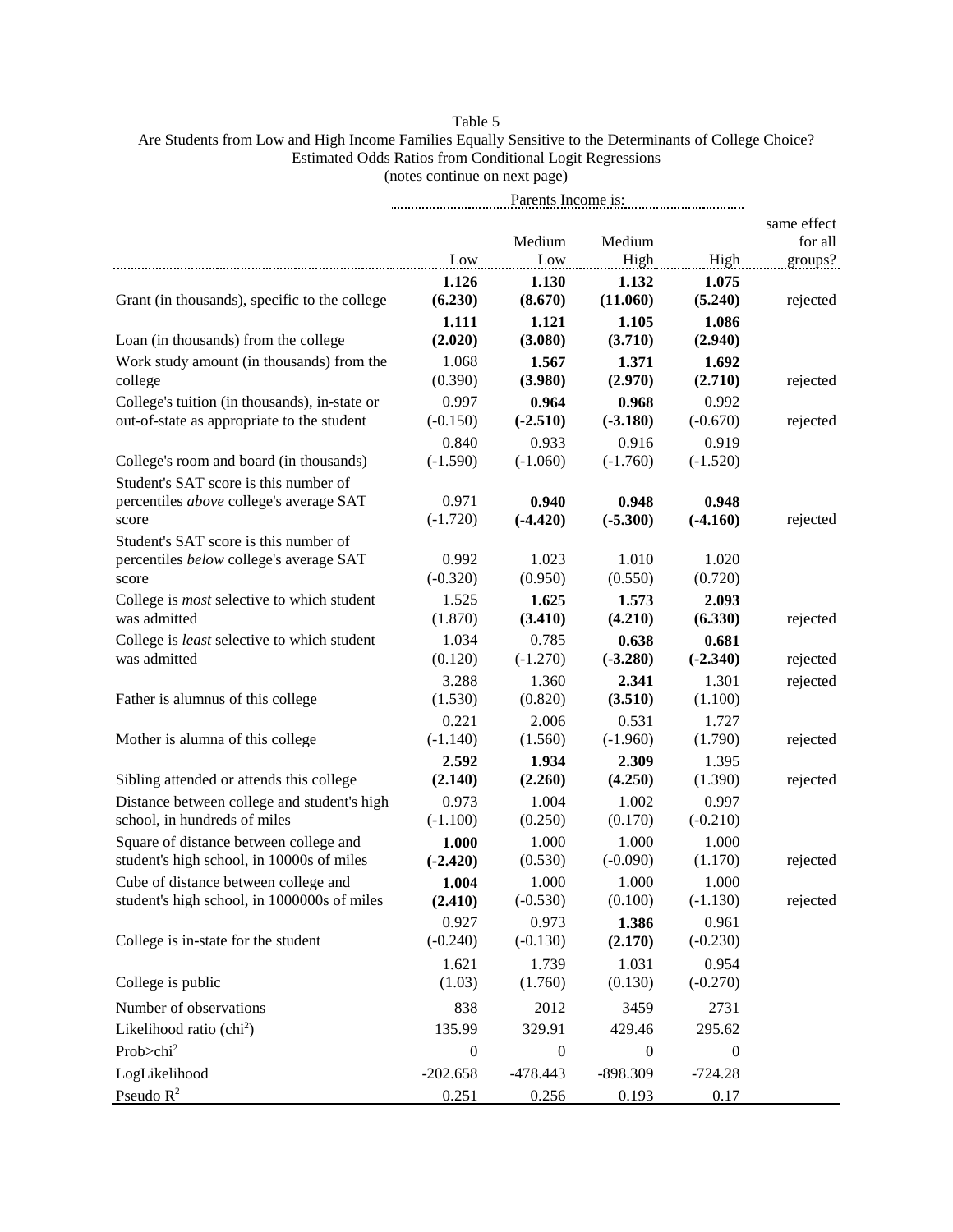Notes: The table shows results from conditional logit estimation of how a student chooses his matriculation college among the colleges to which he was admitted. The results are shown as odds ratios, with Z-statistics in parentheses below the odd ratios. Results shown in bold print are odds ratios that are statistically significantly different from 1 with at least 95 percent confidence. Parents are divided into four income groups: low, less than \$40,000; medium low, \$40,000 to \$80,000; medium high, \$80,000 to \$140,000; high, greater than or equal to \$140000. The right hand column contains the word "rejected" when the hypothesis that the odds ratios for the four income groups are equal is rejected with 95 percent confidence. The source of data is the College Admissions Project.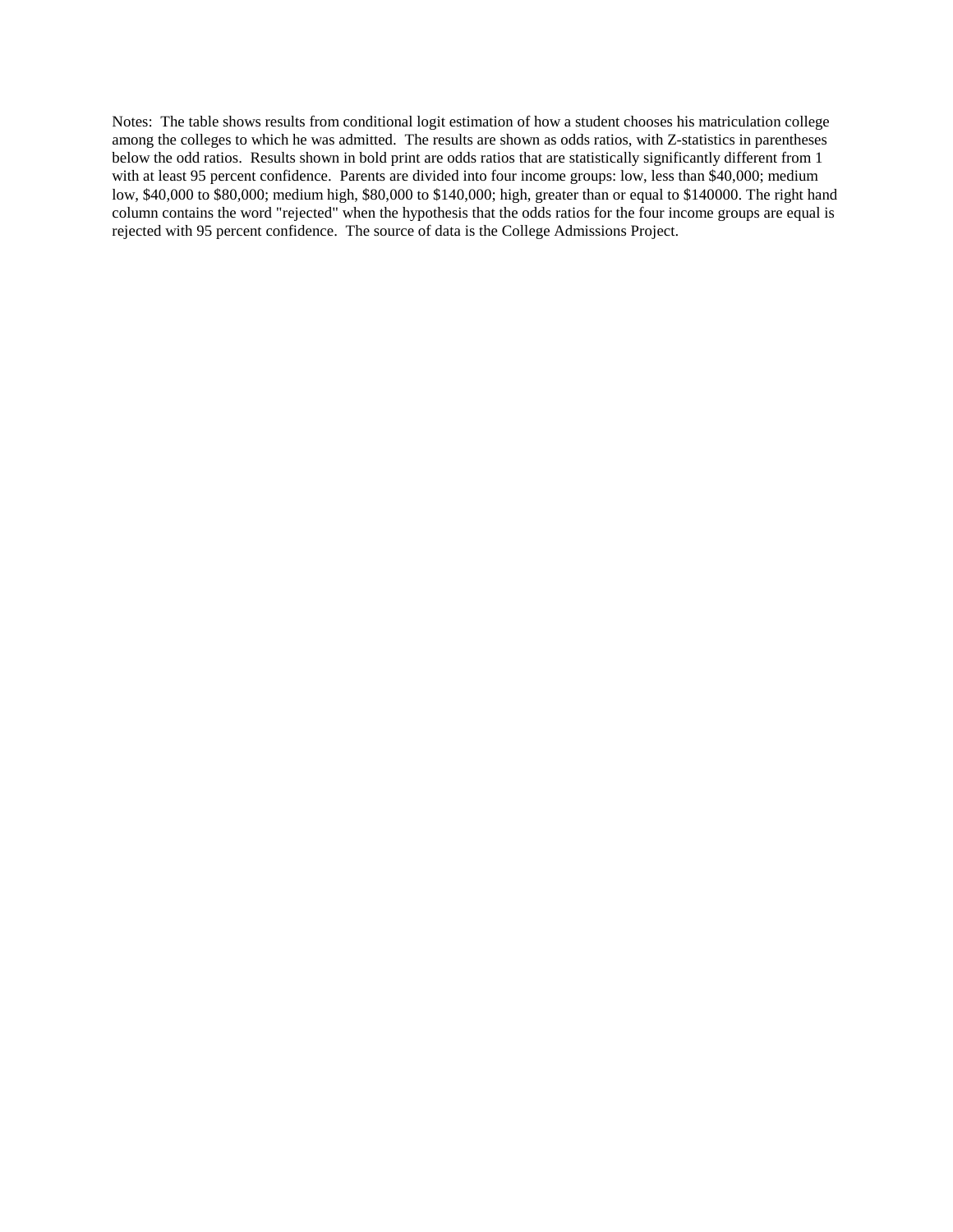# Table 6 Are Students whose Parents Attended More and Less Selective Colleges Equally Sensitive to the Determinants of College Choice? Estimated Odds Ratios from Conditional Logit Regressions (notes continue on next page)

|                                                                                             | Parents' college selectivity is: |                     |                     |             |
|---------------------------------------------------------------------------------------------|----------------------------------|---------------------|---------------------|-------------|
|                                                                                             |                                  |                     |                     | same effect |
|                                                                                             |                                  |                     |                     | for all     |
|                                                                                             | low                              | medium              | high                | groups?     |
|                                                                                             | 1.123                            | 1.097               | 1.080               |             |
| Grant (in thousands), specific to the college                                               | (14.240)                         | (6.490)             | (3.500)             | rejected    |
|                                                                                             | 1.111                            | 1.121               | 1.041               |             |
| Loan (in thousands) from the college                                                        | (5.460)                          | (2.410)             | (1.050)             |             |
| Work study amount (in thousands) from the college                                           | 1.258<br>(3.000)                 | 1.560<br>(3.380)    | 3.181<br>(3.700)    |             |
|                                                                                             |                                  |                     |                     | rejected    |
| College's tuition (in thousands), in-state or out-of-state<br>as appropriate to the student | 0.978<br>$(-2.800)$              | 0.953<br>$(-3.590)$ | 1.042<br>(1.960)    |             |
|                                                                                             | 0.886                            | 1.015               | 0.851               |             |
| College's room and board (in thousands)                                                     | $(-3.150)$                       | (0.250)             | $(-1.730)$          |             |
| Student's SAT score is this number of percentiles                                           | 0.954                            | 0.935               | 0.948               |             |
| above college's average SAT score                                                           | $(-6.200)$                       | $(-4.580)$          | $(-2.260)$          |             |
| Student's SAT score is this number of percentiles                                           | 0.999                            | 1.029               | 1.173               |             |
| below college's average SAT score                                                           | $(-0.060)$                       | (0.950)             | (1.940)             | rejected    |
|                                                                                             | 1.611                            | 2.029               | 1.706               |             |
| College is most selective to which student was admitted                                     | (5.710)                          | (5.310)             | (2.870)             |             |
|                                                                                             | 0.699                            | 0.682               | 0.705               |             |
| College is least selective to which student was admitted                                    | $(-3.340)$                       | $(-2.100)$          | $(-1.350)$          |             |
|                                                                                             | 1.210                            | 1.813               | 1.550               |             |
| Father is alumnus of this college                                                           | (0.600)                          | (2.560)             | (1.600)             |             |
|                                                                                             | 1.360                            | 0.736               | 0.861               |             |
| Mother is alumna of this college                                                            | (0.880)                          | $(-1.020)$          | $(-0.370)$          |             |
|                                                                                             | 1.966                            | 2.632               | 0.844               |             |
| Sibling attended or attends this college                                                    | (4.350)                          | (3.730)             | $(-0.380)$          | rejected    |
| Distance between college and student's high school, in                                      | 1.010                            | 0.881               | 1.038               |             |
| hundreds of miles                                                                           | (1.120)                          | $(-4.500)$          | (1.620)             | rejected    |
| Square of distance between college and student's high                                       | 1.000                            | 1.000               | 1.000               |             |
| school, in 10000s of miles                                                                  | (0.630)                          | (2.060)             | $(-0.010)$          |             |
| Cube of distance between college and student's high<br>school, in 1000000s of miles         | 1.000                            | 1.000               | 1.000               |             |
|                                                                                             | $(-0.630)$                       | $(-1.340)$          | $(-0.040)$          |             |
| College is in-state for the student                                                         | 1.143<br>(1.160)                 | 0.680<br>$(-1.960)$ | 2.165<br>(2.690)    | rejected    |
|                                                                                             |                                  |                     |                     |             |
| College is public                                                                           | 1.079<br>(0.430)                 | 1.500               | 0.759<br>$(-0.560)$ |             |
|                                                                                             |                                  | (1.340)             |                     |             |
| Number of observations                                                                      | 5674                             | 2280                | 1159                |             |
| Likelihood ratio (chi <sup>2</sup> )                                                        | 678.12                           | 346.17              | 168.82              |             |
| Prob>chi <sup>2</sup>                                                                       | $\boldsymbol{0}$                 | $\boldsymbol{0}$    | $\boldsymbol{0}$    |             |
| LogLikelihood                                                                               | $-1475.689$                      | $-563.883$          | $-285.335$          |             |
| Pseudo $R^2$                                                                                | 0.187                            | 0.235               | 0.228               |             |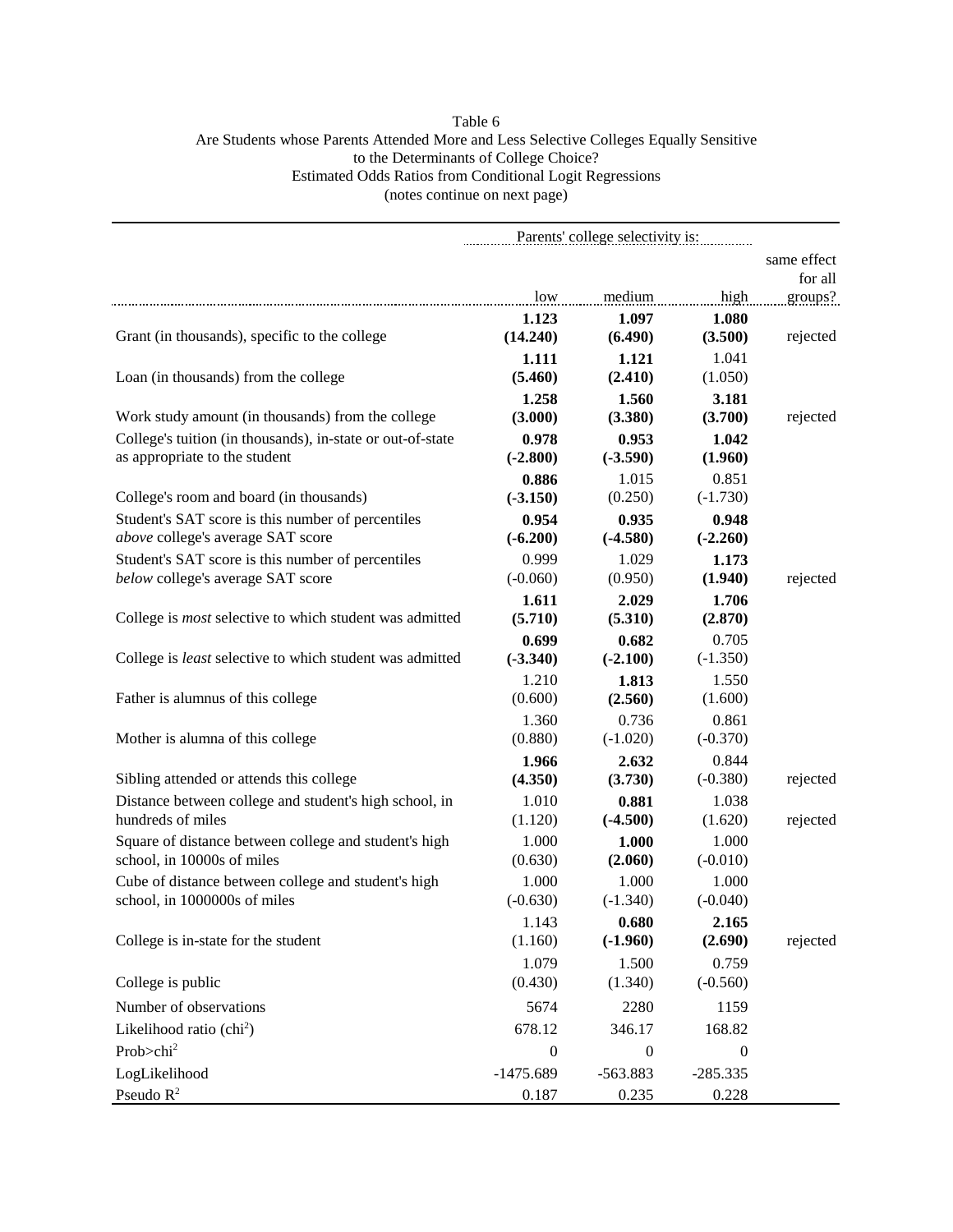Notes: The table shows results from conditional logit estimation of how a student chooses his matriculation college among the colleges to which he was admitted. The results are shown as odds ratios, with Z-statistics in parentheses below the odd ratios. Results shown in bold print are odds ratios that are statistically significantly different from 1 with at least 95 percent confidence. Parents are divided into college selectivity groups, based on the *maximum* selectivity of the two parents' colleges: low, college's median SAT is less than the 70th percentile; medium,college's median SAT is between the 70th and 90th percentile; high, college's median SAT is greater than or equal to the 90th percentile. Note that selectivity is based on colleges' current selectivity, owing to the paucity of data on selectivity for the years in parents attended college. The right hand column contains the word "rejected" when the hypothesis that the odds ratios for the three selectivity groups are equal is rejected with 95 percent confidence. The source of data is the College Admissions Project.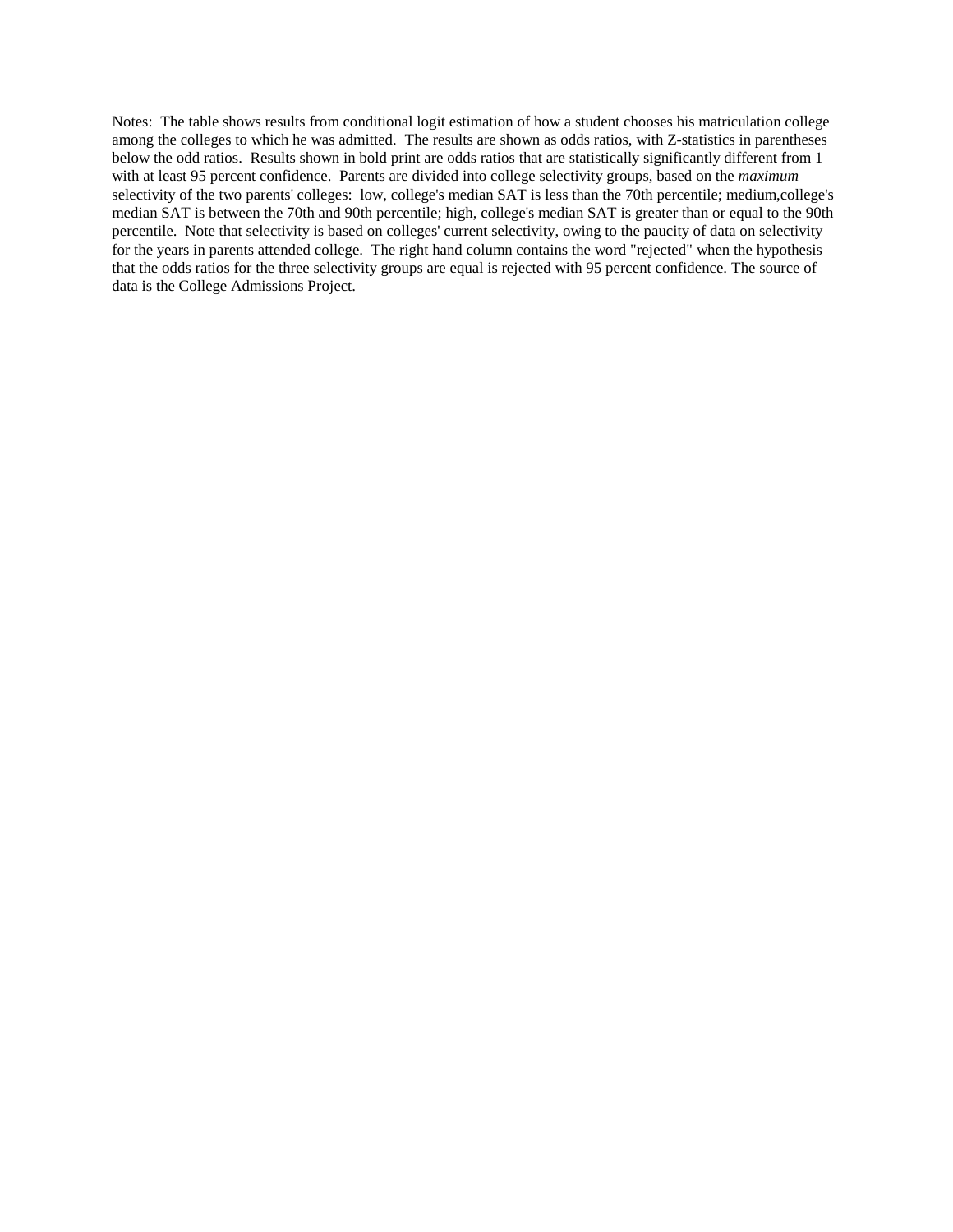# Table 7 Are Students from Private and Public High Schools Equally Sensitive to the Determinants of College Choice? Estimated Odds Ratios from Conditional Logit Regressions (notes continue on next page)

|                                                                                        | Student's high school is private |                     |                     |
|----------------------------------------------------------------------------------------|----------------------------------|---------------------|---------------------|
|                                                                                        |                                  | or public?          |                     |
|                                                                                        |                                  |                     | same effect for all |
|                                                                                        | public                           | private             | groups?             |
|                                                                                        | 1.113                            | 1.109               |                     |
| Grant (in thousands), specific to the college                                          | (12.040)                         | (10.370)            |                     |
|                                                                                        | 1.112                            | 1.085               |                     |
| Loan (in thousands) from the college                                                   | (5.200)                          | (3.030)             |                     |
|                                                                                        | 1.485                            | 1.339               |                     |
| Work study amount (in thousands) from the college                                      | (4.840)                          | (2.860)             |                     |
| College's tuition (in thousands), in-state or out-of-state as                          | 0.988                            | 0.973               |                     |
| appropriate to the student                                                             | $(-1.460)$                       | $(-2.650)$          |                     |
|                                                                                        | 0.824                            | 1.001<br>(0.010)    |                     |
| College's room and board (in thousands)                                                | $(-4.530)$                       |                     | rejected            |
| Student's SAT score is this number of percentiles above<br>college's average SAT score | 0.956<br>$(-5.650)$              | 0.944<br>$(-5.540)$ |                     |
| Student's SAT score is this number of percentiles below                                | 0.993                            | 1.019               |                     |
| college's average SAT score                                                            | $(-0.450)$                       | (1.060)             |                     |
|                                                                                        | 1.829                            | 1.681               |                     |
| College is <i>most</i> selective to which student was admitted                         | (6.700)                          | (5.460)             |                     |
|                                                                                        | 0.796                            | 0.558               |                     |
| College is least selective to which student was admitted                               | $(-2.010)$                       | $(-4.310)$          | rejected            |
|                                                                                        | 1.970                            | 1.500               |                     |
| Father is alumnus of this college                                                      | (3.440)                          | (1.790)             |                     |
|                                                                                        | 0.771                            | 1.339               |                     |
| Mother is alumna of this college                                                       | $(-1.030)$                       | (0.970)             |                     |
|                                                                                        | 2.190                            | 1.517               |                     |
| Sibling attended or attends this college                                               | (5.030)                          | (1.890)             |                     |
| Distance between college and student's high school, in                                 | 1.002                            | 0.987               |                     |
| hundreds of miles                                                                      | (0.240)                          | $(-1.040)$          |                     |
| Square of distance between college and student's high school,                          | 1.000                            | 1.000               |                     |
| in 10000s of miles                                                                     | (0.160)                          | (1.180)             |                     |
| Cube of distance between college and student's high school, in<br>1000000s of miles    | 1.000<br>$(-0.160)$              | 1.000               |                     |
|                                                                                        | 1.298                            | $(-1.080)$<br>0.955 |                     |
| College is in-state for the student                                                    | (2.090)                          | $(-0.330)$          | rejected            |
|                                                                                        | 0.880                            | 1.792               |                     |
| College is public                                                                      | $(-0.690)$                       | (2.510)             | rejected            |
|                                                                                        |                                  | 4295                |                     |
| Number of observations                                                                 | 4818                             |                     |                     |
| Likelihood ratio (chi <sup>2</sup> )                                                   | 620.49                           | 516.81              |                     |
| Prob>chi <sup>2</sup>                                                                  | $\boldsymbol{0}$                 | $\boldsymbol{0}$    |                     |
| LogLikelihood                                                                          | $-1253.654$                      | $-1099.157$         |                     |
| Pseudo $R^2$                                                                           | 0.198                            | 0.19                |                     |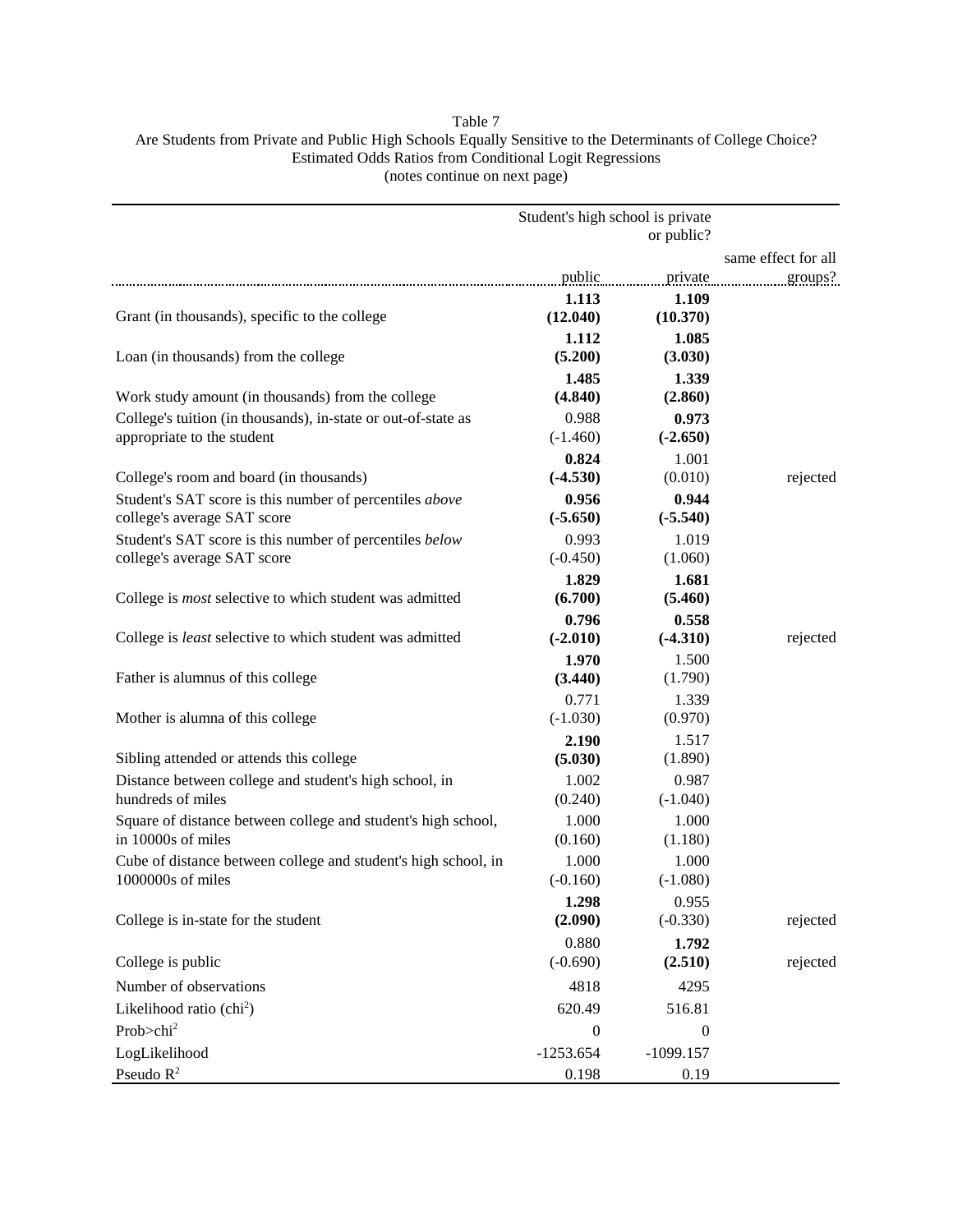Notes: The table shows results from conditional logit estimation of how a student chooses his matriculation college among the colleges to which he was admitted. The results are shown as odds ratios, with Z-statistics in parentheses below the odd ratios. Results shown in bold print are odds ratios that are statistically significantly different from 1 with at least 95 percent confidence. Students are divided into two groups, based on the control (private or public) of their high schools. The right hand column contains the word "rejected" when the hypothesis that the odds ratio for the two groups are equal is rejected with 95 percent confidence. The source of data is the College Admissions Project.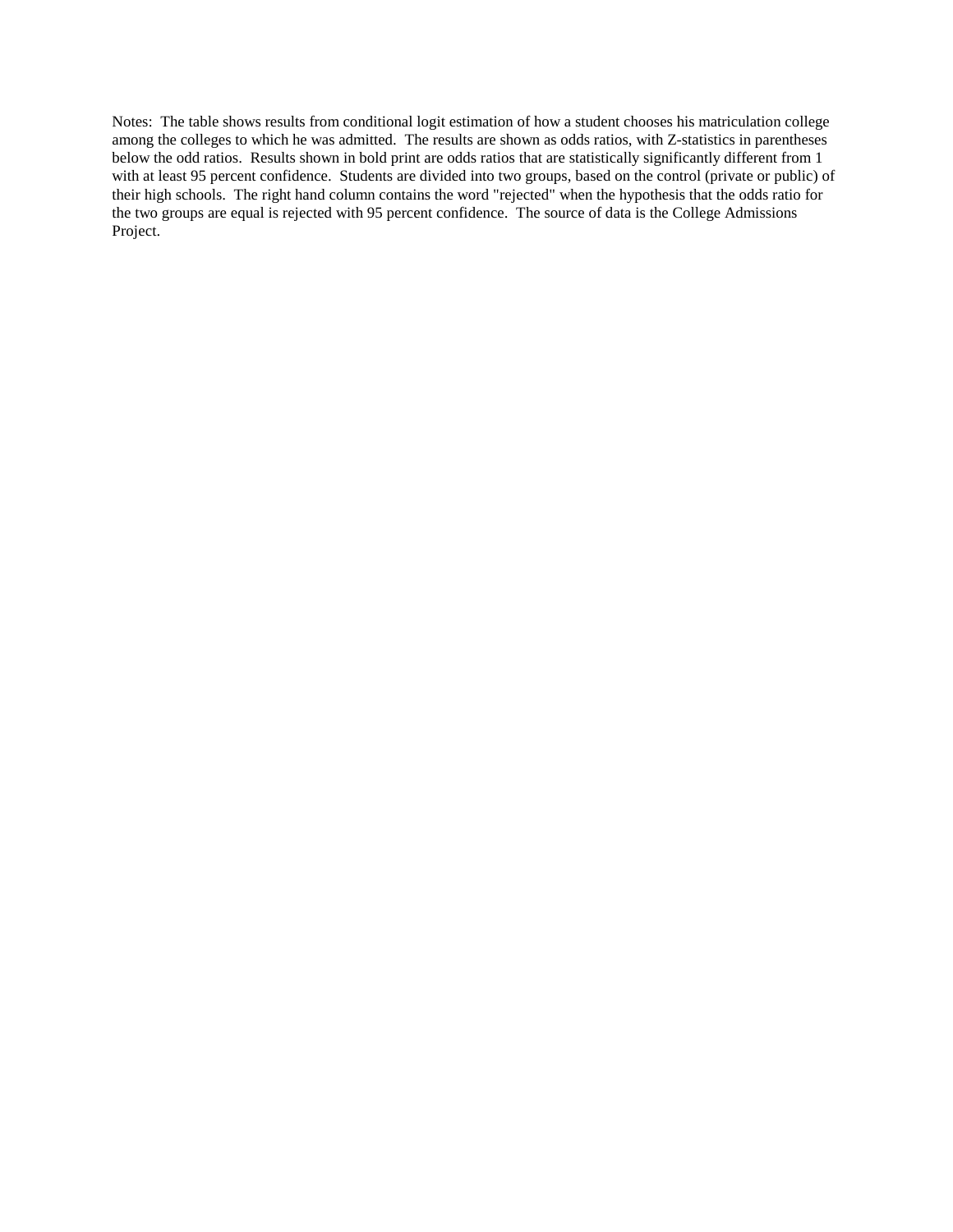|                                            | n Hanna Hanna Hanna Hanna Hanna Hanna Hanna Hanna Hanna Hanna Hanna Hanna Hanna Hanna Hanna Hanna Hanna Hanna H |                                |                                                                                                                                                                        |       |                                      |       |
|--------------------------------------------|-----------------------------------------------------------------------------------------------------------------|--------------------------------|------------------------------------------------------------------------------------------------------------------------------------------------------------------------|-------|--------------------------------------|-------|
|                                            |                                                                                                                 |                                | Students whose Parents' College                                                                                                                                        |       |                                      |       |
|                                            | $\sin$                                                                                                          | idents whose Parent Income is: | Selectivity was:                                                                                                                                                       |       | Students whose High School was:      |       |
|                                            | Actually Low, Actually High,                                                                                    |                                | Actually Low,   Actually High,                                                                                                                                         |       | Actually Public, a Actually Private, |       |
|                                            |                                                                                                                 |                                | Acting Like High : Acting like Low   Acting as though : Acting as though   Acting like Private : Acting like Public                                                    |       |                                      |       |
|                                            |                                                                                                                 |                                | income Students $\frac{1}{2}$ Income Students $\frac{1}{2}$ it had been High $\frac{1}{2}$ it had been Low $\frac{1}{2}$ School Students $\frac{1}{2}$ School Students |       |                                      |       |
| Share who would matriculate at a different |                                                                                                                 |                                |                                                                                                                                                                        |       |                                      |       |
| college in their choice set                | 0.320                                                                                                           | 0.411                          | 0.227                                                                                                                                                                  | 0.209 | 0.169                                | 0.149 |
|                                            |                                                                                                                 |                                |                                                                                                                                                                        |       |                                      |       |

If They were to Obey the College Choice Model of Students from a Different Background<br>Predictions Based on Conditional Logit Regressions Shown in Tables 4 through 6 IfTheyweretoObeytheCollegeChoiceModelofStudentsfromaDifferentBackground Predictions Based on Conditional Logit Regressions Shown in Tables 4 through 6 The Share of Students who would Matriculate at Another College The Share of Students who would Matriculate at Another College Table 8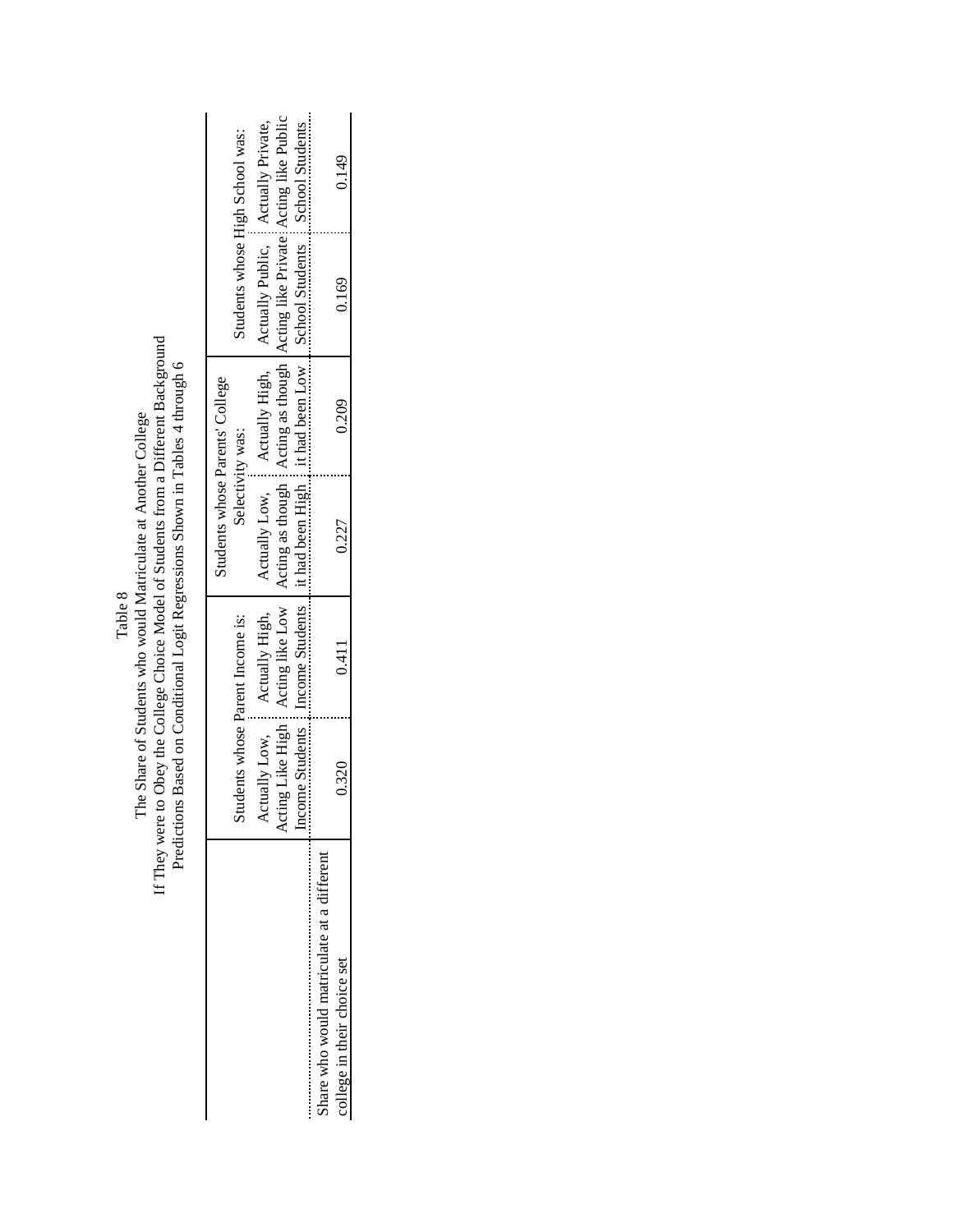| (table and notes continue on next page)                                                     |                     |                     |                     |                     |
|---------------------------------------------------------------------------------------------|---------------------|---------------------|---------------------|---------------------|
|                                                                                             | Ι.                  | Π.                  | III.                | IV.                 |
|                                                                                             | 1.110               | 0.971               | 0.937               | 0.936               |
| Grant (in thousands), specific to the college                                               | (15.890)            | $(-1.310)$          | $(-2.080)$          | $(-2.130)$          |
|                                                                                             | 1.098               | 1.098               | 1.110               | 1.111               |
| Loan (in thousands) from the college                                                        | (5.770)             | (5.700)             | (3.880)             | (3.900)             |
|                                                                                             | 1.414               | 1.538               | 1.548               | 1.546               |
| Work study amount (in thousands) from the college                                           | (5.460)             | (6.560)             | (4.900)             | (4.880)             |
| College's tuition (in thousands), in-state or out-of-state<br>as appropriate to the student | 0.980<br>$(-3.230)$ | 0.993<br>$(-1.040)$ | 0.983<br>$(-1.650)$ | 0.984<br>$(-1.520)$ |
|                                                                                             | 0.909               | 0.947               | 0.998               | 1.004               |
| College's room and board (in thousands)                                                     | $(-3.190)$          | $(-1.650)$          | $(-0.040)$          | (0.090)             |
| College's per-pupil instructional spending                                                  |                     |                     |                     | 0.997               |
| (in thousands)                                                                              |                     |                     |                     | $(-0.780)$          |
| Grant is this share of college's per-pupil instructional                                    |                     |                     |                     | 0.962               |
| spending                                                                                    |                     |                     |                     | $(-0.260)$          |
|                                                                                             |                     | 1.632               | 1.394               | 1.393               |
| Grant is called a "scholarship"                                                             |                     | (4.950)             | (2.540)             | (2.530)             |
| Grant is front-loaded (more in freshman year)                                               |                     | 1.645<br>(2.440)    | 1.930               | 1.922               |
|                                                                                             |                     | 0.794               | (2.230)<br>0.736    | (2.210)<br>0.723    |
| Grant is this share of college's tuition                                                    |                     | $(-0.960)$          | $(-0.990)$          | $(-1.030)$          |
|                                                                                             |                     | 30.734              | 46.146              | 70.432              |
| Grant is this share of college's comprehensive cost                                         |                     | (3.840)             | (4.020)             | (3.870)             |
| Student's SAT score is this number of percentiles above                                     | 0.951               | 0.944               | 0.946               | 0.945               |
| college's average SAT score                                                                 | $(-7.940)$          | $(-8.690)$          | $(-6.080)$          | $(-6.040)$          |
| Student's SAT score is this number of percentiles below                                     | 1.003               | 1.000               | 0.987               | 0.987               |
| college's average SAT score                                                                 | (0.280)             | (0.000)             | $(-0.900)$          | $(-0.880)$          |
|                                                                                             | 1.762               | 1.757               | 2.103               | 2.116               |
| College is <i>most</i> selective to which student was admitted                              | (8.730)             | (8.560)             | (9.340)             | (9.360)             |
|                                                                                             | 0.701               | 0.686               | 0.786               | 0.789               |
| College is least selective to which student was admitted                                    | $(-4.150)$          | $(-4.310)$          | $(-2.110)$<br>1.382 | $(-2.080)$          |
| Father is alumnus of this college                                                           | 1.715<br>(3.680)    | 1.655<br>(3.330)    | (1.500)             | 1.389<br>(1.520)    |
|                                                                                             | 0.970               | 0.978               | 1.093               | 1.085               |
| Mother is alumna of this college                                                            | $(-0.160)$          | $(-0.110)$          | (0.310)             | (0.280)             |
|                                                                                             | 1.949               | 1.962               | 1.662               | 1.674               |
| Sibling attended or attends this college                                                    | (5.280)             | (5.230)             | (2.720)             | (2.750)             |
| Distance between college and student's high school, in                                      | 1.000               | 1.002               | 0.988               | 0.988               |
| hundreds of miles                                                                           | $(-0.010)$          | (0.240)             | $(-1.350)$          | $(-1.340)$          |
| Square of distance between college and student's high                                       | 1.000               | 1.000               | 1.000               | 1.000               |
| school, in 10000s of miles                                                                  | (1.060)             | (1.220)             | (1.430)             | (1.430)             |
| Cube of distance between college and student's high                                         | 1.000               | 1.000               | 1.000               | 1.000               |
| school, in 1000000s of miles                                                                | $(-1.050)$          | $(-1.210)$          | $(-1.390)$          | $(-1.390)$          |
| College is in-state for the student                                                         | 1.139<br>(1.410)    | 1.140<br>(1.400)    | 1.025<br>(0.210)    | 1.024<br>(0.200)    |
|                                                                                             |                     |                     |                     |                     |

| Table 9                                                          |
|------------------------------------------------------------------|
| Do Aid Variables that "Should Not Matter" Affect College Choice? |
| <b>Estimated Odds Ratios from Conditional Logit Regressions</b>  |
| $\sim$ 11. The state of the state of the state $\sim$            |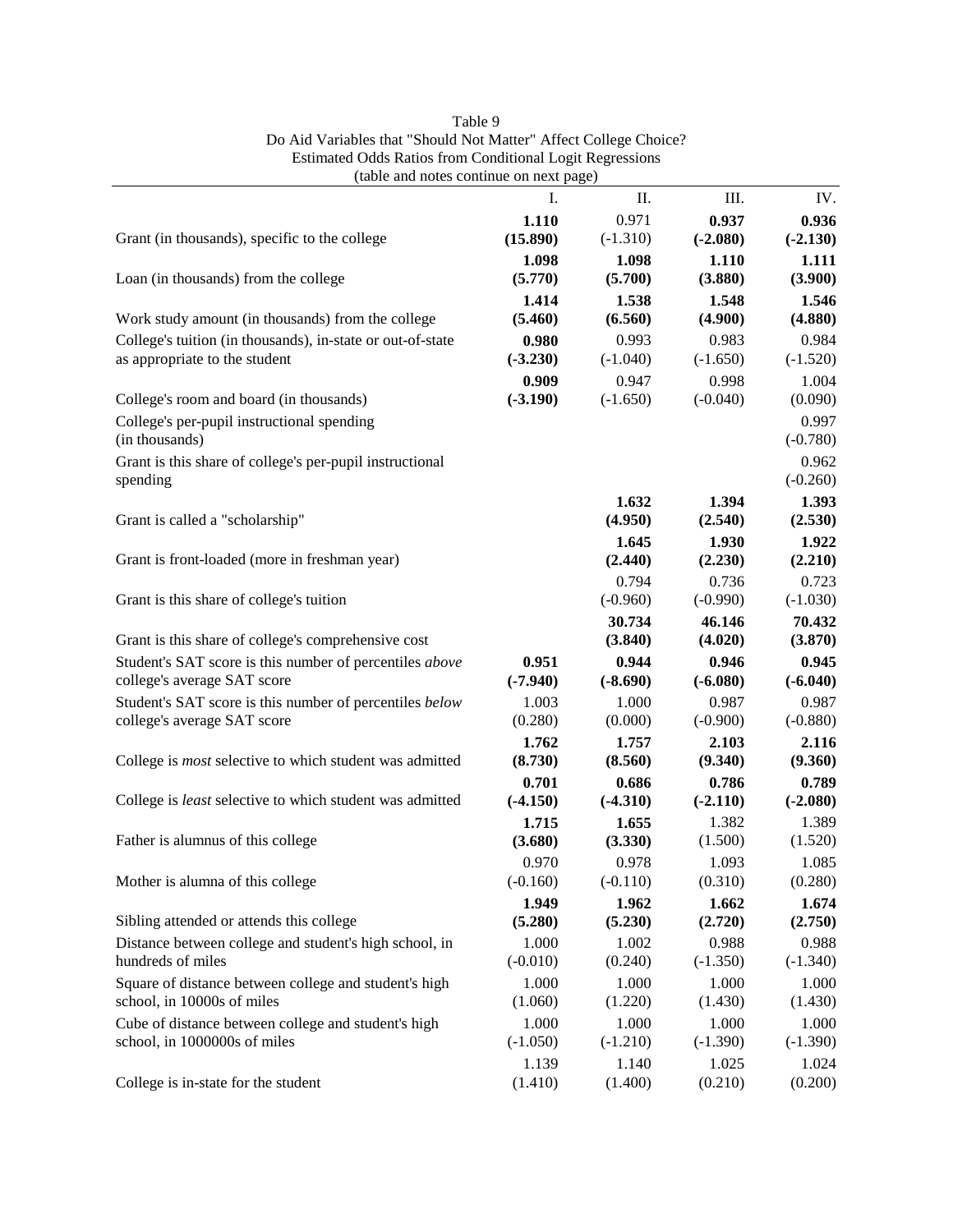|                                   |             | П.          | Ш.          | IV.         |
|-----------------------------------|-------------|-------------|-------------|-------------|
|                                   | 1.096       | 1.387       | 1.840       | 1.860       |
| College is public                 | (0.640)     | (2.180)     | (2.400)     | (2.430)     |
| Number of observations            | 9113        | 9036        | 5455        | 5455        |
| Likelihood ratio $\text{(chi}^2)$ | 1098.36     | 1202.96     | 770.42      | 771.04      |
| Prob $>$ chi <sup>2</sup>         | $\Omega$    | 0           | 0           | $\Omega$    |
| LogLikelihood                     | $-2372.283$ | $-2296.435$ | $-1416.548$ | $-1416.242$ |
| Pseudo $R^2$                      | 0.188       | 0.208       | 0.214       | 0.214       |

Notes: The table shows results from conditional logit estimation of how a student chooses his matriculation college among the colleges to which he was admitted. The results are shown as odds ratios, with Z-statistics in parentheses below the odd ratios. Results shown in bold print are associated with coefficients that are statistically significantly different from zero with at least 95 percent confidence. The source of data is the College Admissions Project.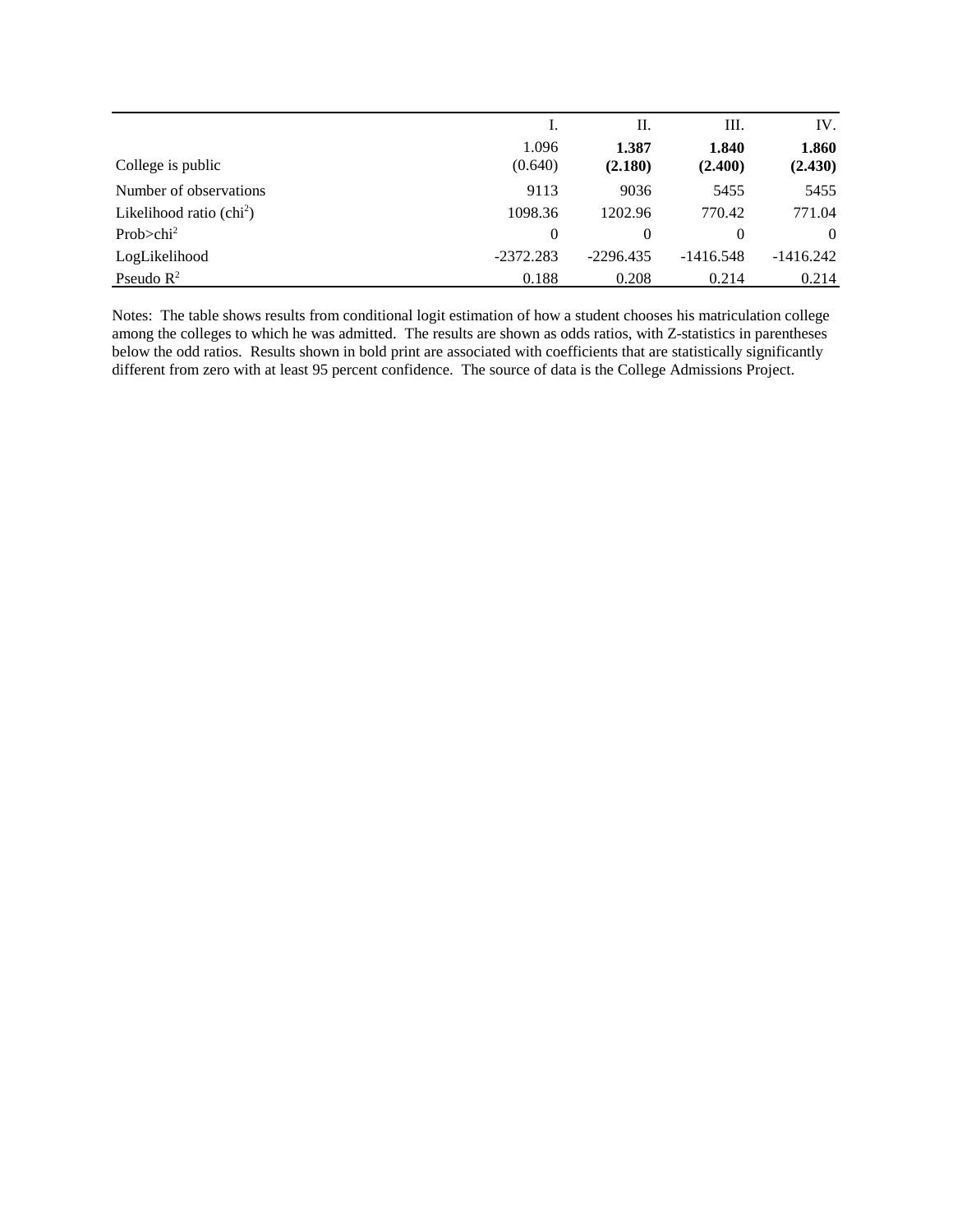|                                                                                    | percentage of<br>students who<br>are in this |        | in lifetime<br>present value.<br>average due to student's due to student's | in college<br>consumption,<br>group value of aid response to aid response to aid response to aid | in instructional<br>spending, due<br>to student's | average change average change average change average change in<br>median peer's<br>SAT percentile,<br>due to student's<br>response to aid |
|------------------------------------------------------------------------------------|----------------------------------------------|--------|----------------------------------------------------------------------------|--------------------------------------------------------------------------------------------------|---------------------------------------------------|-------------------------------------------------------------------------------------------------------------------------------------------|
| students who<br>gain lifetime<br>present value,<br>due to their<br>response to aid | 34.9                                         | 10.748 | 48,923                                                                     | $-283$                                                                                           | 2,592                                             | $-3.5$                                                                                                                                    |
| students who<br>lose lifetime<br>present value,<br>due to their<br>response to aid | 31.7                                         | 2.754  | $-81.081$                                                                  | $-1.027$                                                                                         | $-16.979$                                         | $-8.8$                                                                                                                                    |

| Table 10                                                                        |  |
|---------------------------------------------------------------------------------|--|
| Students who Gain and Lose Lifetime Present Value by Responding to Aid          |  |
| Top Panel: Students May Re-Choose Among All Colleges When All Aid is Zeroed Out |  |

The remaining 33.3 percent of students would not change their college choice in response to aid being zeroed out, largely because they actually received little or no aid.

|                                                                                    | percentage of<br>students who<br>are in this<br>group |        | in lifetime<br>present value, | consumption,<br>average due to student's due to student's<br>value of aid response to aid response to aid response to aid | in college in instructional<br>spending, due<br>to student's | average change average change average change average change in<br>median peer's<br>SAT percentile,<br>due to student's<br>response to aid |
|------------------------------------------------------------------------------------|-------------------------------------------------------|--------|-------------------------------|---------------------------------------------------------------------------------------------------------------------------|--------------------------------------------------------------|-------------------------------------------------------------------------------------------------------------------------------------------|
| students who<br>gain lifetime<br>present value,<br>due to their<br>response to aid | 37.2                                                  | 10.798 | 42.685                        | $-305$                                                                                                                    | 867                                                          | $-3.9$                                                                                                                                    |
| students who<br>lose lifetime<br>present value,<br>due to their<br>response to aid | 29.1                                                  | 2.122  | $-43.318$                     | $-1.072$                                                                                                                  | $-9.378$                                                     | $-8.7$                                                                                                                                    |

Bottom Panel: Students May Re-Choose Only Among Colleges in their Initial Choice Set When All Aid is Zeroed Out

The remaining 33.7 percent of students would not change their college choice in response to aid, largely because they actually received little or no aid.

The top and bottom panels of this table are based on predictions from conditional logit equations like that estimated in column II of Table 9. See text for details.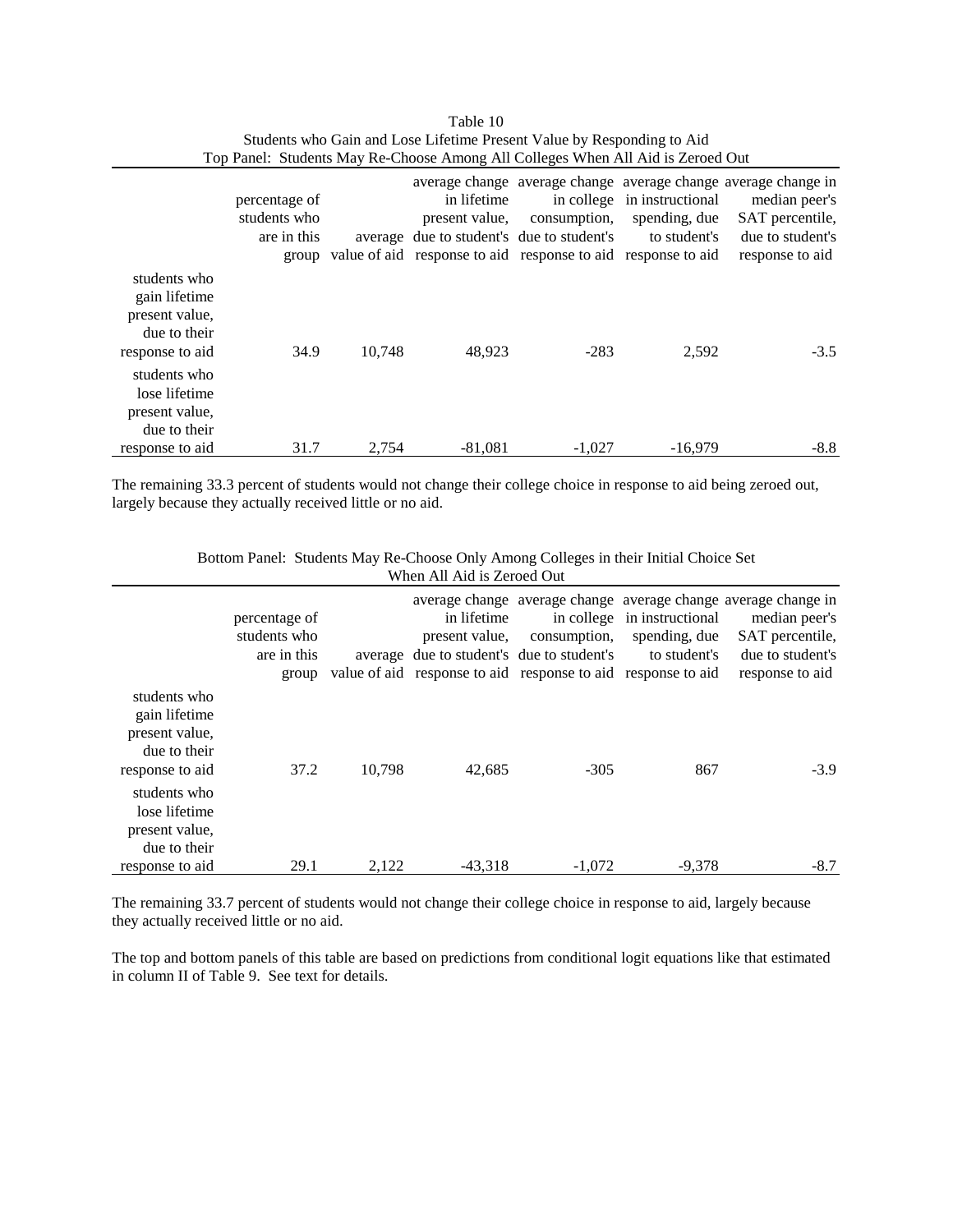| Variable                                                                       | Mean       |           |                  |                | Std. Dev. Minimum Maximum No. of Obs. |
|--------------------------------------------------------------------------------|------------|-----------|------------------|----------------|---------------------------------------|
| Matriculated at this college                                                   | 0.1813     | 0.3853    | $\boldsymbol{0}$ | 1              | 17850                                 |
| Admitted to this college                                                       | 0.6566     | 0.4748    | $\boldsymbol{0}$ | 1              | 17465                                 |
| Applied early to this college                                                  | 0.1281     | 0.3389    | $\mathbf{0}$     | $\overline{2}$ | 17694                                 |
| Withdrew application from this college,                                        |            |           |                  |                |                                       |
| usually after early decision elsewhere                                         | 0.0516     | 0.2212    | $\mathbf{0}$     | 1              | 17694                                 |
| Grants specific to this college                                                | 1777.8140  | 4933.3550 | $\boldsymbol{0}$ | 36000          | 17871                                 |
| Loans from this college                                                        | 413.4718   | 1855.6370 | $\boldsymbol{0}$ | 36548          | 17871                                 |
| Work study amount from this college                                            | 110.7380   | 482.5519  | $\boldsymbol{0}$ | 15000          | 17871                                 |
| Grant is called a "scholarship"                                                | 0.1291     | 0.3354    | $\overline{0}$   | 1              | 17871                                 |
| Grant is front-loaded (more in freshman year)                                  | 0.0137     | 0.1161    | $\boldsymbol{0}$ | 1              | 17871                                 |
| Grant is this share of tuition                                                 | 0.1229     | 0.3676    | $\boldsymbol{0}$ | 8              | 17770                                 |
| Grant is this share of comprehensive cost                                      | 0.0722     | 0.1902    | $\boldsymbol{0}$ | $\mathfrak{2}$ | 17758                                 |
| Student was a recruited athlete at this college                                | 0.0327     | 0.1779    | $\overline{0}$   | $\mathbf{1}$   | 17871                                 |
| Father is an alumnus of this college                                           | 0.0314     | 0.1744    | $\boldsymbol{0}$ | 1              | 17871                                 |
| Mother is an alumna of this college                                            | 0.0209     | 0.1431    | $\boldsymbol{0}$ | $\mathbf{1}$   | 17871                                 |
| Sibling attended or attends this college                                       | 0.0388     | 0.1932    | $\boldsymbol{0}$ | 1              | 17871                                 |
| College is public                                                              | 0.2631     | 0.4403    | $\boldsymbol{0}$ | 1              | 17871                                 |
| College is private not-for-profit                                              | 0.7328     | 0.4436    | $\boldsymbol{0}$ | 1              | 17871                                 |
| College is international, except for Canadian                                  |            |           |                  |                |                                       |
| colleges which are treated as U.S. colleges                                    | 0.0040     | 0.0633    | $\boldsymbol{0}$ | 1              | 17871                                 |
| College's median SAT score, in national percentiles                            | 83.8816    | 12.0390   | 14               | 98             | 16915                                 |
| Student's SAT score is this many percentiles above                             |            |           |                  |                |                                       |
| college's median SAT score                                                     | 8.7393     | 9.5927    | $\boldsymbol{0}$ | 82             | 16720                                 |
| Student's SAT score is this many percentiles below                             |            |           |                  |                |                                       |
| college's median SAT score                                                     | 1.7454     | 5.6654    | $\boldsymbol{0}$ | 68             | 16720                                 |
| In-state tuition                                                               | 18181.2300 | 9198.9780 | $\mathbf{0}$     | 27472          | 17826                                 |
| Out-of-state tuition                                                           | 20497.7600 | 5890.7530 | $\boldsymbol{0}$ | 27472          | 17826                                 |
| Tuition that applies to this student                                           | 19276.9000 | 7965.1400 | $\boldsymbol{0}$ | 27472          | 17826                                 |
| Room and board at this college                                                 | 6975.7190  | 1244.3320 | $\mathbf{0}$     | 10299          | 17796                                 |
| In-state comprehensive cost of this college                                    | 25745.7900 | 9935.6770 | $\overline{0}$   | 35125          | 17796                                 |
| Out-of-state comprehensive cost of this college                                | 28059.7200 | 6681.4230 | $\boldsymbol{0}$ | 35125          | 17796                                 |
| Comprehensive cost that applies to this student                                | 26841.9800 | 8662.0230 | $\boldsymbol{0}$ | 35125          | 17796                                 |
| Total per-pupil expenditure of this college, in<br>thousands                   |            |           |                  |                |                                       |
|                                                                                | 68.4888    | 66.0989   | $\mathfrak s$    | 816            | 13609                                 |
| Educational and general per-pupil expenditure of<br>this college, in thousands | 48.2225    | 26.2227   | 5                | 168            | 13609                                 |
| Instructional per-pupil expenditure of this college,                           |            |           |                  |                |                                       |
| in thousands                                                                   | 16.8792    | 10.4596   | $\overline{c}$   | 51             | 13609                                 |
| College is in-state                                                            | 0.2666     | 0.4422    | $\boldsymbol{0}$ | 1              | 17871                                 |
| Distance between student's high school and this                                |            |           |                  |                |                                       |
| college, in miles                                                              | 673.2152   | 873.1788  | $\boldsymbol{0}$ | 5774           | 17146                                 |
| College is in AK                                                               | 0.0001     | 0.0106    | $\boldsymbol{0}$ | 1              | 17770                                 |

## Appendix Table 1 Description of the Colleges to Which Students *Applied*, from the College Admission Project Data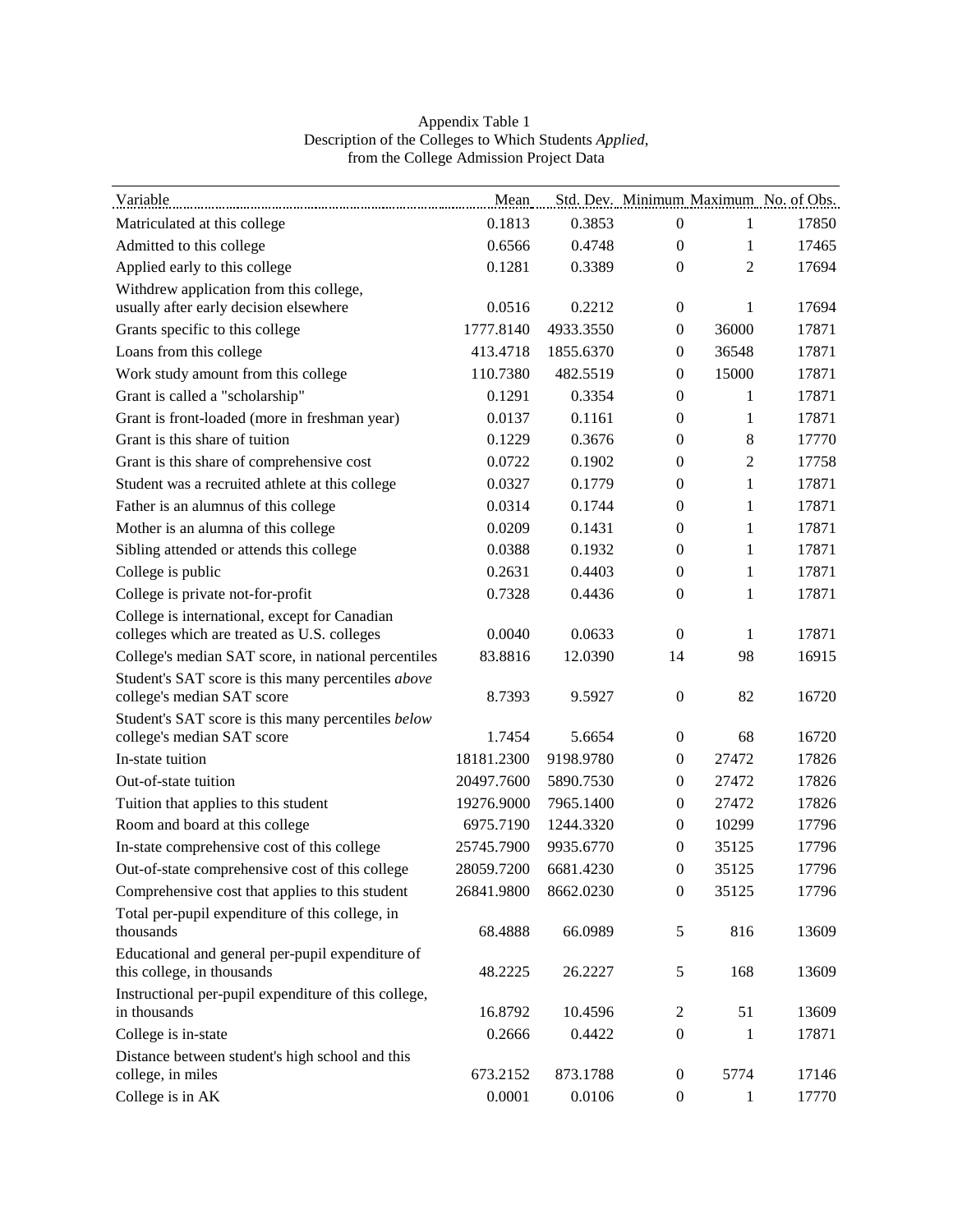| Variable         | ${\bf Mean}$ |        |                  |              | Std. Dev. Minimum Maximum No. of Obs. |
|------------------|--------------|--------|------------------|--------------|---------------------------------------|
| College is in AL | 0.0038       | 0.0613 | $\boldsymbol{0}$ | $\mathbf{1}$ | 17770                                 |
| College is in AR | 0.0003       | 0.0168 | $\boldsymbol{0}$ | $\mathbf{1}$ | 17770                                 |
| College is in AZ | 0.0039       | 0.0622 | 0                | $\mathbf{1}$ | 17770                                 |
| College is in CA | 0.1388       | 0.3458 | $\boldsymbol{0}$ | $\mathbf{1}$ | 17770                                 |
| College is in CO | 0.0078       | 0.0881 | $\boldsymbol{0}$ | 1            | 17770                                 |
| College is in CT | 0.0533       | 0.2246 | $\boldsymbol{0}$ | $\mathbf{1}$ | 17770                                 |
| College is in DC | 0.0260       | 0.1591 | $\boldsymbol{0}$ | $\mathbf 1$  | 17770                                 |
| College is in DE | 0.0025       | 0.0497 | $\boldsymbol{0}$ | $\mathbf{1}$ | 17770                                 |
| College is in FL | 0.0111       | 0.1047 | $\boldsymbol{0}$ | $\,1\,$      | 17770                                 |
| College is in GA | 0.0169       | 0.1290 | $\boldsymbol{0}$ | $\mathbf{1}$ | 17770                                 |
| College is in HI | 0.0024       | 0.0491 | $\boldsymbol{0}$ | $\mathbf{1}$ | 17770                                 |
| College is in IA | 0.0032       | 0.0561 | $\boldsymbol{0}$ | $\mathbf{1}$ | 17770                                 |
| College is in ID | 0.0009       | 0.0300 | $\boldsymbol{0}$ | $\mathbf{1}$ | 17770                                 |
| College is in IL | 0.0458       | 0.2090 | $\boldsymbol{0}$ | $\mathbf{1}$ | 17770                                 |
| College is in IN | 0.0166       | 0.1278 | $\boldsymbol{0}$ | $\,1\,$      | 17770                                 |
| College is in KS | 0.0014       | 0.0375 | $\boldsymbol{0}$ | $\mathbf{1}$ | 17770                                 |
| College is in KY | 0.0005       | 0.0212 | 0                | $\mathbf{1}$ | 17770                                 |
| College is in LA | 0.0070       | 0.0836 | $\boldsymbol{0}$ | $\mathbf 1$  | 17770                                 |
| College is in MA | 0.1339       | 0.3406 | $\boldsymbol{0}$ | $\mathbf{1}$ | 17770                                 |
| College is in MD | 0.0199       | 0.1395 | $\boldsymbol{0}$ | $\mathbf{1}$ | 17770                                 |
| College is in ME | 0.0159       | 0.1250 | $\boldsymbol{0}$ | $\mathbf{1}$ | 17770                                 |
| College is in MI | 0.0173       | 0.1303 | $\boldsymbol{0}$ | $\mathbf{1}$ | 17770                                 |
| College is in MN | 0.0075       | 0.0865 | $\boldsymbol{0}$ | $\mathbf{1}$ | 17770                                 |
| College is in MO | 0.0217       | 0.1456 | 0                | $\mathbf{1}$ | 17770                                 |
| College is in MS | 0.0007       | 0.0260 | $\boldsymbol{0}$ | $\mathbf{1}$ | 17770                                 |
| College is in MT | 0.0006       | 0.0249 | $\boldsymbol{0}$ | $\,1\,$      | 17770                                 |
| College is in NC | 0.0411       | 0.1986 | $\boldsymbol{0}$ | 1            | 17770                                 |
| College is in NE | 0.0012       | 0.0344 | $\boldsymbol{0}$ | $\mathbf{1}$ | 17770                                 |
| College is in NH | 0.0170       | 0.1293 | $\boldsymbol{0}$ | $\mathbf{1}$ | 17770                                 |
| College is in NJ | 0.0311       | 0.1735 | $\boldsymbol{0}$ | $\mathbf{1}$ | 17770                                 |
| College is in NM | 0.0011       | 0.0327 | $\boldsymbol{0}$ | 1            | 17770                                 |
| College is in NV | 0.0005       | 0.0225 | $\boldsymbol{0}$ | $\mathbf{1}$ | 17770                                 |
| College is in NY | 0.1187       | 0.3235 | $\boldsymbol{0}$ | $\mathbf{1}$ | 17770                                 |
| College is in OH | 0.0201       | 0.1405 | $\boldsymbol{0}$ | $\mathbf{1}$ | 17770                                 |
| College is in OK | 0.0011       | 0.0335 | 0                | $\mathbf{1}$ | 17770                                 |
| College is in OR | 0.0058       | 0.0759 | $\boldsymbol{0}$ | $\mathbf{1}$ | 17770                                 |
| College is in PA | 0.0723       | 0.2589 | $\boldsymbol{0}$ | $\mathbf{1}$ | 17770                                 |
| College is in RI | 0.0320       | 0.1761 | $\boldsymbol{0}$ | $\mathbf{1}$ | 17770                                 |
| College is in SC | 0.0037       | 0.0604 | $\boldsymbol{0}$ | $\mathbf{1}$ | 17770                                 |
| College is in TN | 0.0106       | 0.1023 | $\boldsymbol{0}$ | $\mathbf{1}$ | 17770                                 |
| College is in TX | 0.0185       | 0.1346 | $\boldsymbol{0}$ | $\mathbf{1}$ | 17770                                 |
| College is in UT | 0.0032       | 0.0565 | $\boldsymbol{0}$ | $\mathbf{1}$ | 17770                                 |
| College is in VA | 0.0361       | 0.1866 | $\boldsymbol{0}$ | $\mathbf{1}$ | 17770                                 |
| College is in VT | 0.0110       | 0.1042 | $\boldsymbol{0}$ | $\mathbf{1}$ | 17770                                 |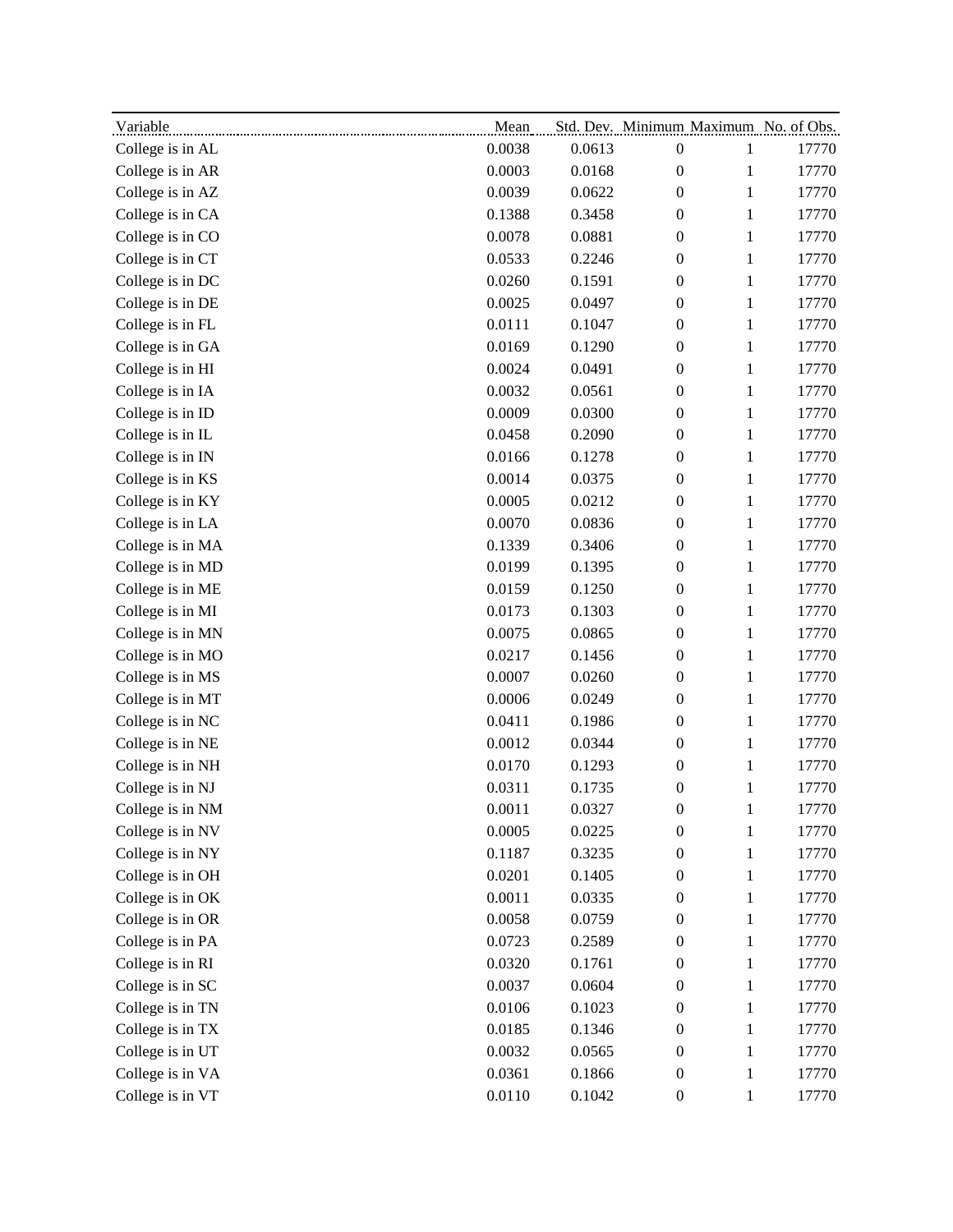| Variable         | Mean   |        | Std. Dev. Minimum Maximum No. of Obs. |        |
|------------------|--------|--------|---------------------------------------|--------|
| College is in WA | 0.0088 | 0.0936 |                                       | 17770. |
| College is in WI | 0.0061 | 0.0781 |                                       | 17770. |
| College is in WV | 0.0001 | 0.0075 |                                       | 17770. |
| College is in WY | 0.0003 | 0.0168 |                                       | 770    |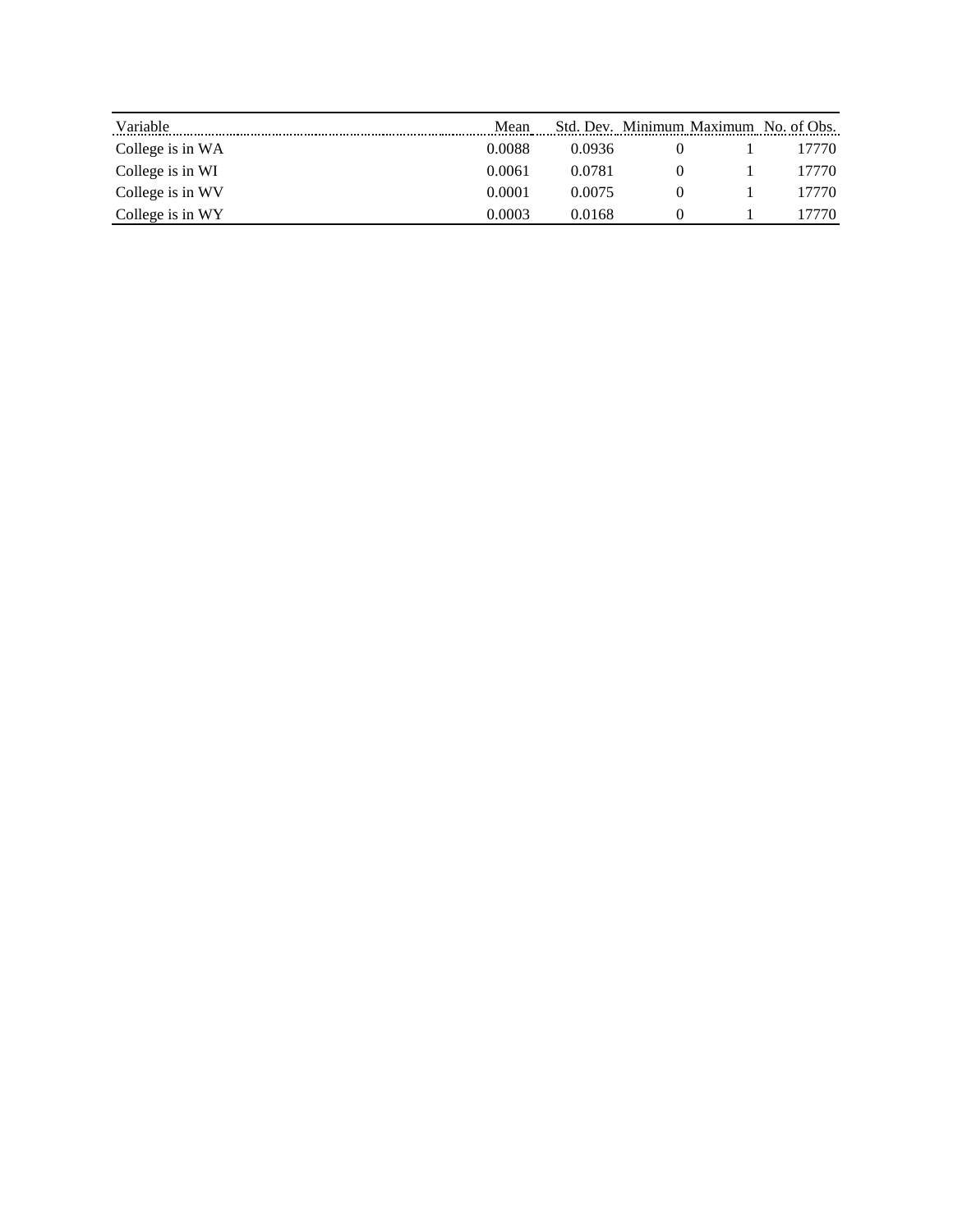| Variable                                                                                     | Mean       |            |                  |                  | Std. Dev. Minimum Maximum No. of Obs. |
|----------------------------------------------------------------------------------------------|------------|------------|------------------|------------------|---------------------------------------|
| Matriculated at this college                                                                 | 1.0000     | 0.0000     | 1                | 1                | 3236                                  |
| Admitted to this college                                                                     | 1.0000     | 0.0000     | 1                | 1                | 3236                                  |
| Applied early to this college                                                                | 0.3142     | 0.4722     | $\mathbf{0}$     | 2                | 3221                                  |
| Withdrew application from this college,                                                      |            |            |                  |                  |                                       |
| usually after early decision elsewhere                                                       | 0.0000     | 0.0000     | $\mathbf{0}$     | $\boldsymbol{0}$ | 3221                                  |
| Grants specific to this college                                                              | 4029.0040  | 7051.1670  | $\overline{0}$   | 36000            | 3236                                  |
| Loans from this college                                                                      | 1020.0040  | 2721.6190  | $\mathbf{0}$     | 36348            | 3236                                  |
| Work study amount from this college                                                          | 296.3472   | 768.4207   | $\overline{0}$   | 15000            | 3236                                  |
| Grant is called a "scholarship"                                                              | 0.2692     | 0.4436     | $\mathbf{0}$     | 1                | 3236                                  |
| Grant is front-loaded (more in freshman year)                                                | 0.0343     | 0.1820     | $\overline{0}$   | 1                | 3236                                  |
| Grant is this share of tuition                                                               | 0.2875     | 0.5517     | $\overline{0}$   | 7                | 3201                                  |
| Grant is this share of comprehensive cost                                                    | 0.1665     | 0.2728     | $\mathbf{0}$     | 2                | 3196                                  |
| Student was a recruited athlete at this college                                              | 0.0402     | 0.1964     | $\Omega$         | 1                | 3236                                  |
| Father is an alumnus of this college                                                         | 0.0664     | 0.2491     | $\overline{0}$   | 1                | 3236                                  |
| Mother is an alumna of this college                                                          | 0.0396     | 0.1949     | $\mathbf{0}$     | 1                | 3236                                  |
| Sibling attended or attends this college                                                     | 0.0831     | 0.2761     | $\mathbf{0}$     | 1                | 3236                                  |
| College is public                                                                            | 0.2843     | 0.4512     | $\overline{0}$   | $\mathbf{1}$     | 3236                                  |
| College is private not-for-profit                                                            | 0.7086     | 0.4562     | $\mathbf{0}$     | 1                | 3236                                  |
| College is international, except for Canadian<br>colleges which are treated as U.S. colleges | 0.0068     | 0.0822     | $\mathbf{0}$     | $\mathbf{1}$     | 3236                                  |
| College's median SAT score, in national                                                      |            |            |                  |                  |                                       |
| percentiles                                                                                  | 83.4215    | 12.5494    | 32               | 98               | 3033                                  |
| Student's SAT score is this many percentiles                                                 | 8.4548     | 9.1831     | $\overline{0}$   | 53               | 2990                                  |
| above college's median SAT score<br>Student's SAT score is this many percentiles             |            |            |                  |                  |                                       |
| below college's median SAT score                                                             | 1.4351     | 4.8994     | $\overline{0}$   | 50               | 2990                                  |
| In-state tuition                                                                             | 17431.8300 | 9512.6270  | $\boldsymbol{0}$ | 27472            | 3218                                  |
| Out-of-state tuition                                                                         | 19841.1300 | 6370.6670  | $\overline{0}$   | 27472            | 3218                                  |
| Tuition that applies to this student                                                         | 18340.3700 | 8599.1560  | $\overline{0}$   | 27472            | 3218                                  |
| Room and board at this college                                                               | 6821.8120  | 1352.4620  | $\boldsymbol{0}$ | 10299            | 3209                                  |
| In-state comprehensive cost of this college                                                  | 24881.0900 | 10409.1500 | $\mathbf{0}$     | 35125            | 3209                                  |
| Out-of-state comprehensive cost of this college                                              | 27285.9500 | 7335.3150  | $\boldsymbol{0}$ | 35125            | 3209                                  |
| Comprehensive cost that applies to this student                                              | 25792.1800 | 9469.9140  | $\boldsymbol{0}$ | 35125            | 3209                                  |
| Total per-pupil expenditure of this college, in                                              |            |            |                  |                  |                                       |
| thousands                                                                                    | 67.5188    | 64.2833    | $\sqrt{5}$       | 816              | 2434                                  |
| Educational and general per-pupil expenditure<br>of this college, in thousands               | 47.9875    | 26.4929    | $\sqrt{5}$       | 168              | 2434                                  |
| Instructional per-pupil expenditure of this                                                  |            |            |                  |                  |                                       |
| college, in thousands                                                                        | 16.6971    | 10.2716    | $\overline{c}$   | 51               | 2434                                  |
| College is in-state                                                                          | 0.3368     | 0.4727     | $\boldsymbol{0}$ | 1                | 3236                                  |
| Distance between student's high school and this<br>college, in miles                         | 575.6313   | 827.2526   | $\boldsymbol{0}$ | 5769             | 3094                                  |

# Appendix Table 2 Description of the Colleges at Which Students Matriculated, from the College Admission Project Data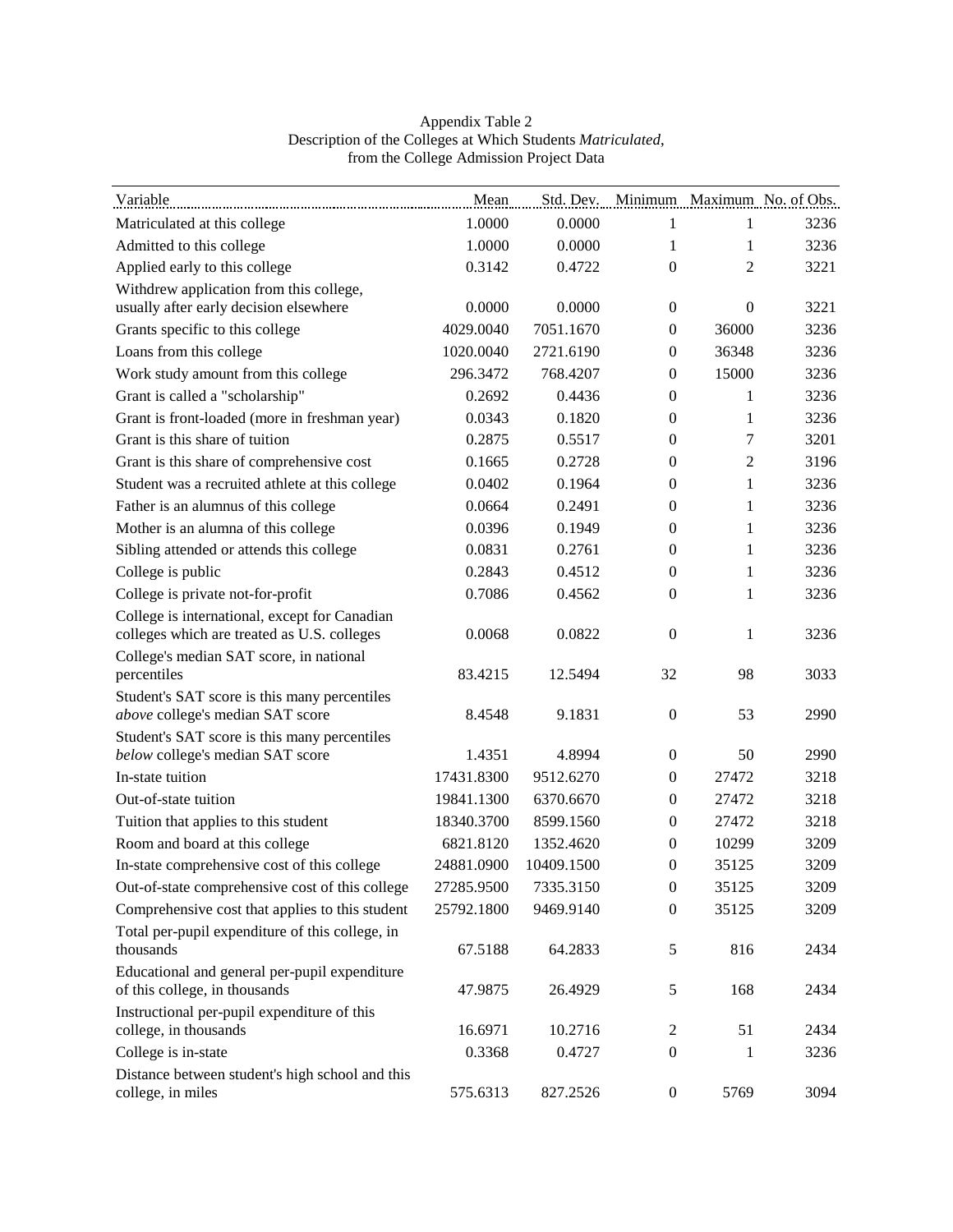| Variable         | Mean   | Std. Dev. |                  |                  | Minimum Maximum No. of Obs. |
|------------------|--------|-----------|------------------|------------------|-----------------------------|
| College is in AK | 0.0000 | 0.0000    | $\boldsymbol{0}$ | $\boldsymbol{0}$ | 3203                        |
| College is in AL | 0.0050 | 0.0705    | $\boldsymbol{0}$ | 1                | 3203                        |
| College is in AR | 0.0006 | 0.0250    | $\boldsymbol{0}$ | $\mathbf{1}$     | 3203                        |
| College is in AZ | 0.0053 | 0.0727    | $\boldsymbol{0}$ | $\mathbf{1}$     | 3203                        |
| College is in CA | 0.1199 | 0.3249    | $\boldsymbol{0}$ | 1                | 3203                        |
| College is in CO | 0.0094 | 0.0963    | $\boldsymbol{0}$ | $\mathbf{1}$     | 3203                        |
| College is in CT | 0.0537 | 0.2255    | $\boldsymbol{0}$ | $\mathbf{1}$     | 3203                        |
| College is in DC | 0.0265 | 0.1608    | $\boldsymbol{0}$ | $\mathbf{1}$     | 3203                        |
| College is in DE | 0.0022 | 0.0467    | $\boldsymbol{0}$ | $\mathbf{1}$     | 3203                        |
| College is in FL | 0.0203 | 0.1410    | $\boldsymbol{0}$ | 1                | 3203                        |
| College is in GA | 0.0131 | 0.1138    | $\boldsymbol{0}$ | $\mathbf{1}$     | 3203                        |
| College is in HI | 0.0044 | 0.0660    | $\boldsymbol{0}$ | $\mathbf{1}$     | 3203                        |
| College is in IA | 0.0025 | 0.0499    | $\boldsymbol{0}$ | $\mathbf{1}$     | 3203                        |
| College is in ID | 0.0022 | 0.0467    | $\boldsymbol{0}$ | $\mathbf{1}$     | 3203                        |
| College is in IL | 0.0571 | 0.2321    | $\boldsymbol{0}$ | $\mathbf{1}$     | 3203                        |
| College is in IN | 0.0190 | 0.1367    | $\boldsymbol{0}$ | 1                | 3203                        |
| College is in KS | 0.0025 | 0.0499    | $\boldsymbol{0}$ | $\mathbf{1}$     | 3203                        |
| College is in KY | 0.0006 | 0.0250    | $\boldsymbol{0}$ | $\mathbf{1}$     | 3203                        |
| College is in LA | 0.0050 | 0.0705    | $\boldsymbol{0}$ | 1                | 3203                        |
| College is in MA | 0.1218 | 0.3271    | $\boldsymbol{0}$ | $\mathbf{1}$     | 3203                        |
| College is in MD | 0.0187 | 0.1356    | $\boldsymbol{0}$ | 1                | 3203                        |
| College is in ME | 0.0140 | 0.1177    | $\boldsymbol{0}$ | $\mathbf{1}$     | 3203                        |
| College is in MI | 0.0194 | 0.1378    | $\boldsymbol{0}$ | $\mathbf{1}$     | 3203                        |
| College is in MN | 0.0053 | 0.0727    | $\boldsymbol{0}$ | $\mathbf{1}$     | 3203                        |
| College is in MO | 0.0212 | 0.1442    | $\boldsymbol{0}$ | $\mathbf{1}$     | 3203                        |
| College is in MS | 0.0012 | 0.0353    | $\boldsymbol{0}$ | $\mathbf{1}$     | 3203                        |
| College is in MT | 0.0012 | 0.0353    | $\boldsymbol{0}$ | 1                | 3203                        |
| College is in NC | 0.0390 | 0.1937    | $\boldsymbol{0}$ | 1                | 3203                        |
| College is in NE | 0.0022 | 0.0467    | $\boldsymbol{0}$ | $\mathbf{1}$     | 3203                        |
| College is in NH | 0.0172 | 0.1299    | $\boldsymbol{0}$ | 1                | 3203                        |
| College is in NJ | 0.0284 | 0.1662    | $\boldsymbol{0}$ | 1                | 3203                        |
| College is in NM | 0.0009 | 0.0306    | $\boldsymbol{0}$ | $\mathbf{1}$     | 3203                        |
| College is in NV | 0.0022 | 0.0467    | $\boldsymbol{0}$ | $\mathbf{1}$     | 3203                        |
| College is in NY | 0.1065 | 0.3085    | $\boldsymbol{0}$ | 1                | 3203                        |
| College is in OH | 0.0178 | 0.1322    | $\boldsymbol{0}$ | $\mathbf{1}$     | 3203                        |
| College is in OK | 0.0022 | 0.0467    | $\boldsymbol{0}$ | 1                | 3203                        |
| College is in OR | 0.0078 | 0.0880    | $\boldsymbol{0}$ | $\mathbf{1}$     | 3203                        |
| College is in PA | 0.0743 | 0.2623    | $\boldsymbol{0}$ | $\mathbf{1}$     | 3203                        |
| College is in RI | 0.0300 | 0.1705    | $\boldsymbol{0}$ | $\mathbf{1}$     | 3203                        |
| College is in SC | 0.0066 | 0.0807    | $\boldsymbol{0}$ | $\mathbf{1}$     | 3203                        |
| College is in TN | 0.0140 | 0.1177    | $\boldsymbol{0}$ | 1                | 3203                        |
| College is in TX | 0.0225 | 0.1483    | $\boldsymbol{0}$ | 1                | 3203                        |
| College is in UT | 0.0091 | 0.0947    | $\boldsymbol{0}$ | $\mathbf{1}$     | 3203                        |
| College is in VA | 0.0406 | 0.1974    | $\boldsymbol{0}$ | $\mathbf{1}$     | 3203                        |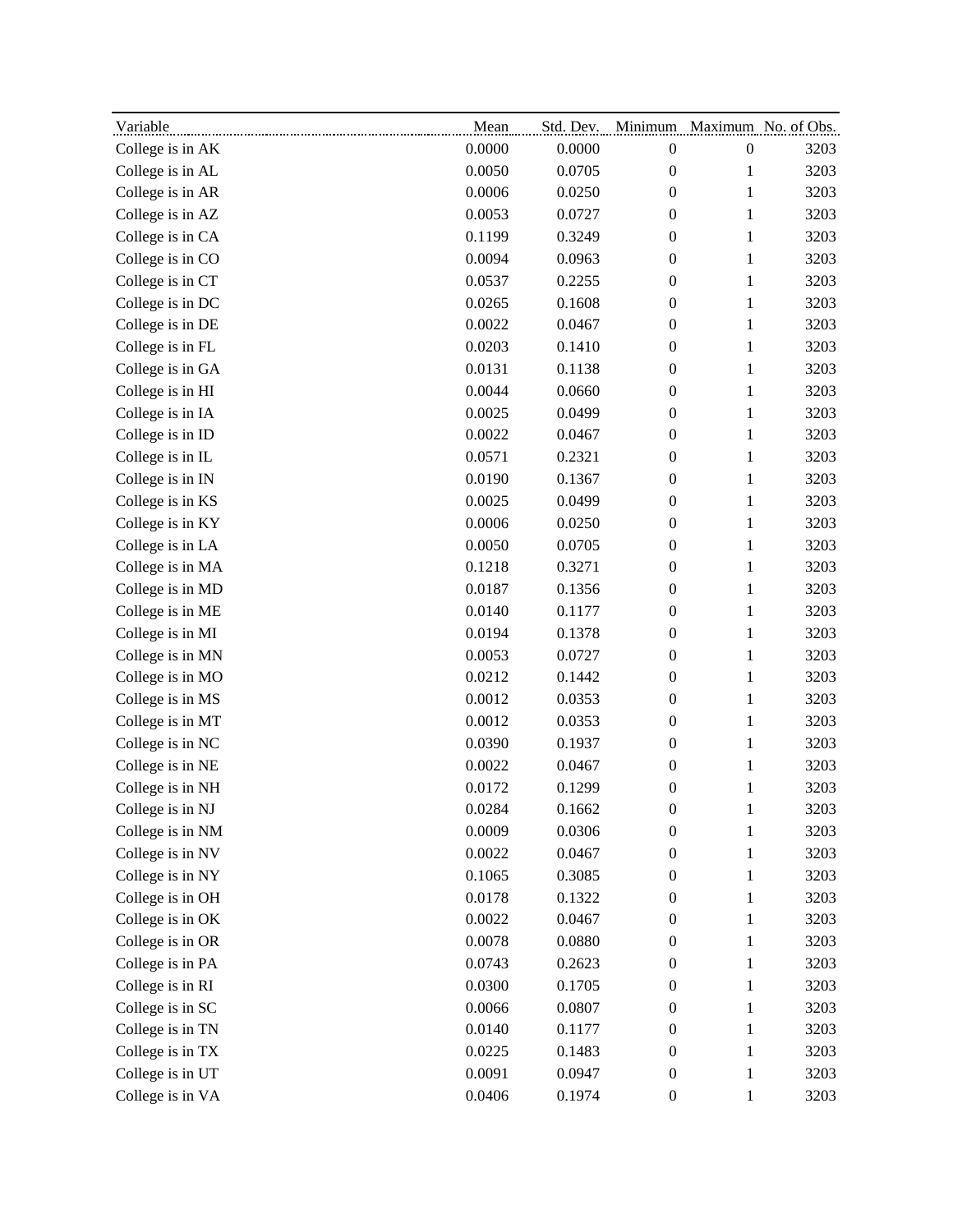| Variable         | Mean   | Std. Dev. | Minimum | Maximum  | No. of Obs. |
|------------------|--------|-----------|---------|----------|-------------|
| College is in VT | 0.0106 | 0.1025    |         |          | 3203        |
| College is in WA | 0.0094 | 0.0963    | 0       |          | 3203        |
| College is in WI | 0.0059 | 0.0768    | 0       |          | 3203        |
| College is in WV | 0.0000 | 0.0000    | 0       | $\theta$ | 3203        |
| College is in WY | 0.0006 | 0.0250    |         |          | 3203        |